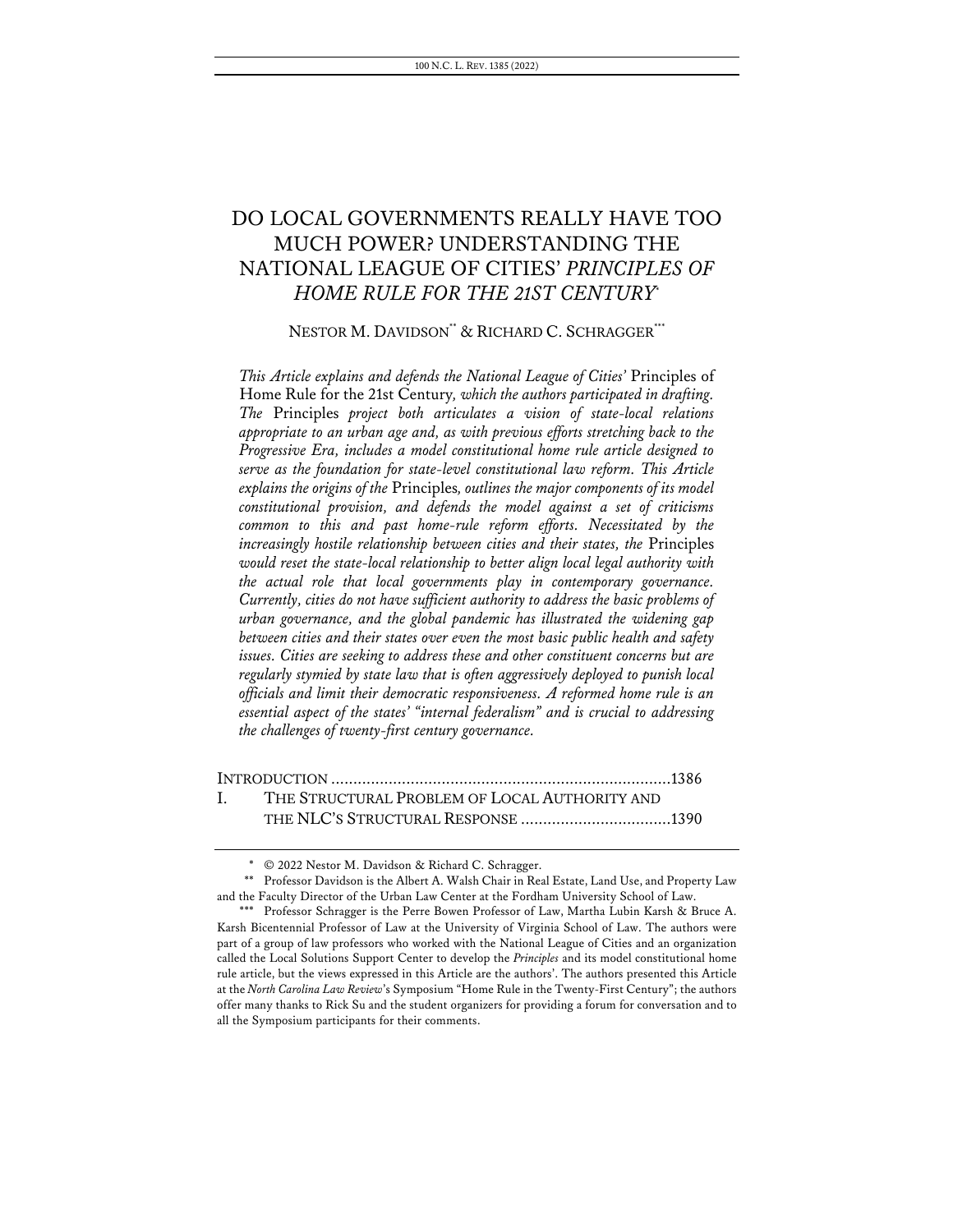# 1386 *NORTH CAROLINA LAW REVIEW* [Vol. 100 A. *Weaknesses of the Current Legal Regime* .............................1391 B. *A New Partnership Model of Local Authority*......................1396 II. POLICY AND THE *PRINCIPLES*...............................................1400 A. *Housing Affordability*.......................................................1401 B. *Corporate Subsidies, Pension Crises, Local Elections, and Police Misconduct*............................................................1406 1. Corporate Subsidies and the Pension Crisis..............1406 2. Local Elections........................................................1409 3. Police Reform.......................................................... 1411 III. IDEOLOGY AND HOME RULE ..............................................1413

### INTRODUCTION

CONCLUSION.................................................................................1418

In 2020, the National League of Cities ("NLC") published the *Principles of Home Rule for the 21st Century* ("*Principles*"),<sup>1</sup> a groundbreaking new vision of local-government legal authority to match the increasingly central role that cities play in our contemporary system of governance. The *Principles* project, however, is not meant to be an abstract rumination on home rule. As with previous efforts by predecessors to the NLC and similar models stretching back to the Progressive Era, the *Principles* includes a model constitutional home rule article designed to serve as the foundation for genuine state-level law reform.<sup>2</sup>

Those past efforts were met with resistance, as undoubtedly will this present one. State officials do not readily choose to give up power, especially if they contemplate it being potentially wielded by political opponents. Devolving authority to cities, which the *Principles* seeks to do, has long been unpopular with central governments because it means those governments and their elected officials exercise less power.

In each era of reform, a set of standard criticisms of city power has emerged; these criticisms tend to combine hostility to cities with a skepticism of the exercise of local democratic authority based on an assumption that local governments are poorly managed, corrupt, or otherwise inferior to some (usually idealized) state government.<sup>3</sup> In recent years, state politicians have stated these criticisms in somewhat crude, political terms—suggesting, for example, that the exercise of city power is a threat to American values.<sup>4</sup>

<sup>1.</sup> NAT'L LEAGUE OF CITIES, PRINCIPLES OF HOME RULE FOR THE 21ST CENTURY (2020), *as reprinted in* 100 N.C. L. REV. 1329 (2022) [hereinafter PRINCIPLES].

<sup>2.</sup> *See id.* at 1330–43, 1350–53 (describing the background of the *Principles* and including the model constitutional home rule article).

<sup>3.</sup> *See infra* Part III.

<sup>4.</sup> Consider Texas Governor Greg Abbott's statement: "As you leave Austin and start heading north, you start feeling different .... Once you cross the Travis County line, it starts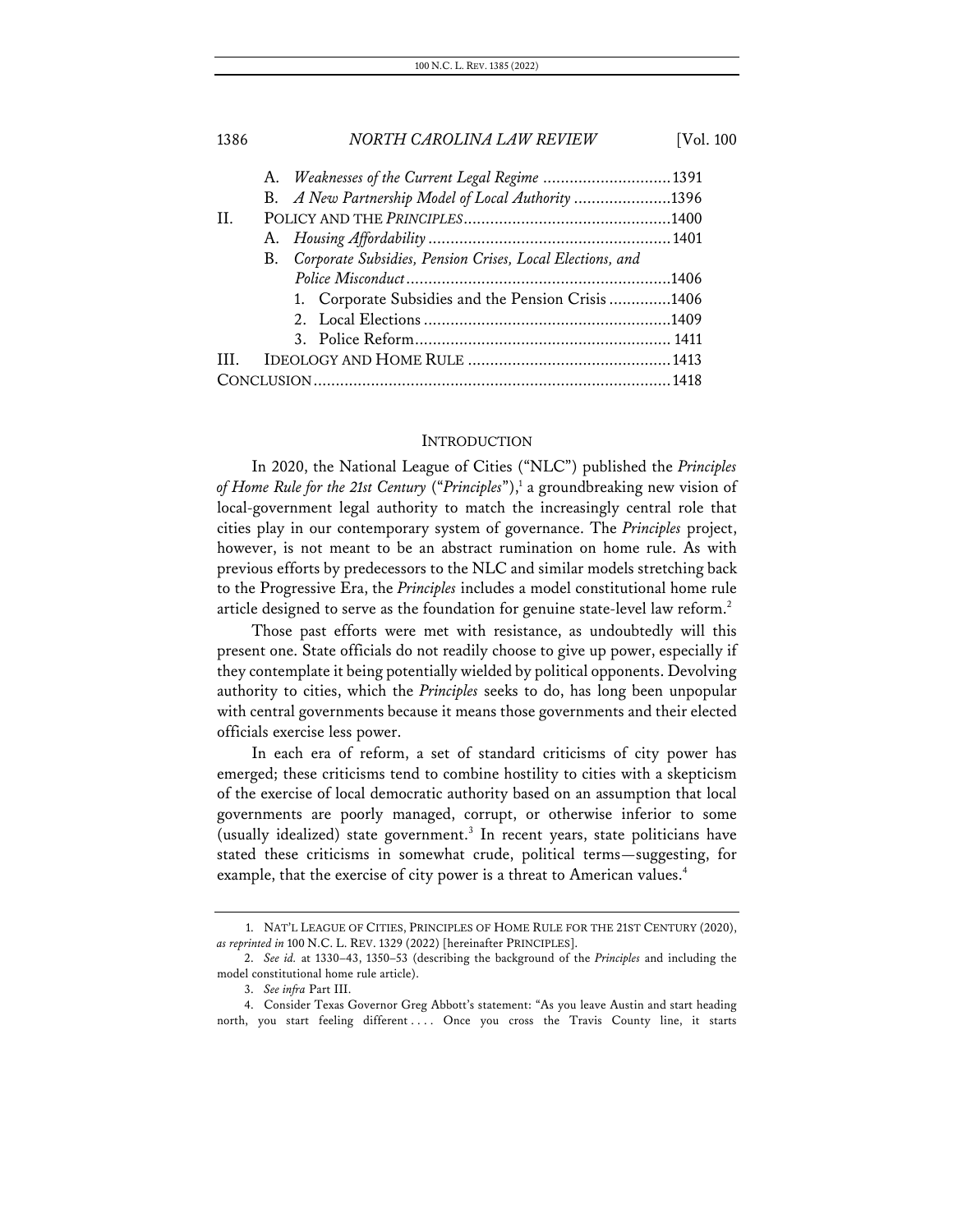This Article is a response to a slightly more academic—though still somewhat overwrought—critique recently authored by Professor David Schleicher.<sup>5</sup> Schleicher hits all the high notes of the committed anti-localist. He argues that NLC's model would lead to a colorful parade of horribles, exacerbating exclusionary zoning, reifying local political process failure, unleashing fiscal irresponsibility, and solidifying the fragmentation of regional governance.<sup>6</sup> Contrary to the careful recalibration of state and local authority embodied in the model constitutional article at the heart of the *Principles*, 7 Schleicher sees constraints on state oversight in zero-sum terms, empowering local governments with no corresponding responsibility imposed on the exercise of that power, as though existing state oversight has been meaningfully exercised in any real way.<sup>8</sup>

We think those criticisms are badly overstated and misunderstand both the current distribution of power between states and local governments and what the *Principles* would require going forward. In this Article we take an opportunity to respond to some of those criticisms after describing the *Principles* and the project's theoretical and practical foundations. We should say at the outset that we assisted in drafting the *Principles*, working alongside six other experienced scholars of state and local government law.<sup>9</sup> We urge you to read them. We are quite confident that these proposals are in the mainstream of

smelling different. And you know what that fragrance is? Freedom. It's the smell of freedom that does not exist in Austin, Texas." Jonathan Tilove, *Gov. Abbott: Austin Stinks and So Does 'Sanctuary Sally*,*'* STATESMAN, https://www.statesman.com/news/state--regional-govt--politics/shorter-gov-abb ott-austin-stinks-and-does-sanctuary-sally/goq6JEihda4PzADg2lOMgO/ [https://perma.cc/BK2J-LM 9R] (June 6, 2017, 11:25 AM). Donald Trump has made similar claims on his now-suspended Twitter account. Donald J. Trump (@realDonaldTrump), TWITTER (Jan. 14, 2017, 7:22 PM), https://www. thetrumparchive.com/?searchbox=%22%5C%22burning+and+crime-infested%5C%22 [https://perma. cc/W6PF-DNH6] (referring to "burning and crime infested inner-cities"). These views reflect an abiding historical anti-urbanism. *Cf.* Paul Krugman, *The Durable Myth of Urban Hellholes*, N.Y. TIMES (July 12, 2021), https://www.nytimes.com/2021/07/12/opinion/covid-big-cities.html [https:// perma.cc/A9C9-ULL4 (dark archive)] ("The rise of a knowledge economy has led to a growing concentration of jobs and wealth in large, highly educated metropolitan areas, leaving much of smalltown and rural America stranded. And this loss of opportunity has ended up being reflected in social disintegration, just as the disappearance of jobs did in many inner cities half a century ago."). *See generally* STEVEN CONN, AMERICANS AGAINST THE CITY: ANTI-URBANISM IN THE TWENTIETH CENTURY (2014) (discussing anti-urbanism in America).

<sup>5.</sup> *See generally* David Schleicher, *Constitutional Law for NIMBYs: A Review of "Principles of Home Rule for the 21st Century" by the National League of Cities*, 81 OHIO ST. L.J. 883 (2020) (reviewing and critiquing the *Principles*).

<sup>6.</sup> *See id.* at 898–921.

<sup>7.</sup> *See* PRINCIPLES, *supra* note 1, at 1348–50 ("[T]he model provisions below primarily set forth a structure to balance state and local authority . . . ."); *see also id.* at 1353–84 (providing commentary to the *Principles*' model state home rule constitutional article).

<sup>8.</sup> *See* Schleicher, *supra* note 5, at 898–921.

<sup>9.</sup> Professors Richard Briffault, Paul Diller, Sarah Fox, Laurie Reynolds, Erin Adele Scharff, and Rick Su.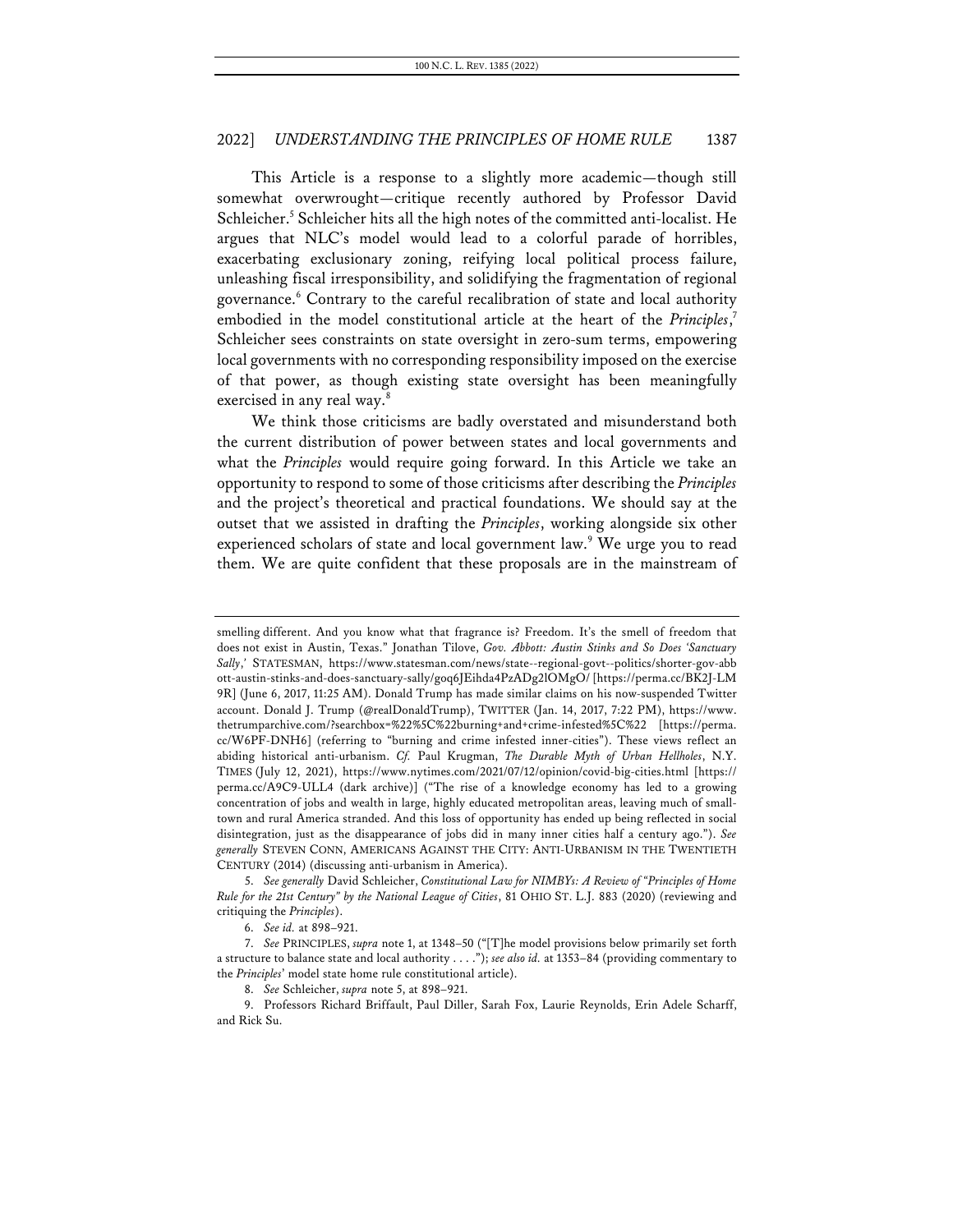reform efforts, even if they elicit opposition from those who are and will likely remain skeptics of the exercise of city authority.

In this moment—when cities are the dominant economic, political, and social actors in their regions, states, and nations $10$ —that skepticism is antiquated and outdated. Indeed, any fair-minded evaluation of the nature of local legal authority today would have to conclude that the balance between state and local power simply does not reflect the role that local governments play in contemporary governance. The *Principles*' model constitutional home rule article provides a basis for resetting the state-local relationship to create a new equilibrium in places where local responsibility is not matched by local authority.

Part of that rebalancing—an important part—responds to the rise of sweeping, targeted, and increasingly punitive preemption. The preemption explosion has been extensively documented; $11$  it is reminiscent of the era of "ripper" bills, when states stripped local governments of their offices and responsibilities, ensuring that they would be governed by the state legislature.<sup>12</sup> But as dysfunctions in governance revealed by the current pandemic sadly underscore, there is a second, equally important imperative for reform: while local governments form a critical frontline of governance on many issues that were once primarily considered state or federal, they lack legal authority to match that responsibility in too many places.<sup>13</sup> Any sweeping rejection of localism does a disservice to a serious effort to respond to significant and growing pathologies in the current structure of state and local government law.

Contemporary state overreach and local powerlessness have serious negative consequences. States are capriciously blocking policy experimentation

<sup>10.</sup> *See generally* RAN HIRSCHL, CITY, STATE: CONSTITUTIONALISM AND THE MEGACITY (2020) (discussing the prevalence of cities in the twenty-first century).

<sup>11.</sup> *See, e.g.*, Joshua S. Sellers & Erin A. Scharff, *Preempting Politics: State Power and Local Democracy*, 72 STAN. L. REV. 1361 (2020) (examining structural preemption); Richard Briffault, *The Challenge of the New Preemption*, 70 STAN. L. REV. 1995 (2018) [hereinafter Briffault, *New Preemption*] (examining the rise of new, aggressive preemption); Erin Adele Scharff, *Hyper Preemption: A Reordering of the State-Local Relationship?*, 106 GEO. L.J. 1469 (2018) [hereinafter Scharff, *Hyper Preemption*] (describing the various forms of hyper preemption); Kenneth A. Stahl, *Preemption, Federalism, and Local Democracy*, 44 FORDHAM URB. L.J. 133 (2017) (observing that preemption has reached "epidemic proportions"); Richard C. Schragger, *The Attack on American Cities*, 96 TEX. L. REV. 1163 (2018) [hereinafter Schragger, *Attack on American Cities*] (illustrating the explosion of preemption). *See generally* RICHARD BRIFFAULT, NESTOR M. DAVIDSON & LAURIE REYNOLDS, THE NEW PREEMPTION READER: LEGISLATION, CASES, AND COMMENTARY ON THE LEADING CHALLENGE IN TODAY'S STATE AND LOCAL GOVERNMENT LAW (2019) [hereinafter BRIFFAULT ET AL., THE NEW PREEMPTION READER] (collecting materials on the new preemption).

<sup>12.</sup> *See* Richard Briffault, *Voting Rights, Home Rule, and Metropolitan Governance: The Secession of Staten Island as a Case Study in the Dilemmas of Local Self-Determination*, 92 COLUM. L. REV. 775, 805– 06 (1992) [hereinafter Briffault, *Voting Rights*] (recounting the nineteenth-century history of "ripper bills" through which states gave themselves power over specific elements of local governance).

<sup>13.</sup> *See infra* Part I.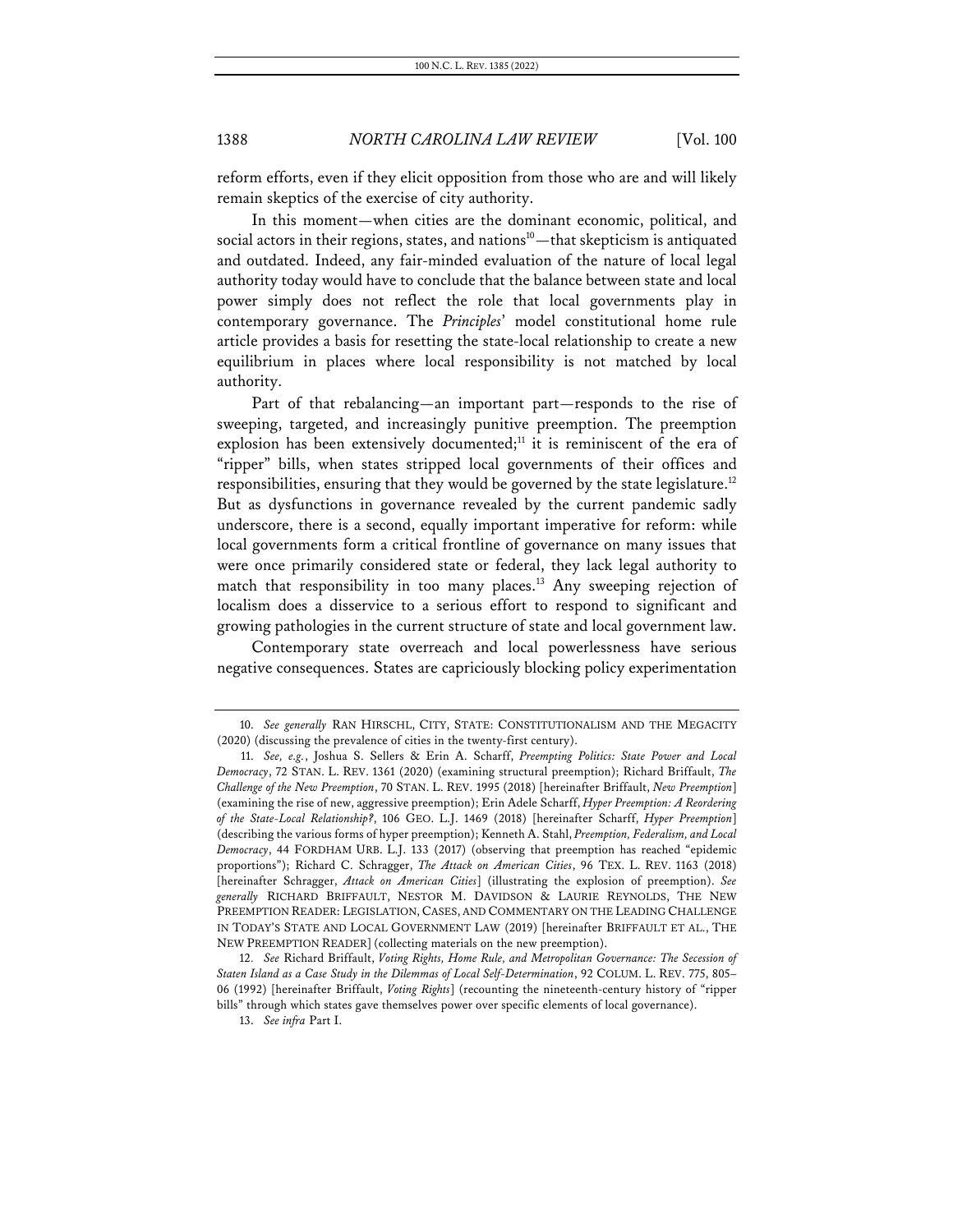and undermining the ability of local governments to solve a range of problems, notably including the COVID-19 public health emergency.<sup>14</sup> Doing so in turn weakens local capacity, sapping the practical potential of local democracy. The right model—again, as the recent pandemic has made eminently clear—is partnership, not just between local governments and states, but across local, state, and federal governments. Without a clear legal basis for local authority, however, that cooperative model is much harder to achieve, especially in a polarized political environment in which states can import the most arbitrary decision-making to what should be a cautious exercise of displacing local democracy.

The *Principles* seeks to reinforce that legal authority and to reinvigorate home rule doctrines that have long existed nominally but have in practice gone underenforced or ignored. The *Principles*, however, has an additional purpose. One would assume from reading Professor Schleicher's critique that local governments are to blame for most of the intractable problems of twenty-first century governance, including inequality, abusive policing, affordable housing, corruption, and democratic failure.15 But, of course, what we well know is that state and national policy-making is as (or more) dysfunctional and increasingly so. Any simplistic and sweeping critique of local democracy as inherently flawed—dominated by homevoters, subject to capture, perennially parochial, as the standard tropes play out—has to answer the fundamental "as-opposed-towhat" question. This is a question that modern anti-localists so rarely even try to answer.

Moreover, the policy failures that excite opposition to local control are not actually "local"; indeed, they are rightfully placed at the states' doorsteps.16 One might assume from the extreme political attacks on American cities<sup>17</sup> that local governments are currently fully empowered, doing terrible damage with absolutely no oversight. But, in actuality, a regime of nearly unfettered *state* power is what currently exists in most states. All states permit fairly aggressive preemption of local laws, and all states allow for extensive regulation in almost all pertinent policy areas.<sup>18</sup> The states have had every opportunity to address

<sup>14.</sup> *See* Kim Haddow, Derek Carr, Benjamin D. Winig & Sabrina Adler, *Preemption, Public Health, and Equity in the Time of COVID-19*, *in* ASSESSING LEGAL RESPONSES TO COVID-19, at 71, 72–73 (2020) (reviewing a range of state policies preemptive of local public health measures during the early part of the pandemic); David Gartner, *Pandemic Preemption: Limits on Local Control over Public Health*, 13 NE. U. L. REV. 733, 747–63 (2021) (surveying examples from Nebraska, Iowa, Georgia, and Florida).

<sup>15.</sup> *See* Schleicher, *supra* note 5.

<sup>16.</sup> *See infra* Part II (discussing housing affordability, pension crises, and other policy flashpoints).

<sup>17.</sup> *See supra* note 4 and accompanying text; *see also infra* Part III (discussing ideological resistance to home rule).

<sup>18.</sup> *See infra* Part I.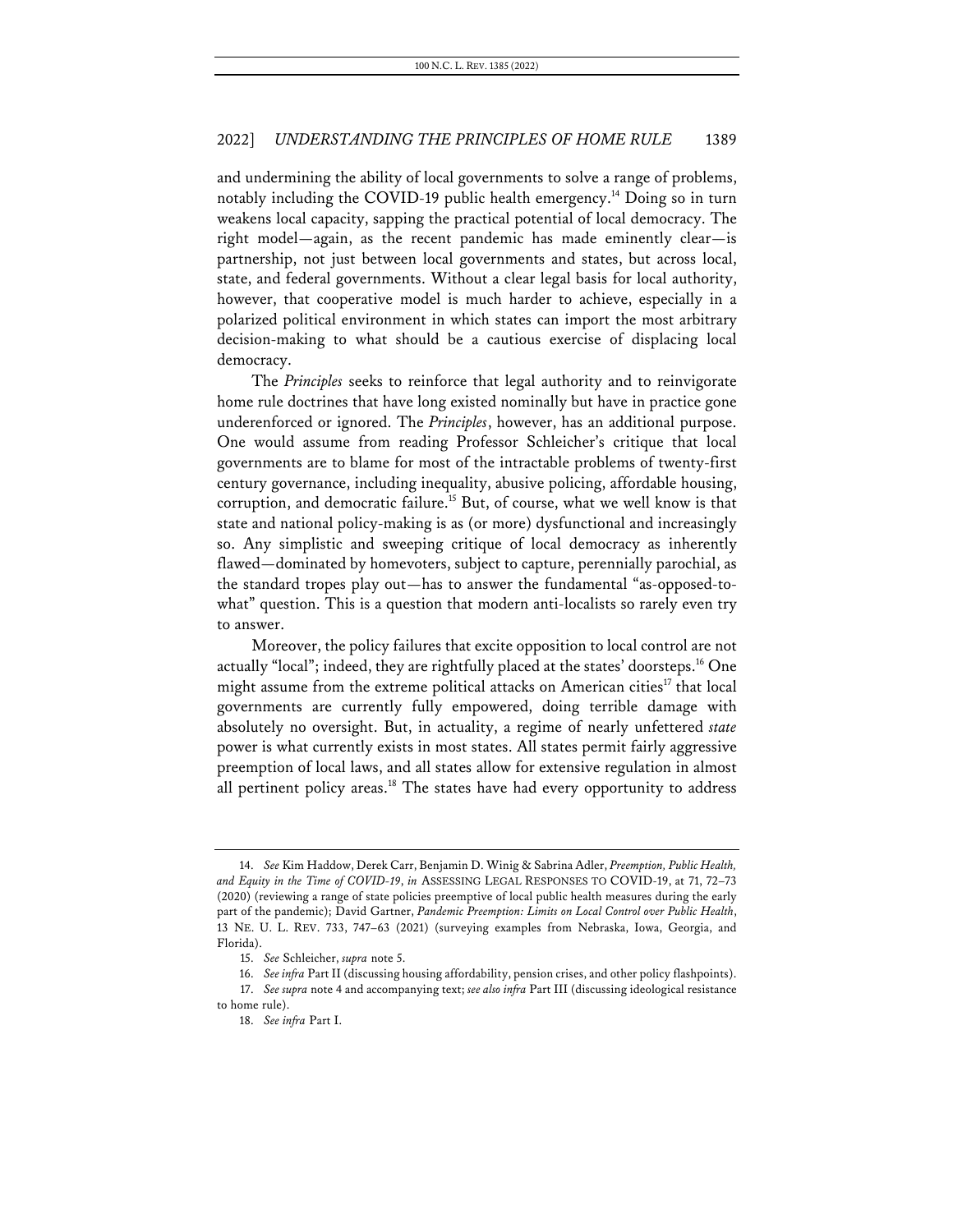the problems of twenty-first century governance in the United States but have mostly failed to do so.

Why? Because state power has never effectively addressed—or meaningfully attempted to address—the core concerns of urban policy in the United States, including urban decline, racial segregation, entrenched poverty, and the adequate and fair provision of education, health care, housing, and public safety. <sup>19</sup> States have long had very limited capacity, let alone will, to address the frontline needs of local governments and their residents. And real local democracy—the actual exercise of municipal power—has never really been tried in the United States.

Part I of this Article describes the background and impetus for the drafting of the *Principles* and then describes the NLC's new model. It observes how the *Principles* is in fact a relatively mild response to an otherwise significant crisis in state-local relations in many U.S. states. Part II considers a number of policy areas that critics of home rule argue are failures of local administration. We dispute that contention, arguing that state policy is mainly responsible for undermining effective responses to the continuing challenges of twenty-first century urban governance. Part III considers the ideological blinders that lead reformers to resist a workable devolution when there is abundant evidence that state domination is not working. The challenges of modern urban governance continue to go unaddressed not because cities exercise too much power but because they do not exercise enough.

# I. THE STRUCTURAL PROBLEM OF LOCAL AUTHORITY AND THE NLC'S STRUCTURAL RESPONSE

Local-government authority and home rule have been focal points of contestation and reform since the Founding Era, and the NLC's *Principles* is only the most recent of a long line of efforts to balance the state and local legal relationship to reflect the structure of contemporary governance.<sup>20</sup> To understand why a new model of state-local legal relations is necessary today, we start by describing the structural concerns that provided the impetus for reform underlying the *Principles* project. We then turn to the responses to these

<sup>19.</sup> *Cf.* Robert A. Dahl, *The City in the Future of Democracy*, 61 AM. POL. SCI. REV. 953, 964 (1967) ("Our cities are not merely non-cities, they are anti-cities—mean, ugly, gross, banal, inconvenient, hazardous, formless, incoherent, unfit for human living, deserts from which a family flees to the greener hinterlands as soon as job and income permit, yet deserts growing so rapidly outward that the open green space to which the family escapes soon shrinks to an oasis and then it too turns to a desert."); *see also* JANE JACOBS, THE DEATH AND LIFE OF GREAT AMERICAN CITIES 4 (1961) (describing midcentury urban renewal as "not the rebuilding of cities," but "the sacking of cities").

<sup>20.</sup> *See, e.g.*, David J. Barron, *Reclaiming Home Rule*, 116 HARV. L. REV. 2257 (2003) (arguing that home rule has been wrongly equated with local legal autonomy and that late-nineteenth-century urban reformers from the first home-rule movement did not seek local legal autonomy).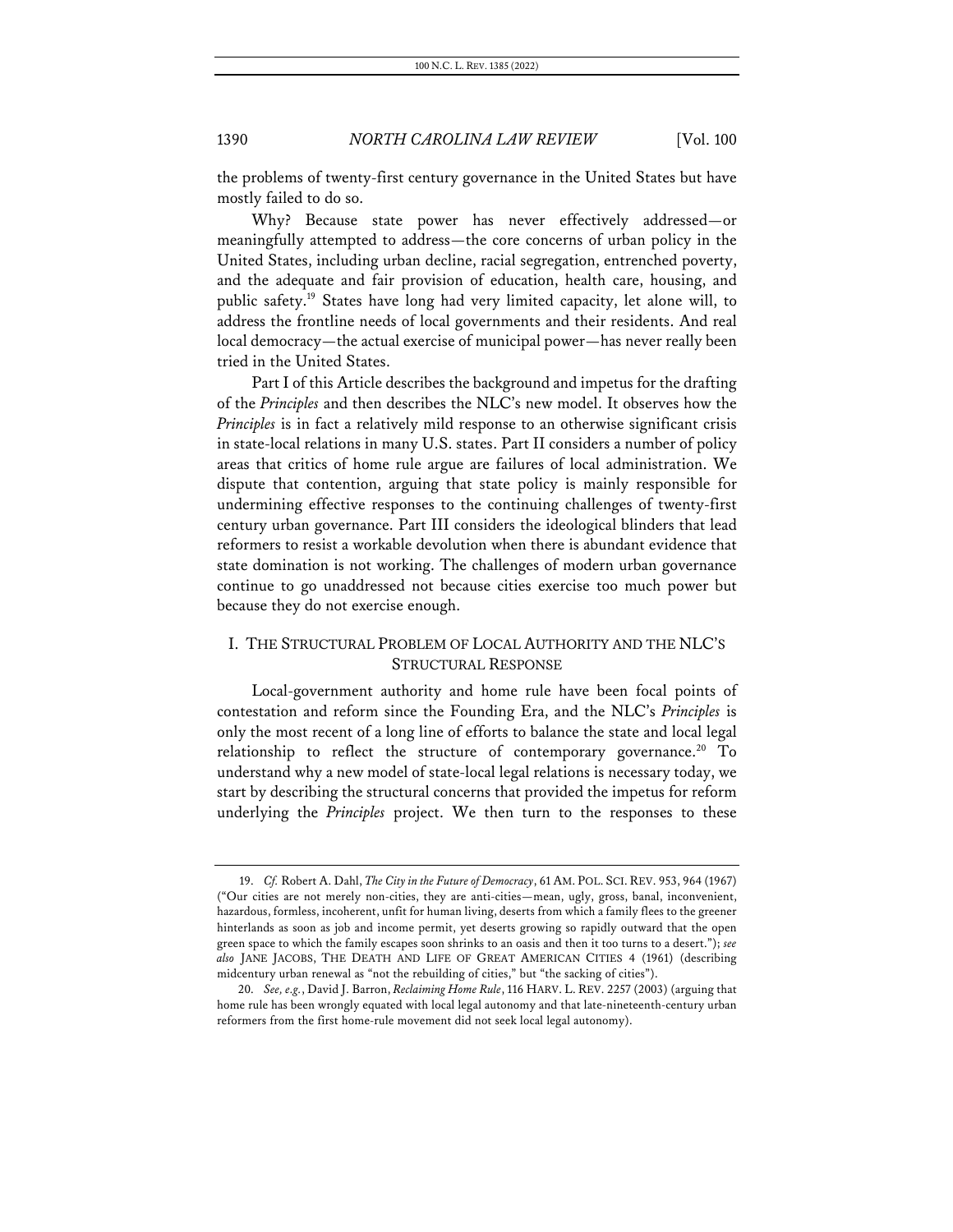concerns that are embodied in the NLC's model constitutional home rule article, outlining the reform proposal and explaining its primary provisions.

### A. *Weaknesses of the Current Legal Regime*

The *Principles* begins with the proposition that the structure of state-andlocal-government law is significantly misaligned with the critical governance role that cities, counties, and even smaller local governments play today.<sup>21</sup> The contemporary global economy has increasingly come to center on metropolitan areas and the local governments that most immediately manage them. As the *Principles* notes,<sup>22</sup> in 2010, urban metropolitan areas in the United States housed nearly eighty-one percent of our nation's populace, a trend that is growing more pronounced every decade, as highlighted by the 2020 Census.<sup>23</sup> And as the U.S. Conference of Mayors has documented, on the eve of the current public health crisis, cities produced over ninety-one percent of our GDP.<sup>24</sup> Our most productive metro areas dwarf the economic output of most states—in 2018, New York City's \$1.85 trillion gross metropolitan product exceeded that of the entire State of Texas (not to mention entire countries like Russia and Canada), while the Los Angeles metro area topped the State of Florida's gross state product.<sup>25</sup> Indeed, U.S. metro areas represent a dozen of the world's fifty highestproducing economies.26

The centrality of local governance to our contemporary demographics and economy is matched by the growing role that cities and other local governments are playing in policy innovation. The reality is that across an array of pressing concerns—public health, of course, but also labor and employment, environment protection and the climate crisis, emerging technology, and many others—local governments have become a significant locus for pragmatic, evidence-based policy-making at a time when the states, let alone the federal government, too often seem to have abandoned that project.<sup>27</sup>

However, local governments are being called to play these vital roles against the headwinds of increasing state interference—in particular the rising

<sup>21.</sup> *See* PRINCIPLES, *supra* note 1, at 1336–41.

<sup>22.</sup> *See id.* at 15.

<sup>23.</sup> *See* Press Release, U.S. Census Bureau, 2020 Census Statistics Highlight Local Population Changes and Nation's Racial and Ethnic Diversity (Aug. 12, 2021), https://www.census.gov/ newsroom/press-releases/2021/population-changes-nations-diversity.html [https://perma.cc/GQ53-R 5UM] (reporting that metropolitan areas grew by nine percent between 2010 and 2020 and now house eighty-six percent of the population).

<sup>24.</sup> U.S. CONF. OF MAYORS, U.S. METRO ECONOMIES: ANNUAL REPORT AND FORECAST 1 (2019), https://www.usmayors.org/wp-content/uploads/2019/09/mer-2019-09.pdf [https://perma.cc/ 74EQ-WJZZ].

<sup>25.</sup> *Id.*

<sup>26.</sup> *Id.*

<sup>27.</sup> *See, e.g.*, Briffault, *New Preemption*, *supra* note 11, at 1999–2001; Schragger, *Attack on American Cities*, *supra* note 11, at 1169.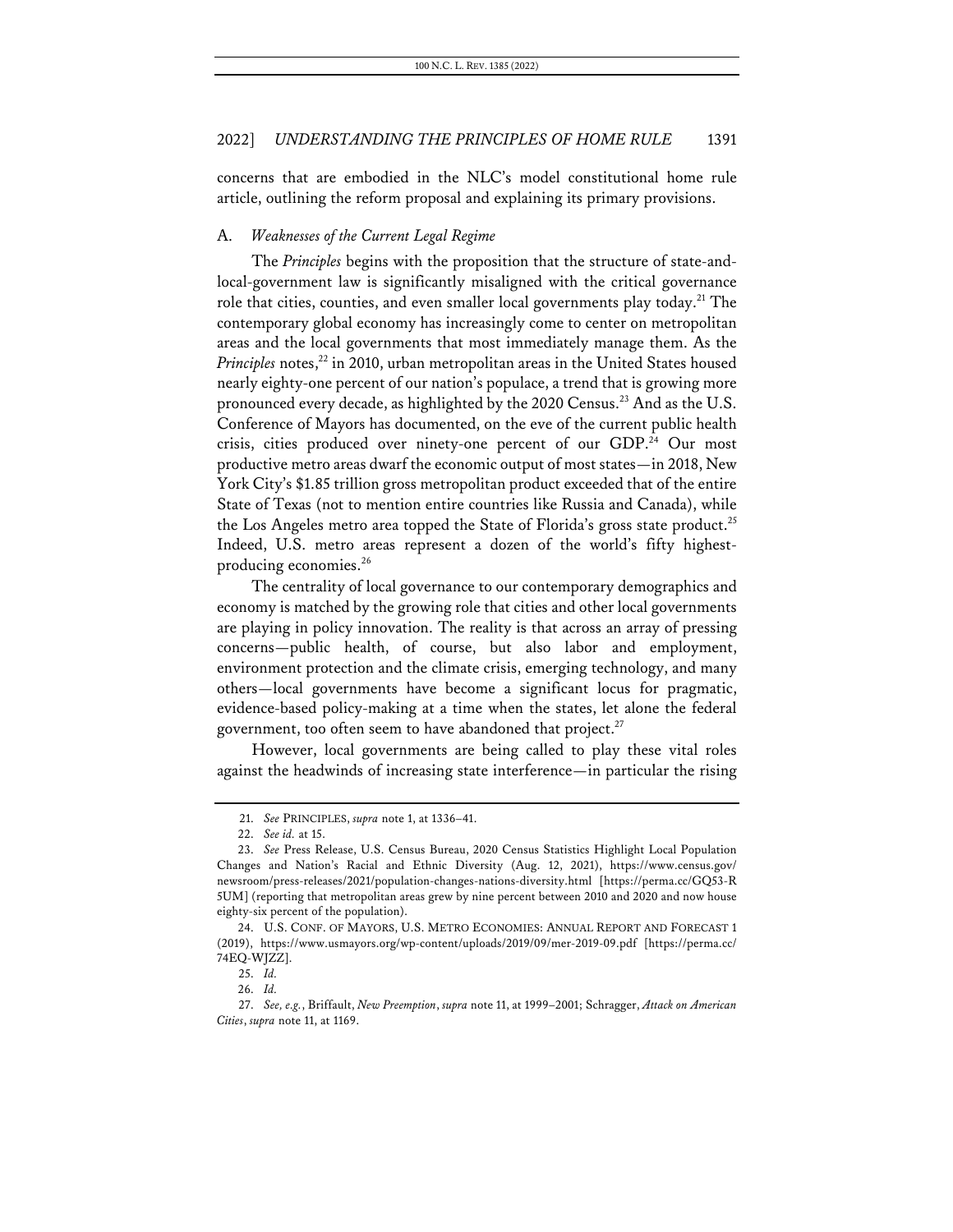abuse of state-law preemption. In large swaths of the country, the warping of this traditional tool of governance is a driving force in state politics.<sup>28</sup> Preemption, as a growing body of literature underscores, $^{29}$  has become sweeping in scope, covering almost every area of local policy. At the same time, state legislatures are also enacting statutes targeting specific exercises of local authority.

As preemption has become increasingly partisan, most troubling is a new punitive turn that has significantly raised the stakes in state-local conflicts: states now threaten to eliminate local funding if local governments challenge preemption, and states have likewise found novel ways to expose local governments to civil liability in preemption conflicts.30 Moreover, concluding that merely preempting local authority is not sufficient to resolve differences, states have begun targeting local officials who disagree with the boundaries of state limitations, opening up individual officeholders to loss of pay—witness Florida's docking the pay of school board officials for issuing masking policies in local schools amidst a resurgence of the pandemic for a recent example removal, civil penalties, and even criminal liability. $31$ 

Given both affirmative and defensive arguments for bolstering local legal authority, in what ways is contemporary home rule structurally inadequate? Some states, of course, still do not have home rule despite nearly a century and a half of reform stretching back to Missouri's constitutional amendment of 1875.<sup>32</sup> But even states that have well-recognized home rule often have ambiguities and gaps in the initiative function of home rule.<sup>33</sup> Courts at times have grappled with whether seemingly straightforward state constitutional delegations of the power to act could be as broad as their framers intended, creating unnecessary uncertainty for local officials.<sup>34</sup>

<sup>28.</sup> *See generally* Lori Riverstone-Newell, *The Rise of State Preemption Laws in Response to Local Policy Innovation*, 47 PUBLIUS 403 (2017) (tracking patterns within the trend of increasing state preemption of local policies).

<sup>29.</sup> *See, e.g.*, Briffault, *New Preemption*, *supra* note 11, at 1999–2008 (surveying the breadth and depth of the new preemption); Schragger, *Attack on American Cities*, *supra* note 11, at 1169–83 (same); Scharff, *Hyper Preemption*, *supra* note 11, at 1494–507 (same).

<sup>30.</sup> *See* BRIFFAULT ET AL., THE NEW PREEMPTION READER, *supra* note 11, at 11–16 (describing novel aspects of new preemption compared to the traditional exercise of state oversight of local governance).

<sup>31.</sup> *Id.* at 13–14.

<sup>32.</sup> *See* Paul Diller, *Intrastate Preemption*, 87 B.U. L. REV. 1113, 1126–27 (2007) [hereinafter Diller, *Intrastate Preemption*] (surveying the landscape of states without home rule); *see also* Barron, *supra* note 20, at 2289–90 (discussing Missouri and the origins of home-rule reform).

<sup>33.</sup> RICHARD BRIFFAULT, LAURIE REYNOLDS, NESTOR M. DAVIDSON, ERIN ADELE SCHARFF & RICK SU, CASES AND MATERIALS ON STATE AND LOCAL GOVERNMENT LAW 390– 482 (9th ed. 2022) [hereinafter BRIFFAULT ET AL., STATE AND LOCAL GOVERNMENT LAW].

<sup>34.</sup> *See, e.g.*, Ill. Rest. Ass'n v. City of Chicago, 492 F. Supp. 2d 891, 892, 894 (N.D. Ill. 2007), *vacated as moot*, No. 06 C 7014, 2008 WL 8915042 (N.D. Ill. Aug. 7, 2008) (reviewing a challenge to a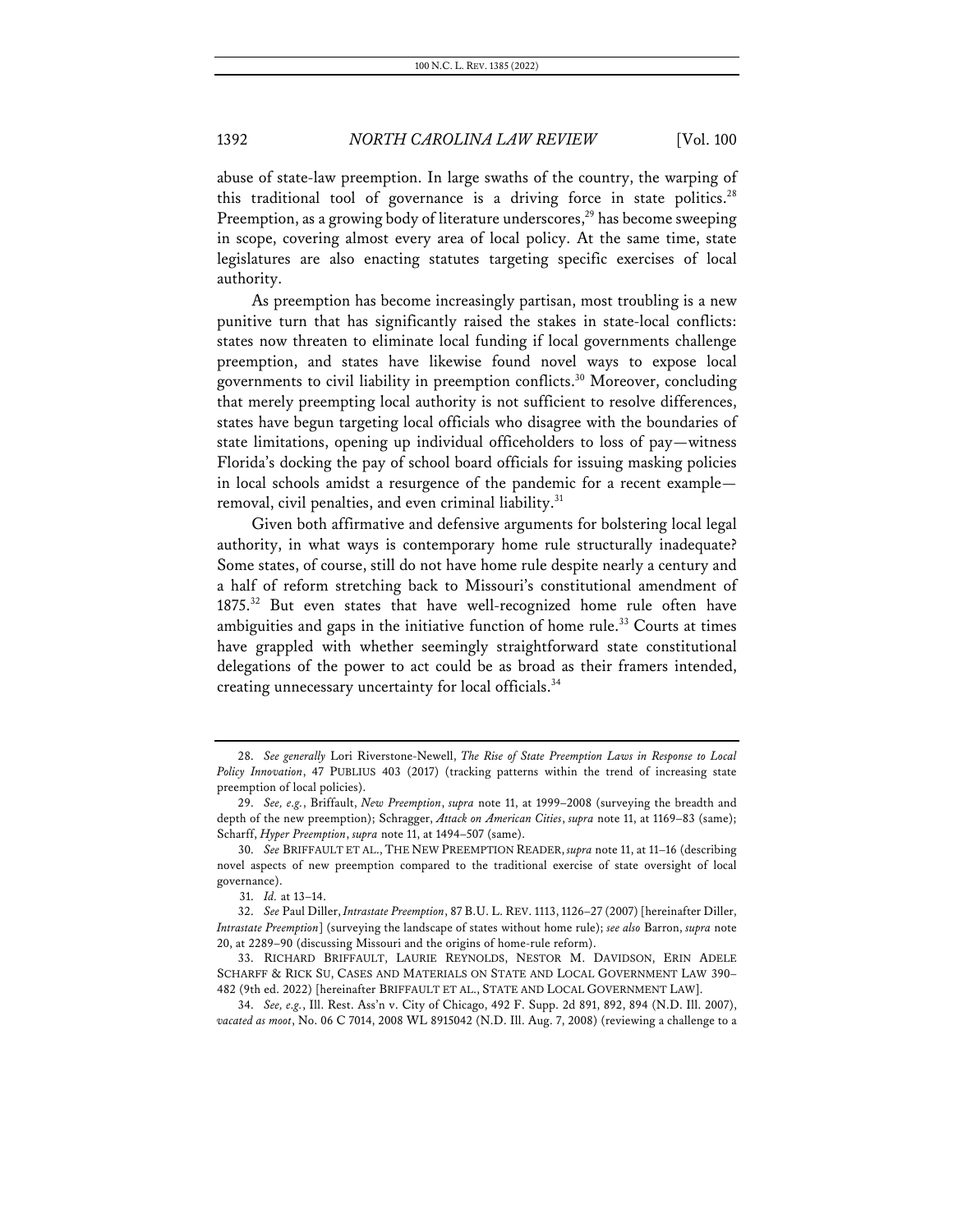At the same time, local fiscal authority has been significantly undermined by state limitations while local governments have had increasing needs for fiscal capacity. Home rule has been interpreted in some states to be particularly limited in the context of local revenue, and the rise of state constitutional taxand-expenditure limitations, such as California's Prop 13<sup>35</sup> and Colorado's Taxpayer Bill of Rights, <sup>36</sup> has left many local governments in a particularly challenging bind as states continue to call on them to provide so many critical services.<sup>37</sup>

And the emergence of the punitive turn in preemption highlights ways in which the mechanisms of local democracy are fodder for state interference, even on matters much more prosaic than the potential personal liability of local officials. Local governance choices around everything from elections to the allowable forms and structures of local governing bodies to procedures over legislation, budgeting, and administration—not to mention a variety of other issues, such as freedom of information, open meetings, conflict of interest, and ethics—are regularly made at the state level.

One might reasonably question the majoritarianism of local democratic processes; local politics are not free of the pathologies that afflict state and national political processes. But many of these cases are easy. The state is not stepping in to protect city residents or prevent damaging spillover effects when the state prevents a majority-minority city from removing Confederate statues in city-owned parks.<sup>38</sup> State officials are not fixing a political-process defect when they threaten to withhold funds from a city that seeks to reduce its own police budget and shift those monies to social services.<sup>39</sup> The state is not solving a political-process problem when it denies local authority to institute an indoor masking requirement.40 In all these instances, and in many others, state officials

Chicago ordinance that banned the sale of foie gras to determine whether the ordinance addressed a "local problem," despite the broad sweep of the city's state constitutional grant of home rule power).

<sup>35.</sup> CAL. CONST. art. XIIIA (capping property taxes).

<sup>36.</sup> COLO. CONST. art. 10, § 20 (requiring voter approval for tax changes, among other limitations on revenue authority).

<sup>37.</sup> *See* Erin Adele Scharff, *Powerful Cities?: Limits on Municipal Taxing Authority and What To Do About Them*, 91 N.Y.U. L. REV. 292, 296–97 (2016) [hereinafter Scharff, *Powerful Cities*].

<sup>38.</sup> *See* Richard C. Schragger, *Of Crosses and Confederate Monuments: A Theory of Unconstitutional Government Speech*, 63 ARIZ. L. REV. 45, 81–89, 97–101 (2021) (recounting recent conflicts over Confederate monuments and preemption).

<sup>39.</sup> *See, e.g.*, Karl Etters, *Tallahassee and 8 Other Cities File Lawsuit Challenging HB 1 'Anti-Riot' Bill*, TALLAHASSEE DEMOCRAT (Nov. 16, 2021, 5:03 PM), https://www.tallahassee.com/story/news/ 2021/11/16/tallahassee-8-other-cities-suing-state-over-hb-1-anti-riot-bill/8636987002/ [https://perma. cc/PY9J-P4N9 (dark archive)] (discussing a recently filed lawsuit against a Florida statute that provides for removal of local budget authority if cities seek to reduce police funding).

<sup>40.</sup> *See generally* Haddow et al., *supra* note 14 (surveying numerous instances of states preempting local public health authority during the pandemic); Gartner, *supra* note 14 (same).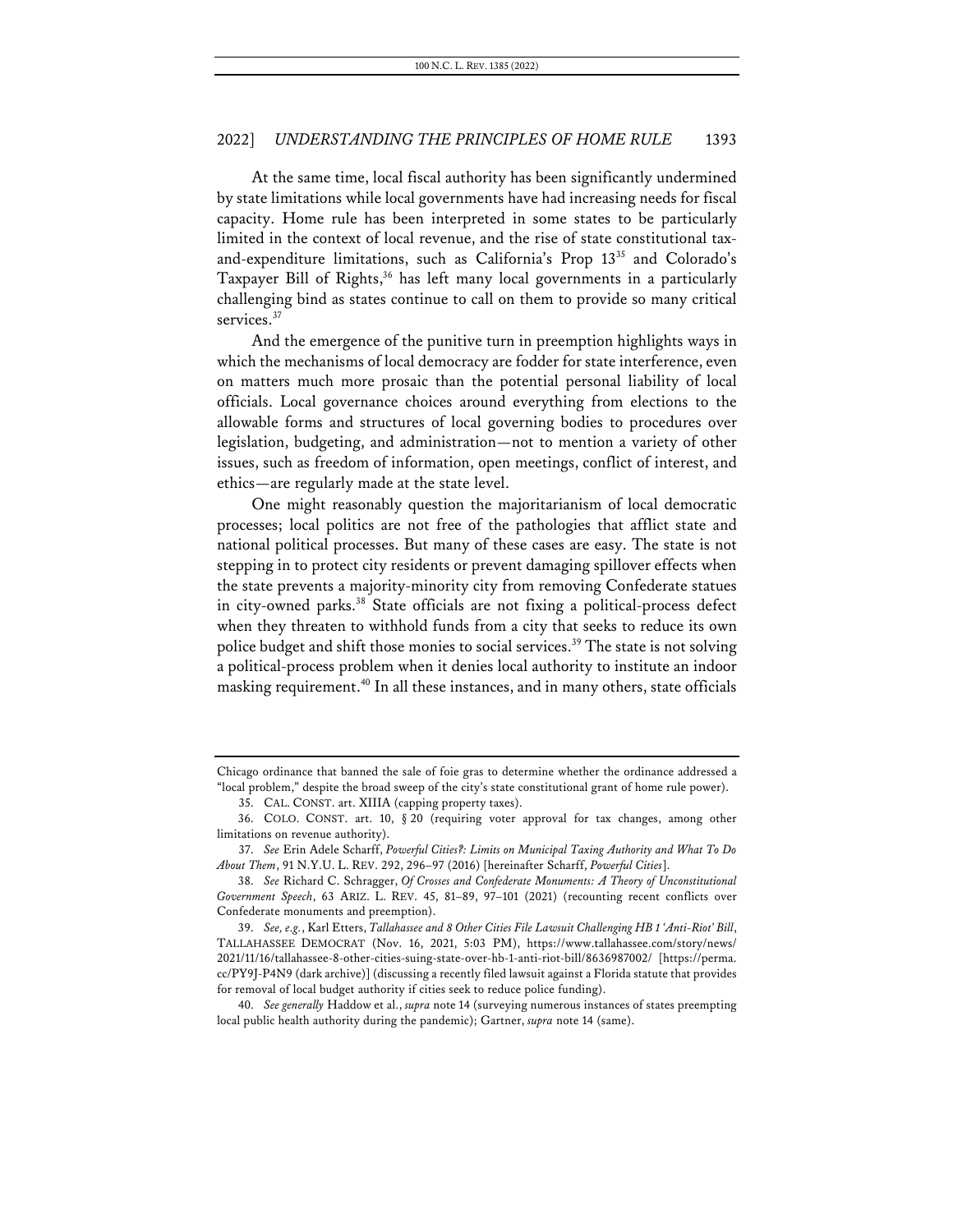are not solving but *creating* political pathologies; in all these cases, they are acting in a decidedly "counter-majoritarian" fashion.<sup>41</sup>

Finally, whether the issue is general policy-making, local fiscal capacity, or the mechanics of local democracy, contemporary home rule generally vindicates the power of the states in conflicts with local governments. This is true regardless of the strength or merits of the state concern at issue—the "immunity" function of home rule.<sup>42</sup> Two models have generally taken hold over the course of the development of home rule. The first is the so-called imperio approach of protecting "local" or "municipal" matters as to both initiative and immunity, however contested those terms have been in practice.<sup>43</sup> The second is reflected in the American Municipal Association's ("AMA") 1953 *Model Constitutional Provisions for Municipal Home Rule*, <sup>44</sup> which broadened the scope of imperio's initiative authority while removing what little local immunity the earlier model had conferred.<sup>45</sup> In neither approach, however, is state preemption meaningfully constrained, although of course one can find examples of local governments prevailing at the margins.<sup>46</sup>

While there has certainly not been enough empirical work done on the consequences of state limitations on local power, $47$  it would be wrong to dismiss

<sup>41.</sup> Miriam Seifter, *Countermajoritarian Legislatures*, 121 COLUM. L. REV. 1733, 1741–43 (2021) [hereinafter Seifter, *Countermajoritarian Legislatures*]; *see also* Paul A. Diller, *The Political Process of Preemption*, 54 U. RICH. L. REV. 343, 355–81 (2020) [hereinafter Diller, *Political Process*] (surveying the variety of ways, such as political geography and gerrymandering, in which contemporary states stray from majoritarianism and the consequences of this democratic failure for state preemption).

<sup>42.</sup> *See* BRIFFAULT ET AL., STATE AND LOCAL GOVERNMENT LAW, *supra* note 33, at 377–97. The immunity function of home rule involves legal protection for local governments against state preemption. PRINCIPLES, *supra* note 1, at 1334.

<sup>43.</sup> PRINCIPLES, *supra* note 1, at 1334. "Imperio" home rule—from the Latin phrase *imperium in imperio*—a government within a government—generally refers to systems in which local governments have both the authority to make policy in the first instance and, at least in theory, supremacy over contrary state law in matters of local or municipal concern. *Id.*

<sup>44.</sup> JEFFERSON B. FORDHAM, AM. MUN. ASS'N, MODEL CONSTITUTIONAL PROVISIONS FOR MUNICIPAL HOME RULE (1953).

<sup>45.</sup> *See id.* The basic structure, and purpose, of the AMA Model was to eliminate uncertainty over what constituted "local" or "municipal" matters that formed the basis for local authority in earlier imperio models; in exchange for broadening the power of local governments to act in the first instance, however, the AMA Model empowered states to preempt or structure local power with few constraints. For this reason, the model is sometimes described as "legislative" home rule for the way it resides the power to resolve the allocation of state-local power in the state legislature. *See* Diller, *Intrastate Preemption*, *supra* note 32, at 1125–26.

<sup>46.</sup> *See, e.g.*, State Bldg. & Constr. Trades Council v. City of Vista, 279 P.3d 1022, 1024 (Cal. 2012) (holding that the state's wage law is "a municipal affair" that is governed by a city's local ordinances rather than statewide legislation).

<sup>47.</sup> Interdisciplinary literature is emerging on the consequences of the abuse of state preemption that underscores, for example, the significantly negative health outcomes that arise in states that tend to abuse their preemption authority. *See, e.g.*, Jennifer L. Pomeranz & Mark Pertschuk, *State Preemption: A Significant and Quiet Threat to Public Health in the United States*, 107 AM. J. PUB. HEALTH 900, 900–02 (2017).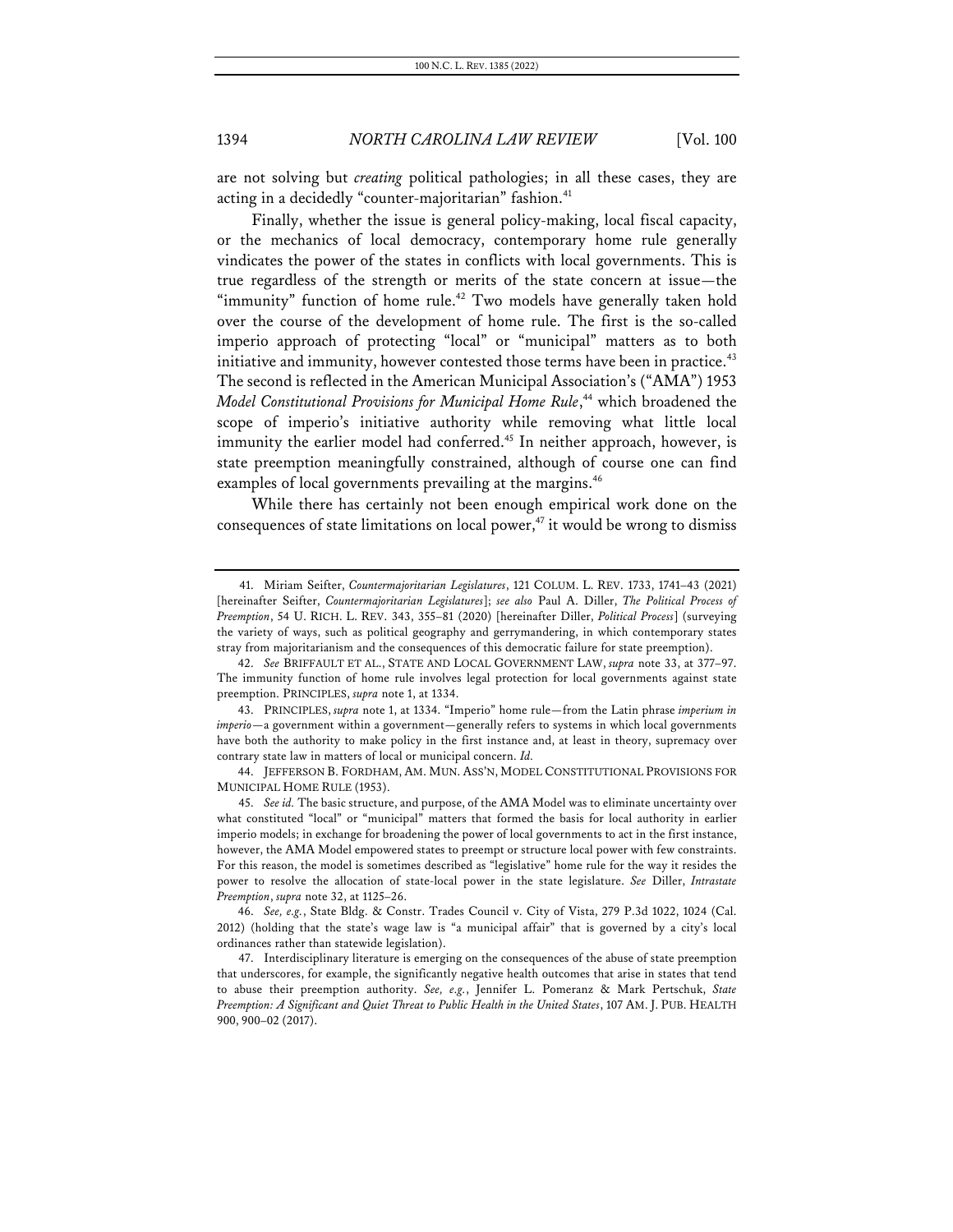the reality that the contemporary structure of home rule chills the ability of local governments to respond to the challenges they undeniably face. This is true for local-government policy innovation but also for the ability of local governments to fulfill another critical promise of decentralization—namely adopting policies that actually prove effective.

The hollowing out of local fiscal capacity, moreover, has distressingly familiar consequences. This is strikingly evident in the post-industrial Midwest, where cities like Flint, Michigan, underscore the harms that flow—in Flint's case, literally—when local governments do not have the resources to meet even the most basic needs of their residents.<sup>48</sup> But state misstructuring of local finance has created capacity challenges in many other parts of the country,<sup>49</sup> and the fallout from the current pandemic is likely to exacerbate this hollowing out significantly.

Contemporary local powerlessness also carries distributional consequences. Opponents of local power regularly express concerns about equity; in particular, they worry that local control will allow certain jurisdictions to use their land use authority to exclude lower-income and minority populations<sup>50</sup>—a point we will address further below. But the current structure of local power in much of the country already reinforces racial, gender, and socioeconomic disparities. Mayors and other local officials trying to equalize disparate pay, bolster affordable housing, or broaden civil rights protection have been stymied in state after state.<sup>51</sup> It is notable that state minimum wage preemption laws were adopted in Georgia, Alabama, Ohio, Louisiana, Tennessee, and Missouri in *direct response* to minimum wage efforts in majorityminority cities: Atlanta, Birmingham, Cleveland, New Orleans, Memphis, and St. Louis.<sup>52</sup> Preemption is a leading civil rights issue for these and other cities,

<sup>48.</sup> *See* Toni M. Massaro & Ellen Elizabeth Brooks, *Flint of Outrage*, 93 NOTRE DAME L. REV. 155, 159–72 (2017) (recounting the Flint water crisis and its aftermath).

<sup>49.</sup> *See* Scharff, *Powerful Cities*, *supra* note 37, at 312–21.

<sup>50.</sup> *See, e.g.*, Schleicher, *supra* note 5, at 899–910.

<sup>51.</sup> *See, e.g.*, Briffault, *New Preemption*, *supra* note 11, at 1999–2008 (discussing new preemption efforts); Schragger, *Attack on American Cities*, *supra* note 11, at 1169–83 (same); Scharff, *Hyper Preemption*, *supra* note 11, at 1494–507 (same).

<sup>52.</sup> *See Georgia Among 21 States Stuck at \$7.25 Minimum Wage*, ATLANTA DAILY WORLD (July 28, 2017), http://atlantadailyworld.com/2017/07/28/georgia-among-21-state-stuck-at-7-25-minimum-wage [https://perma.cc/F33K-TMWL] (Atlanta); Zachary Roth, *Birmingham Raises Minimum Wage and Alabama Takes It Away*, NBC NEWS (Feb. 26, 2016, 4:37 PM), https://www.nbcnews.com/news/ nbcblk/birmingham-raises-minimum-wage-alabama-takes-it-away-n526806 [https://perma.cc/PC86-9 5DM] (Birmingham); Jeremy Pelzer, *Gov. John Kasich Signs Bill Blocking Cleveland's \$15 Minimum Wage Proposal*, CLEVELAND.COM (Jan. 11, 2019, 5:49 PM), https://www.cleveland.com/open/2016/12/ gov\_john\_kasich\_signs\_bill\_blo.html [https://perma.cc/3YN3-LSPP] (Cleveland); Amelia Morrison Hipps, *Ban on Local 'Living Wage' Regs Bound for House Floor*, TNREPORT (Mar. 7, 2013), http://tnreport.com/2013/03/07/ban-on-local-living-wage-regulations-clears-house-committee-tenne ssee-legislature/ [https://perma.cc/XH9X-LWNP] (Memphis); Michael Isaac Stein, *Report: State Preemption Laws Disproportionately Hurt Women, People of Color*, LENS (May 8, 2019), http://thelensnola.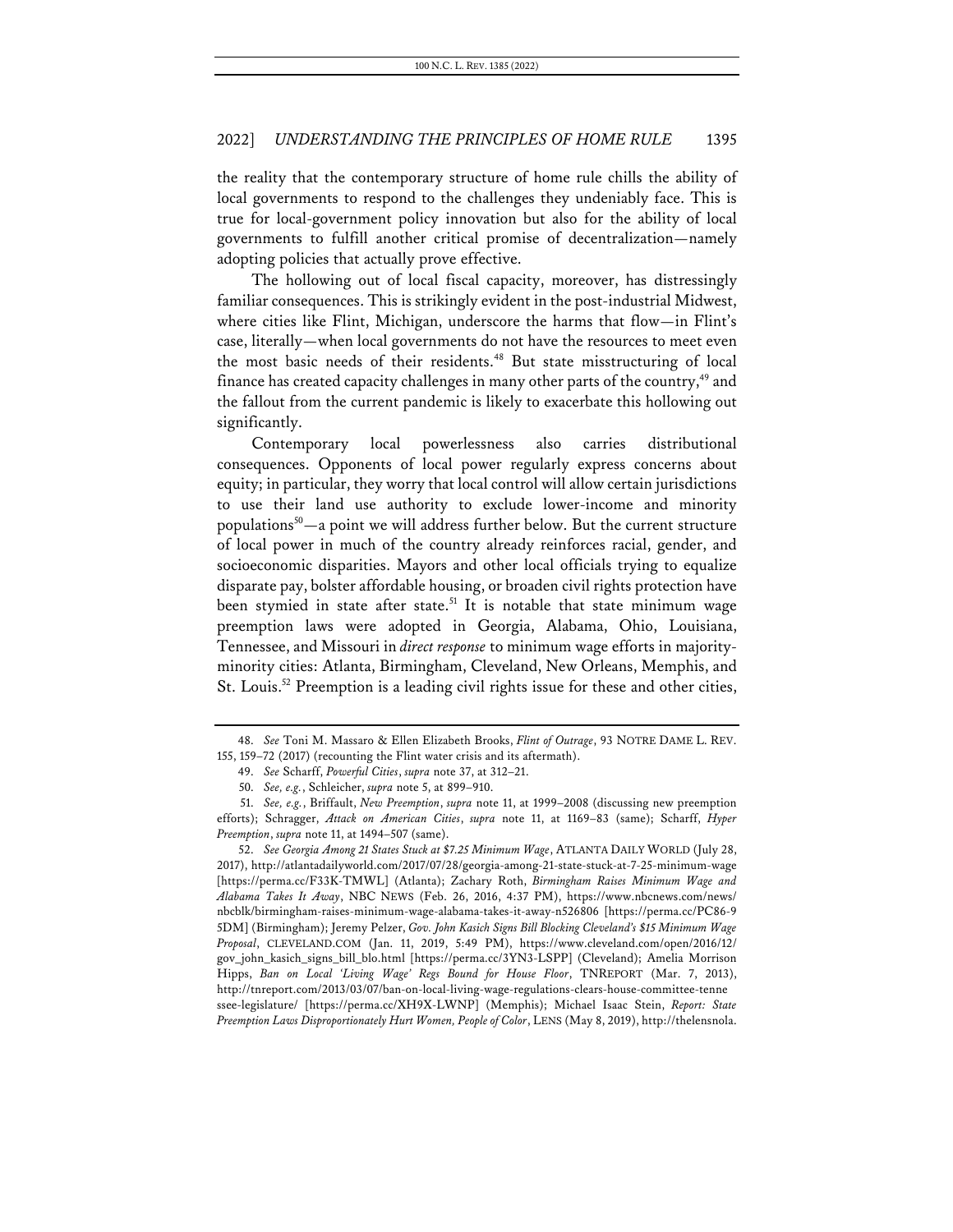all of which would arguably prefer self-rule rather than a principle of broad state powers that *might* theoretically be used to constrain exclusionary zoning in the suburbs—something that is unlikely to occur in any of the states that have for so long targeted majority-minority cities.

## B. *A New Partnership Model of Local Authority*

How, then, does the NLC's model constitutional home rule article respond to these structural concerns? The model draws largely from existing aspects of home rule across the country in a novel synthesis that seeks to put local governments in a position that almost none play now—full partnership in state and local governance.<sup>53</sup>

The model article is divided into five operative sections with commentary that explains each provision in detail for any future reform efforts within the states and for courts considering the often murky application of home-rule provisions. The first section articulates the core principle that state constitutional law should recognize the right of the people to local selfgovernment.54 Although that is implicit in state constitutional recognition of home rule, the model is explicit so as to leave no doubt about its intended scope. In debates about the state and local balance of power, state sovereignty and the supposedly plenary authority of state government are often invoked as trumps, and the model article would make clear that every level of government derives its legitimacy from the consent of the governed. Nothing in contemporary constitutional law bars the people of a state from exercising the authority to delegate power in whatever vertical fashion they decide, and the model article renders the choice to protect local democracy transparent.<sup>55</sup>

The second section in the model article would bolster the basic terms of local initiative authority, creating a new baseline for Dillon's Rule states, expanding local initiative for imperio states, and clarifying local authority in

org/2019/05/08/report-state-preemption-laws-disproportionately-hurt-women-people-of-color/ [https ://perma.cc/GGS9-7HT2] (New Orleans); David A. Graham, *How St. Louis Workers Won and Then Lost a Minimum-Wage Hike*, ATLANTIC (Aug. 29, 2017), https://www.theatlantic.com/business/archive /2017/08/st-louis-minimum-wage-preemption/538182/ [http://perma.cc/H54T-UTM8 (dark archive)] (St. Louis). *See generally* LAURA HUIZAR & YANNET LATHROP, *Fighting Wage Preemption: How Workers Have Lost Billions in Wages and How We Can Restore Local Democracy* (July 2019), http://s27147.pcdn.co/wp-content/upload/Fighting-Wage-Preemption-Report-7-19.pdf [http://perma .cc/452L-HEPR] (showing how preemption of local minimum wage laws "has become a powerful antiworker and anti-democratic policy").

<sup>53.</sup> *See* PRINCIPLES, *supra* note 1, at 1341. With one exception, around state fiscal support for local governance, see *id.* at 1380–82, the model article draws on elements of home rule currently present in some form in the states. *See id.* at 1350–84 (including the model article with commentary).

<sup>54.</sup> *Id.* at 1347.

<sup>55.</sup> *See* Richard Briffault, *Our Localism: Part I—the Structure of Local Government Law*, 90 COLUM. L. REV. 1, 6–18 (1990) (reviewing the formal structure of local government law in the United States).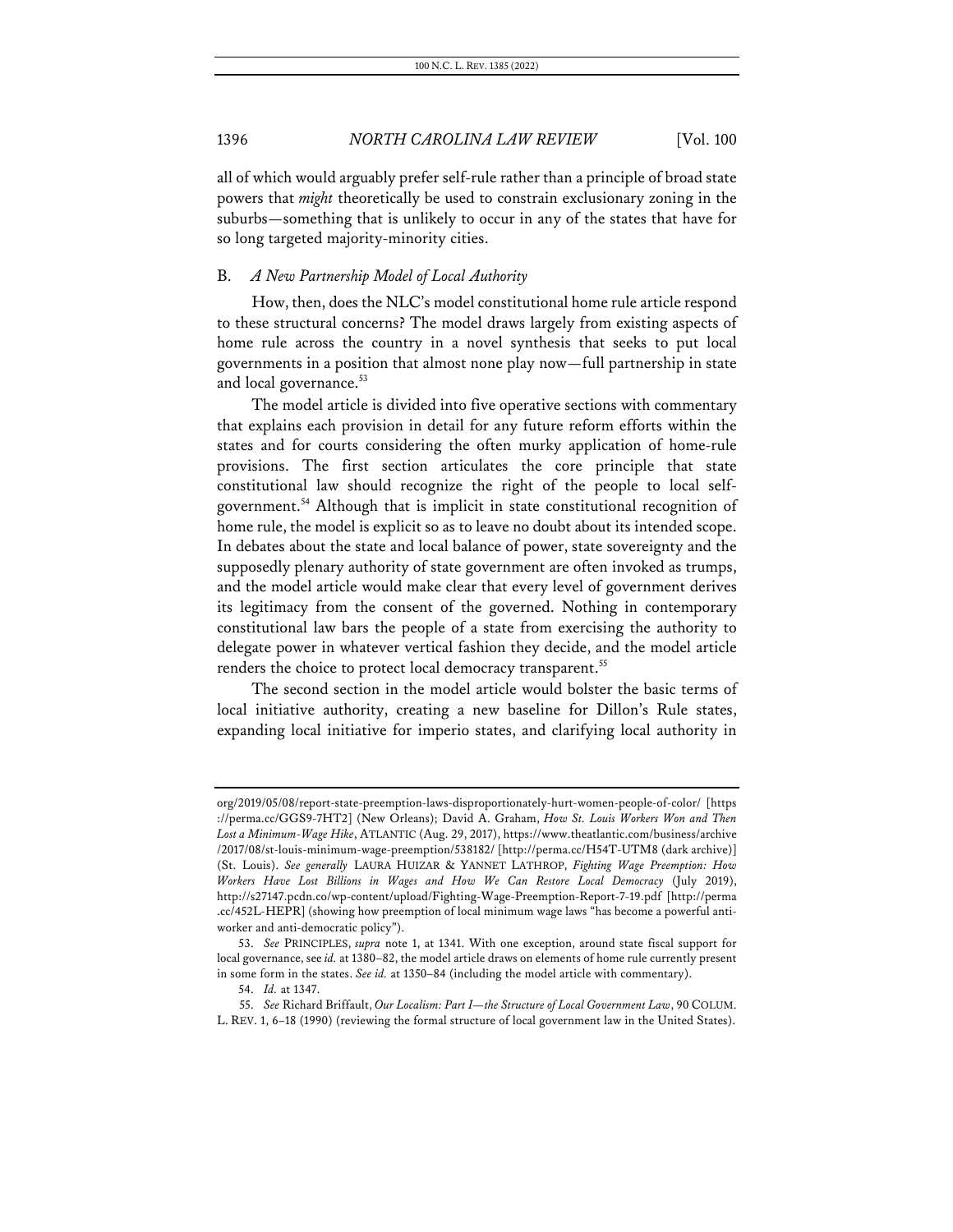states that have adopted the 1953 AMA Model's approach.<sup>56</sup> The section begins with the default proposition, similar to the AMA's, that local governments should have the authority to act on the entire range of policy matters they face. $57$ The section also emphasizes the critical need to be clear about the breadth of local initiative authority around fiscal matters, such as raising and spending funds, as well as around making choices about how to provide local public goods, given the centrality of those issues to local capacity to govern.<sup>58</sup>

The third section in the NLC Model would create a presumption against state preemption, rebalancing the state-local relationship in the face of currently weak immunity.<sup>59</sup> Some state constitutions proffer procedural approaches to protect local authority from arbitrary or unreasonable state interference, requiring state legislative supermajorities, for example, or successive reenactment to preempt.<sup>60</sup> These kinds of procedural protections could provide a positive foundation for balancing state and local interests on the theory that, because courts are ill-equipped to evaluate the underlying substance of preemption conflicts, raising state procedural hurdles at least provides some check on ill-conceived state interference. In practice, however, courts have mostly ceded oversight over state legislative process, making these protections relatively easy for states to evade.<sup>61</sup>

The NLC Model takes a different approach. As a threshold matter, it requires that preemption be express,<sup>62</sup> as is the case in Illinois and other states.<sup>63</sup> This constraint on state oversight responds to the fact that implied-preemption challenges to local governance often require judicial feats of supposition: Did the legislature intend to displace local policy when it enacted a state regulatory regime? Can a political system tolerate some measure of inconsistency between state and local choices? On what metric? There is simply too much obscurity in

<sup>56.</sup> *See* PRINCIPLES, *supra* note 1, at 1348. Dillon's Rule is the doctrine that local governments derive their authority only from explicit grants of their states and that such grants are to be construed narrowly. *Id.* at 1333 n.6; DALE KRANE, PLATON N. RIGOS & MELVIN B. HILL JR., HOME RULE IN AMERICA: A FIFTY-STATE HANDBOOK 9–10 (2001).

<sup>57.</sup> *See* PRINCIPLES, *supra* note 1, at 1354–55.

<sup>58.</sup> *Id.* The section would also shore up the authority of local governments to act jointly with other local governments without prior authorization from the state to foster interlocal cooperation. And to the extent that issues related to home rule will inevitably lead to litigation, the section also explicitly rejects the Dillon's Rule restrictive interpretive canon. *See id.* 

<sup>59.</sup> *Id.* at 1347–48.

<sup>60.</sup> *See, e.g.*, ILL. CONST. art. VII, § 6(g); N.Y. CONST. art. IX, § 2(b)(1).

<sup>61.</sup> *See, e.g.*, Wambat Realty Corp. v. State, 362 N.E.2d 581, 584–85 (N.Y. 1977) (allowing the state legislature to override the New York Constitution's successive session requirement where "the subject matter in need of legislative attention was of sufficient importance to the State").

<sup>62.</sup> *See* PRINCIPLES, *supra* note 1, at 1366 ("[T]he state may only rely on express forms of preemption to restrict the power of home rule governments—implied preemption may not be used.").

<sup>63.</sup> *See, e.g.*, ILL. CONST. art. VII, § 6(g)–(h); *see also* PRINCIPLES, *supra* note 1, at 1366 n.110 (discussing statutory regimes in Florida and Maine that require express preemption).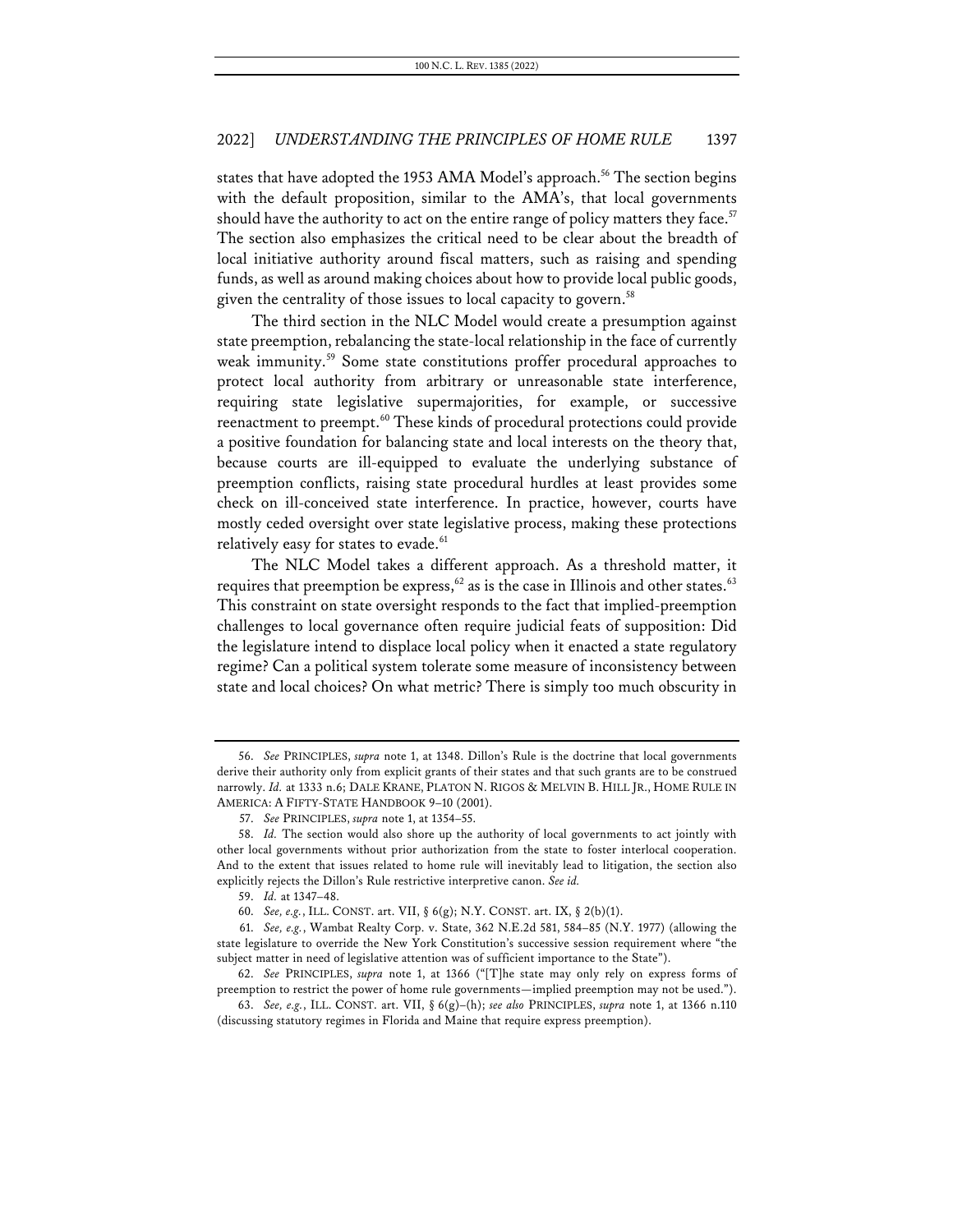various approaches to "field," "conflict," or other kinds of implied preemption, while requirements that state intent be explicit seem workable.

Beyond rejecting implied preemption, this section would require that state preemption serve a substantial state interest, be narrowly tailored to that interest, and be enacted by "general law."64 The first two of these elements reflect the concept of proportionality so familiar in other areas of law—that ends must be justified as well as means, and that even legitimate state interests should displace local authority only to the extent necessary to advance those interests. Under this substantiality standard, states do bear a burden of justification—*ipse dixit* would be insufficient to prevail over local governance and something more than lack of uniformity would have to be involved, given that the essential nature of devolution values regulatory diversity. The provision would place a burden on the states to articulate relevant state interests and demonstrate that they are sufficiently significant to warrant displacing local democracy. To be sure, that empowers courts to adjudicate questions about the significance of relevant state interests. But courts do so regularly now in statelocal conflicts, only under a standard that presumes as a default matter the inherent superiority of state-level interests.<sup>65</sup>

As to the "general law" requirement, a widespread concept in contemporary state-local relations, the NLC model adapts the approach taken by the Supreme Court of Ohio in *Canton v. State*. <sup>66</sup> According to the *Canton*  court, the "general law" standard requires that state preemption be part of a comprehensive legislative enactment, apply uniformly statewide, and further a state regulatory interest rather than simply remove the authority that a constitution grants to local governments.<sup>67</sup>

Professor Schleicher also argues that invoking this standard undermines the ability of states to declare areas of policy free from regulation, at the state and local level. Schleicher, *supra* note 5, at

<sup>64.</sup> *See* PRINCIPLES, *supra* note 1, at 1366–67.

<sup>65.</sup> *See* Lynn A. Baker & Daniel B. Rodriguez, *Constitutional Home Rule and Judicial Scrutiny*, 86 DENV. U. L. REV. 1337, 1138–39, 1349–55 (2009) (noting that most jurisdictions provide no "immunity" function for home rule and in the jurisdictions that do, courts seek to delineate statewide interests, which prevail, in contrast to some realm of local interests).

<sup>66.</sup> 766 N.E.2d 963 (Ohio 2002); *see* PRINCIPLES, *supra* note 1, at 1370.

<sup>67.</sup> *Canton*, 766 N.E.2d at 968 ("[T]o constitute a general law for purposes of home-rule analysis, a statute must (1) be part of a statewide and comprehensive legislative enactment, (2) apply to all parts of the state alike and operate uniformly throughout the state, (3) set forth police, sanitary, or similar regulations, rather than purport only to grant or limit legislative power of a municipal corporation to set forth police, sanitary, or similar regulations, and (4) prescribe a rule of conduct upon citizens generally.").

In his critique, Professor Schleicher challenges the invocation of this standard because the policy at issue in *Canton* involved local regulation of manufactured homes. Schleicher, *supra* note 5, at 892 n.49. However, one of the reasons the *Canton* court was dubious about the state statutory regime at issue—a critical aspect of the court's finding of nonuniformity—was that it had a carve-out to allow parts of the state with active deed restrictions or homeowners associations to block manufactured homes, effectively barring older cities from regulating issues like housing quality, but empowering suburbs to be exclusionary. *See Canton*, 766 N.E.2d at 969.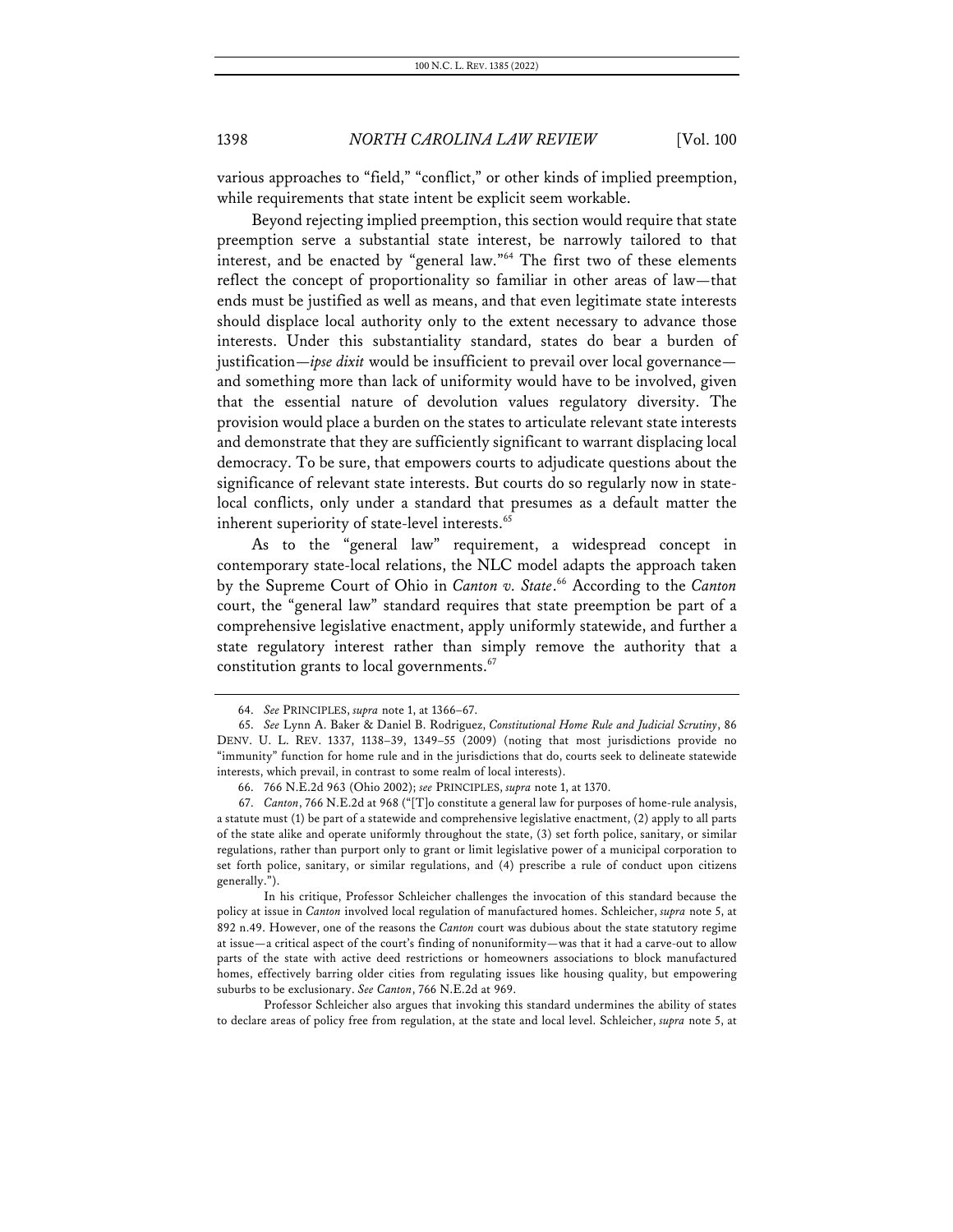The fourth section of the model article focuses on protecting and reinforcing the mechanics of local democracy, which it recognizes as the core of the core of home rule.<sup>68</sup> It would not bar state intervention on issues such as districting or local personnel but would require that states bear an even higher burden of justification for overriding these largely internal local processes.<sup>69</sup> And it would constitutionally bar the worst excesses of punitive preemption, providing local governments and local government officials the same immunity from suit for governmental functions that the state itself enjoys.<sup>70</sup>

Finally, the fifth section of the model would mandate state fiscal support for local governance.<sup>71</sup> One part of the section adapts existing prohibitions on unfunded state mandates.<sup>72</sup> But building on the concept of state constitutional mandates of adequacy for education, the section would place a burden on states to take affirmative steps to make sure that local governments have a minimal baseline of resources they need to meet the critical governance responsibilities they carry.73 For example, state constitutional educational provisions have hardly been a panacea for the shortcomings of public schools, but litigation over the obligation has prodded some states to take the resource challenges and the inequity of this particular aspect of delegated local governance more seriously.<sup>74</sup>

It is important, then, to be clear about what the NLC's model constitutional article would and would *not* do. It would provide a baseline of authority in state constitutional law for local governments to tackle the full range of problems they face and structure their own governance. And it would rebalance the state-local relationship by recognizing that states have obligations to, as well as power over, local governments. The model article, however, would not cut off or eliminate state authority, like an imperio approach on steroids. The model's presumption against state preemption is just that—a presumption. It would require states to make conscious choices about displacing local democracy and have good reasons for doing so rather than simply nakedly asserting supervening power, but that is the least we can ask of the states. If California—which has relatively strong home rule for its charter cities, all things

- 68. *See* PRINCIPLES, *supra* note 1, at 1348.
- 69. *Id.* at 1374–75.

73. *Id.*; *cf.* Michelle Wilde Anderson, *The New Minimal Cities*, 123 YALE L.J. 1118, 1195–97 (2014) (discussing dynamics of essential local spending and minimum standards for urban life).

74. *See* BRIFFAULT ET AL., STATE AND LOCAL GOVERNMENT LAW, *supra* note 33, at 596–635 (surveying state education finance litigation).

<sup>892</sup> n.49. The Ohio general laws standard, however, merely recognizes that singling out local authority—denying a local choice to act—standing alone undermines the delegation of initiative authority in the Ohio Constitution. A state may choose not to regulate at the state level and may choose to regulate in a way that requires uniformity; but to choose neither to act nor to allow local initiative belies the nature of home rule.

<sup>70.</sup> *Id.* at 1376.

<sup>71.</sup> *Id.* at 1380.

<sup>72.</sup> *Id.* at 1382–84.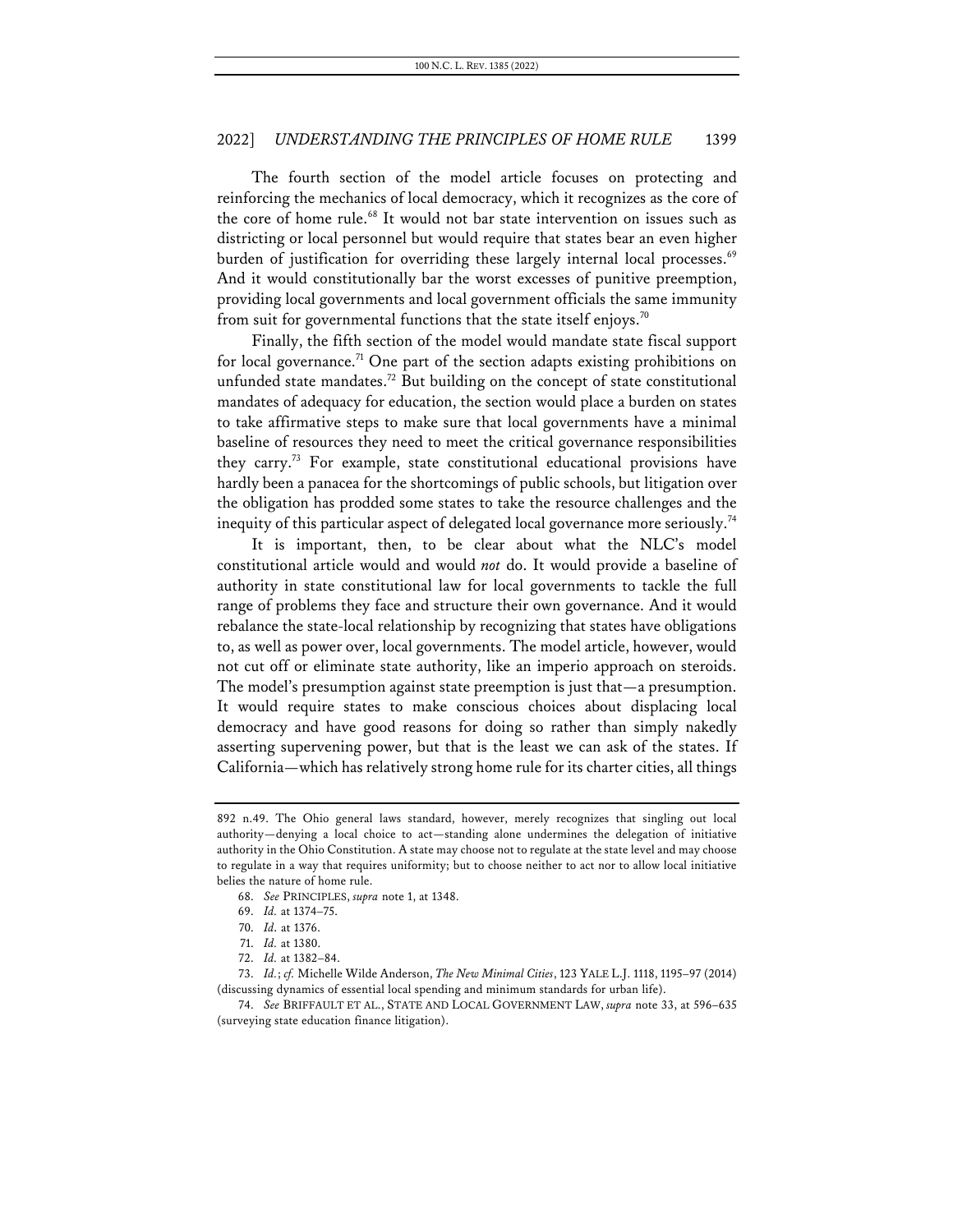considered—cannot justify a state interest in solving its housing crisis, there would clearly be something wrong with the state's approach. Even then, the NLC framework would still recognize that localism has an important role to play in statewide regimes that are responding to significant exigencies. What the model article would no longer allow, however, is states to override local governance simply because state lawmakers take a different policy view.

# II. POLICY AND THE *PRINCIPLES*

What are the policy implications of the *Principles*' proposed rebalancing of state-local power? Historically, conflicts over the appropriate vertical division of government authority—whether state-local or state-federal—have tended to occur against the backdrop of specific events (e.g., the Great Depression<sup>75</sup>) or in the shadow of particular policy conflicts (e.g., COVID-19 health regulations).76 It is very difficult to separate policy preferences from the more abstract issue of the appropriate distribution of power. The NLC's home-rule provisions are transsubstantive; the model rules are meant to provide courts with rules of decision for allocating authority over a varied range of policy areas. Nevertheless, one might want to know how a particular policy area might be resolved under the rules. In this part, we consider a few such areas, using Professor Schleicher's critique as a point of departure. He identifies five core problems that he thinks the NLC's model home-rule provisions will exacerbate: housing affordability, abusive corporate subsidies, the pension crisis, local electoral failure, and police brutality. $77$ 

These are important issues, and to have a reasonable debate about how any particular vertical allocation of authority might or might not foster solving them is not to ignore their seriousness. But are these problems (or *any* of the difficult policy challenges of modern urban governance) actually "local" in nature? Under the existing structure of authority, states already have the full power to address all these issues. Ever since the U.S. Supreme Court decided *Hunter v. Pittsburgh*<sup>78</sup> in 1907, cities have had no federal constitutional right to resist state law, and as noted, the home rule grants they enjoy in state constitutional law provide very limited immunity.79 States could have addressed all these supposed locally caused ills long ago if they took them at all seriously. Only state constitutional bans on "special legislation"80—which have come to be barely

<sup>75.</sup> *See, e.g.*, 3 G. EDWARD WHITE, LAW IN AMERICAN HISTORY: 1930–2000, at 155–211 (2019) (discussing the rise of federal power in response to the Great Depression).

<sup>76.</sup> *See, e.g.*, Nathan Newman, *The Withering Away of the States Can't Happen Soon Enough*, NATION (Nov. 19, 2021), https://www.thenation.com/article/politics/federal-states-rights/ [https://perma.cc/ W4GA-2ZUX] (arguing that states have failed to address the COVID-19 pandemic).

<sup>77.</sup> *See* Schleicher, *supra* note 5, at 898–919.

<sup>78.</sup> 207 U.S. 161.

<sup>79.</sup> *Id.* at 178.

<sup>80.</sup> *See, e.g.*, NEB. CONST. art. III, § 18.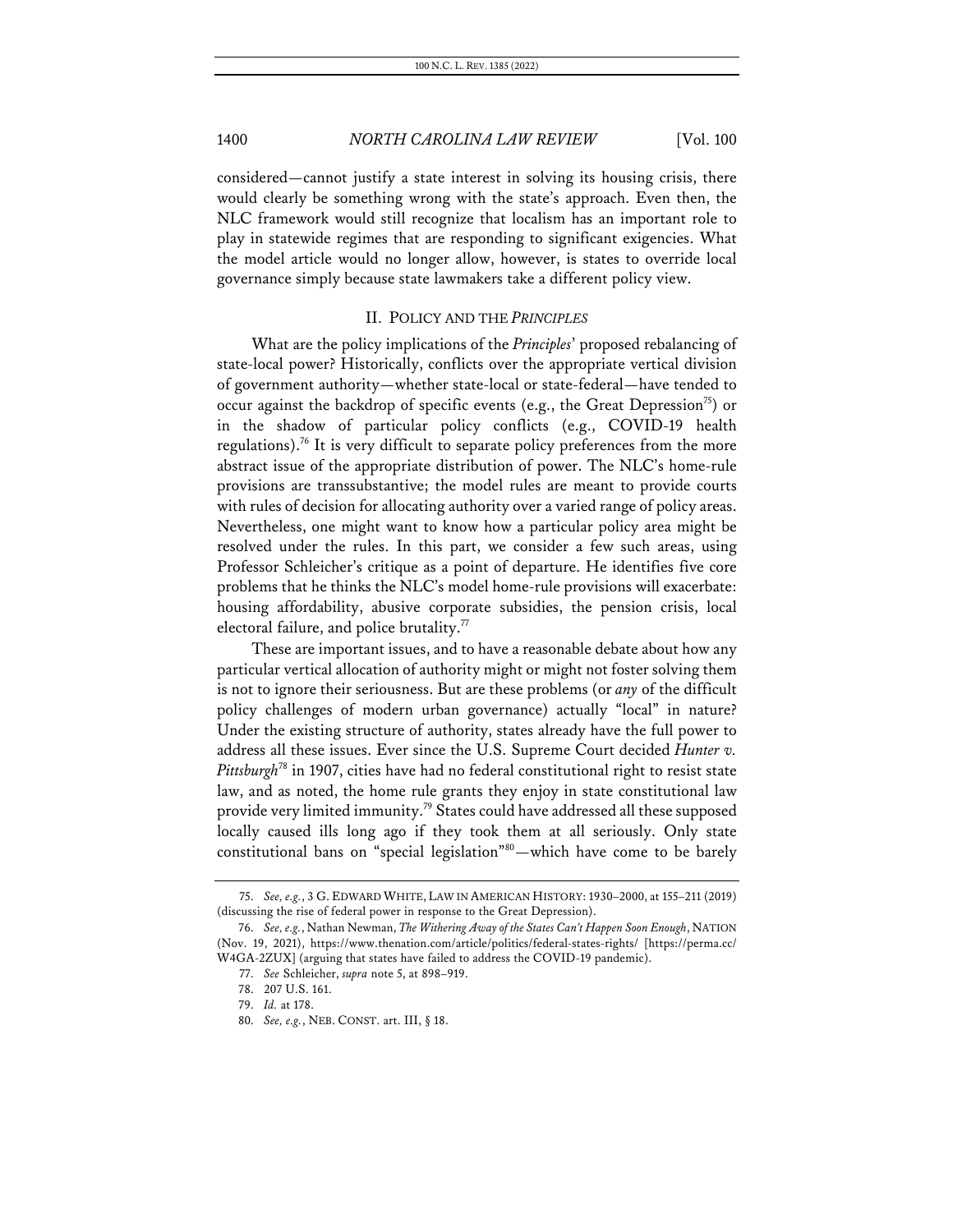enforced<sup>81</sup>—and some other fairly minor restrictions on state authority stand in the way of legislative action. Other than those thin limits, most state legislatures can preempt local law basically at will.

So, who is to blame for the policy failures in these disparate areas? Why have the states not already stepped in to fix them? And why would one resist city power if the current regime is failing, and in many respects exacerbating, these problems? We address these questions in turn for each of the policy areas Schleicher identifies.

### A. *Housing Affordability*

Consider first the housing affordability crisis. A central concern of critics of home rule, already mentioned above, is that increased local authority will stand in the way of greatly needed state efforts to reform local land use laws, in particular local exclusionary zoning regulations.<sup>82</sup> The YIMBY (yes-in-mybackyard) movement that has gained traction in expensive metropolitan areas, especially in California, seems particularly skeptical of local power.<sup>83</sup> Schleicher reads the entire *Principles* project through this lens, as have others who understand local power as inextricably tied to NIMBY (not-in-my-backyard) land use attitudes. For Schleicher, all local power is suspect because the zoning power—which has traditionally been exercised by local governments—can be used by some local governments to limit construction and thus raise the cost of housing both locally and regionally.<sup>84</sup> Racial and socioeconomic segregation is one result. For these critics, localism and NIMBYism are one-and-the-same.<sup>85</sup>

<sup>81.</sup> *See* Evan C. Zoldan, *The Equal Protection Component of Legislative Generality*, 51 U. RICH. L. REV. 489, 497 n.34 (2017) ("[S]tate special legislation has persisted despite these state constitutional provisions because they tend to be weakly enforced and are riddled with exceptions.").

<sup>82.</sup> *See, e.g.*, Anika Singh Lemar, *The Role of States in Liberalizing Land Use Regulations*, 97 N.C. L. REV. 293, 345–48 (2019) (arguing that pro-development groups will be more successful at the state level); Kenneth A. Stahl, *"Yes in My Backyard": Can a New Pro-Housing Movement Overcome the Power of NIMBYs?*, 41 ZONING & PLAN. L. REP. 1, 8 (2018) (suggesting YIMBYs focus reform efforts at the state level).

<sup>83.</sup> The YIMBY movement seeks to foster development to respond to the challenges of constrained supply on housing affordability and related challenges. *See* Alana Semuels, *From 'Not in My Backyard' to 'Yes in My Backyard*,*'* ATLANTIC (July 5, 2017), https://www.theatlantic. com/business/archive/2017/07/yimby-groups-pro-development/532437 [https://perma.cc/9XB8-F7BY (dark archive)] (profiling the movement); Erin McCormick, *Rise of the YIMBYs: The Angry Millennials with a Radical Housing Solution*, GUARDIAN (Oct. 2, 2017, 2:15 PM), https://www.theguardian.com/ cities/2017/oct/02/rise-of-the-yimbys-angry-millennials-radical-housing-solution [https://perma.cc/A8GD-VVLU] (describing the San Francisco Bay Area as "[t]he birthplace of the YIMBY movement").

<sup>84.</sup> *See* Schleicher, *supra* note 5, at 899–910.

<sup>85.</sup> For an extended response to this critique, see Richard Schragger, *The Perils of Land Use Deregulation*, 170 U. PA. L. REV. 125 (2021) [hereinafter Schragger, *Perils of Land Use Deregulation*].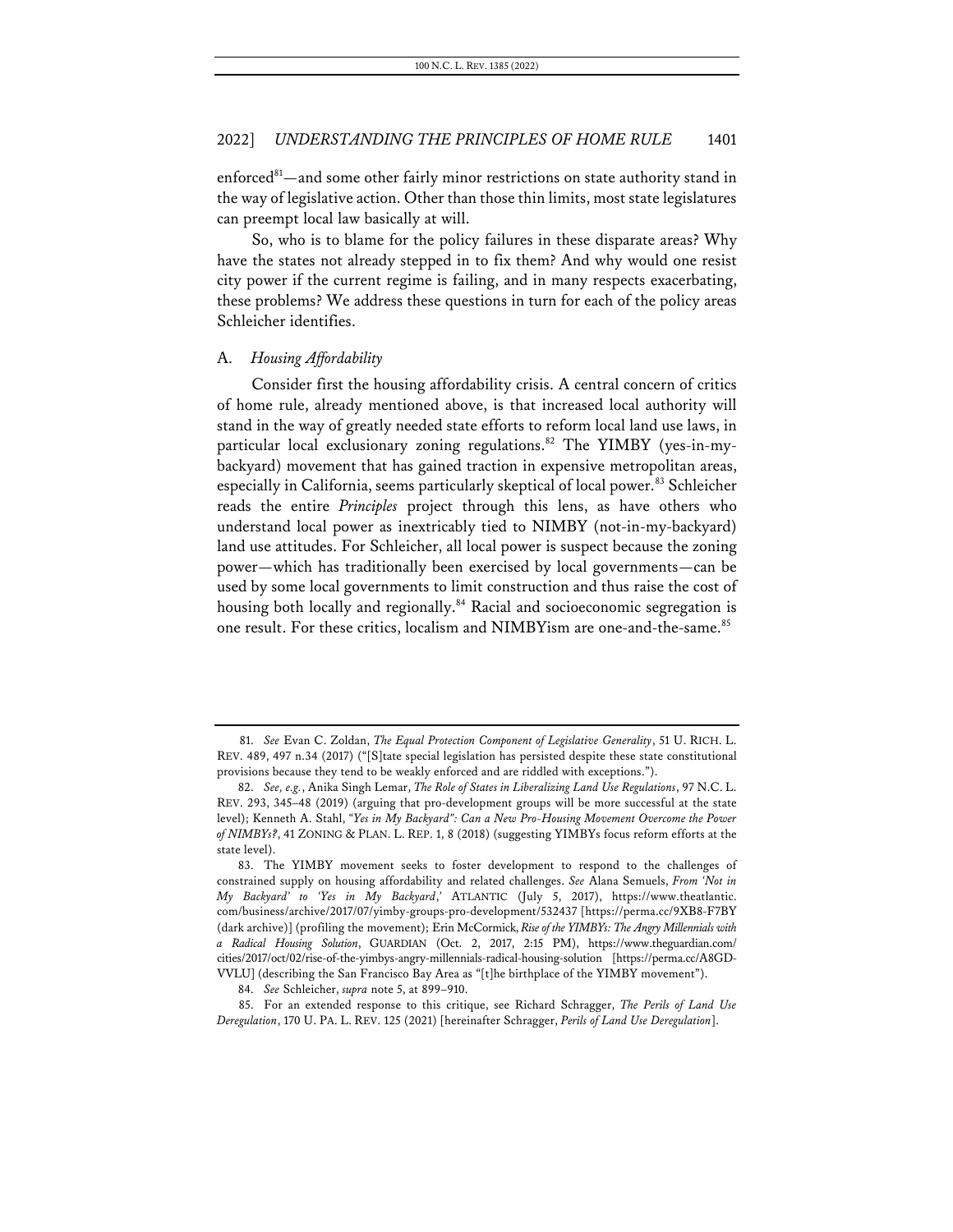These criticisms of local land use authority are not new. We both have written (repeatedly) about the deleterious effects of exclusionary zoning.<sup>86</sup> So have other members of the *Principles*' drafting team.<sup>87</sup> Richard Briffault, in particular, has written a now-classic article that focuses on the ways in which suburbs use exclusionary zoning and other tactics to undermine regional equity and urban health.<sup>88</sup>

And yet there are some very good reasons for not allowing exclusionary zoning to be the tail that wags the dog of home rule. First, as already noted, for at least seventy-five years states have done virtually nothing about exclusionary zoning, though they have always had the power to do so and even though reformers have been touting the benefits of regional land use for almost as long.<sup>89</sup> Why the sudden trust in state political processes? In New Jersey, the state supreme court struck down exclusionary zoning in  $1975$ ,<sup>90</sup> but the state legislature's lackluster efforts to create a fair and equitable housing regime over the next fifty years have mostly failed.<sup>91</sup> Other states that have adopted statewide land use regimes have also generally failed to ameliorate state and local housing affordability challenges.<sup>92</sup> For instance, Connecticut recently adopted a much-lauded statewide land use law, but, predictably, that law does little to change the underlying incentives that lead local governments to adopt exclusionary zoning.<sup>93</sup> The new law also does little to offend the suburban voters

<sup>86.</sup> *See, e.g.*, Nestor M. Davidson, *The Dilemma of Localism in an Era of Polarization*, 128 YALE L.J. 954, 976–77 (2019) [hereinafter Davidson, *Dilemma*]; Nestor M. Davidson, *Cooperative Localism: Federal-Local Collaboration in an Era of State Sovereignty*, 93 VA. L. REV. 959, 1023–31 (2007); Richard Schragger, *Consuming Government*, 101 MICH. L. REV. 1824, 1839–42 (2003); Richard Schragger, *The Limits of Localism*, 100 MICH. L. REV. 371, 420–24 (2001).

<sup>87.</sup> *See, e.g.*, Laurie Reynolds, *Local Governments and Regional Governance*, 39 URB. LAW. 483, 528 (2007).

<sup>88.</sup> Richard Briffault, *Our Localism: Part II—Localism and Legal Theory*, 90 COLUM. L. REV. 346, 366–67, 438 (1990).

<sup>89.</sup> *See supra* notes 83–84 and accompanying text; Reynolds, *supra* note 87, at 484–86.

<sup>90.</sup> S. Burlington Cnty. NAACP v. Township of Mount Laurel, 336 A.2d 713, 734 (N.J. 1975).

<sup>91.</sup> *See* DOUGLAS S. MASSEY, LEN ALBRIGHT, REBECCA CASCIANO, ELIZABETH DERICKSON & DAVID N. KINSEY, CLIMBING MOUNT LAUREL: THE STRUGGLE FOR AFFORDABLE HOUSING AND SOCIAL MOBILITY IN AN AMERICAN SUBURB 184–86 (2013); Joseph Marsico, *A Forty-Year Failure: Why the New Jersey Supreme Court Should Take Control of* Mount Laurel *Enforcement*, 41 SETON HALL LEGIS. J. 149, 159–64 (2017).

<sup>92.</sup> *See* John R. Nolon, Golden *and Its Emanations: The Surprising Origins of Smart Growth*, 35 URB. LAW. 15, 67 (2003) (noting that "New Jersey's aggressive, state-mandated fair share housing policy has been emulated timidly in just a few states" and that in most states neither regionalism nor reform movements have succeeded in controlling local planning outcomes); Jessie Agatstein, *The Suburbs' Fair Share: How California's Housing Element Law (and Facebook) Can Set a Housing Productions Floor*, 44 REAL EST. L.J. 219, 219–20 (2015) (describing how fair share programs have only been "implemented in a half-dozen states around the country").

<sup>93.</sup> *See* Act of June 10, 2021, Pub. Act 21-29, 2021 Conn. Legis. Serv. (West) (codified in scattered sections of CONN. GEN. STAT.).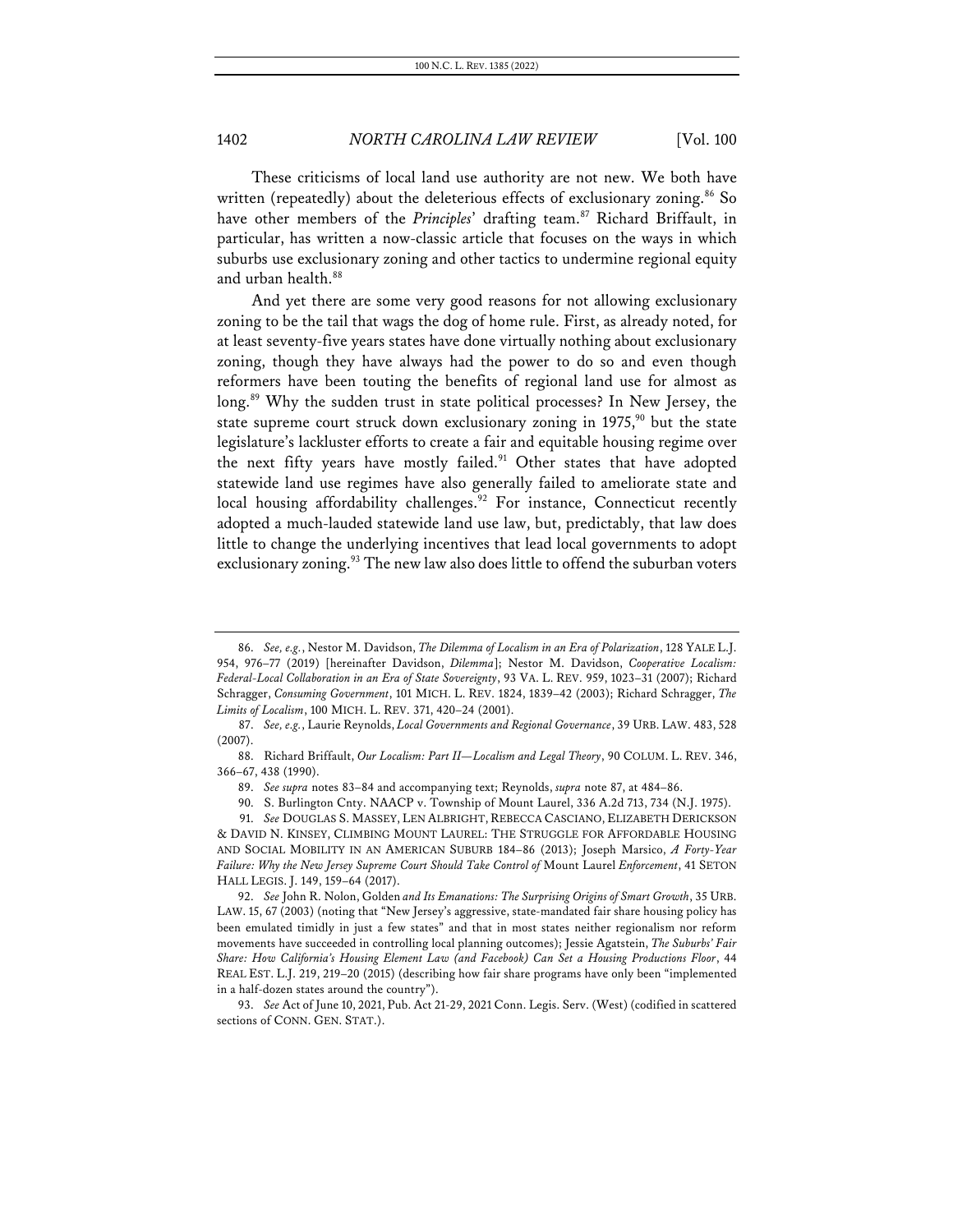that dominate the Connecticut legislature.<sup>94</sup> An early review of California's recently adopted S.B. 9, which purports to abolish single-family zoning across the state, also indicates it will have a limited impact.<sup>95</sup>

Decentralization is not the cause of the coastal housing crisis; centralizing land use authority will do little if state and national politicians are responsive to the same set of voters. Suburban voters are resistant to multifamily housing, no doubt,<sup>96</sup> and this is regrettable. But why limit the power of those cities that want to adopt affordable housing requirements with the hope that states will come to the rescue? Past and more recent history shows that to be highly unlikely.<sup>97</sup> And yet the specter of exclusionary zoning continues to haunt home rule.

Second, while the housing crisis is undoubtedly real and important especially in certain popular coastal cities—other cities face the problem of too much housing, not too little.<sup>98</sup> Cities with declining populations are less concerned about suburban exclusionary zoning and more concerned with their revenue-raising ability under conditions of perennial fiscal stress.<sup>99</sup> Many of us would agree that suburban selfishness and "opportunity hoarding"100 is a problem, but "the suburbs" themselves are now much more diverse, both economically and fiscally.<sup>101</sup> Many formerly "exclusionary" suburbs are facing social and economic difficulties that have nothing to do with exclusionary land use policies.<sup>102</sup>

Urban and suburban decline has occurred against a backdrop of state intergovernmental policy. State law generally dictates how local government

96. *Cf.* S. Burlington Cnty. NAACP v. Township of Mount Laurel, 336 A.2d 713, 734 (N.J. 1975) (describing and invalidating suburban fiscal zoning, which limits multifamily housing construction).

<sup>94.</sup> *See* Cate Hewitt, *Few See 'Win,' as House Approves Less Far-Reaching Housing Law*, CONN. EXAM'R (May 21, 2021), https://ctexaminer.com/2021/05/21/few-see-win-as-house-approves-less-farreaching-housing-law [https://perma.cc/CJ4U-2S5X] (noting lukewarm reactions to the reform package).

<sup>95.</sup> *See* Henry Grabar, *You Can Kill Single-Family Zoning, but You Can't Kill the Suburbs*, SLATE (Sept. 17, 2021, 5:38 PM), https://slate.com/business/2021/09/california-sb9-single-family-zoningduplexes-newsom-housing.html [https://perma.cc/9PLU-Z25K] (citing studies indicating that S.B. 9 will have limited effect); Act of Sept. 16, 2021, ch. 162, 2021 Cal. Legis. Serv. (West) (codified at CAL. GOV'T CODE §§ 66452.6, 65852.21, 66411.7).

<sup>97.</sup> For more discussion of this point, see Schragger, *Perils of Land Use Deregulation*, *supra* note 85, at 153–60.

<sup>98.</sup> For more discussion on shrinking cities, see Anderson, *supra* note 73, at 1138–39.

<sup>99.</sup> *See id.*

<sup>100.</sup> CHARLES TILLY, DURABLE INEQUALITY 147–69 (1998); *see also* J. Peter Byrne, *Are the Suburbs Unconstitutional?*, 85 GEO. L.J. 2265, 2268–69 (1997).

<sup>101.</sup> *See* Richard Florida, *The New Suburban Crisis*, BLOOMBERG (May 2, 2017, 10:05 AM), https://www.bloomberg.com/news/articles/2017-05-02/inside-the-new-suburban-crisis [https://perma. cc/8AZ6-96G8] (reporting on shrinking inner-ring suburbs and growing cities and suburban peripheries).

<sup>102.</sup> ALAN EHRENHALT, THE GREAT INVERSION AND THE FUTURE OF THE AMERICAN CITY 109–12 (2012).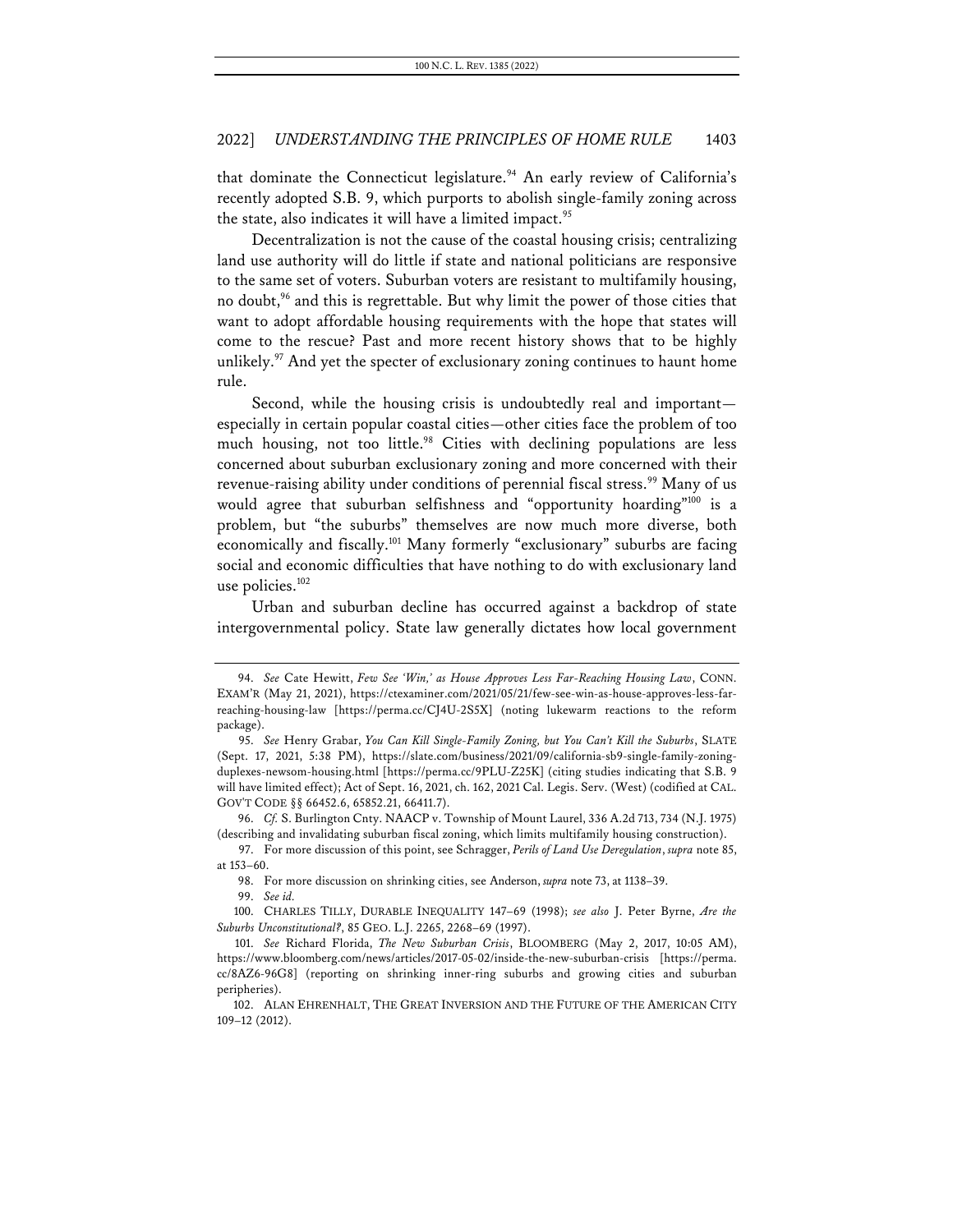services are financed. The structure of that fiscal system is one of the chief reasons that local governments deploy exclusionary zoning. States have created a system by which local governments are dependent on the property tax to fund basic services, including, most importantly, schools. State law dictates how jurisdictional boundaries are drawn and what kinds of taxable resources are available to which communities. State law limits local governments' revenue sources as well as the taxability of services and land, enforces debt and spending limitations that often hamstring local governments, and imposes unfunded mandates.<sup>103</sup> States could adopt revenue sharing, but they do not. These state policies have led to the "fiscalization" of land use<sup>104</sup>—the effort by locals to use what powers they have over zoning to control their fiscal fates.

And that is before we consider state laws that prevent local governments from adopting inclusionary housing policies or make it difficult for them to build affordable housing themselves.<sup>105</sup> Those state laws are currently on the books106 and do more to restrict local housing opportunities than a home rule principle that *might* bar the currently *theoretical* statewide deregulatory zoning laws that some YIMBY advocates seem to believe are just around the corner. Indeed, we should be very clear that the use of "*might*" here is purposeful: nothing in the *Principles* prevents the state from overriding local land use laws if the state can meet its burden of proving that the state is advancing a substantial state interest. A statewide housing crisis would certainly meet that standard.

Third, cities are responding to the new YIMBY politics. It is difficult to understand the claim that cities cannot be trusted to respond to the housing crisis when housing is such a pivotal political issue in places like San Francisco, Los Angeles, and New York<sup>107</sup>—not to mention in places like Charlottesville and Richmond.108 The argument assumes that local citizens and their elected

106. *State Preemption of Local Equitable Housing Policies*, LOC. SOLS. SUPPORT CTR., https://www.supportdemocracy.org/equitablehousing/ [https://perma.cc/NSR2-8GDP].

<sup>103.</sup> Richard C. Schragger, *Democracy and Debt*, 121 YALE L.J. 860, 860 (2012) [hereinafter Schragger, *Democracy and Debt*]; David A. Super, *Rethinking Fiscal Federalism*, 118 HARV. L. REV. 2544, 2549 & n.21 (2005); Richard Briffault, *Foreword: The Disfavored Constitution: State Fiscal Limits and State Constitutional Law*, 34 RUTGERS L.J. 907, 911–12 (2003).

<sup>104.</sup> Jonathan Schwartz, *Prisoners of Proposition 13: Sales Taxes, Property Taxes, and the Fiscalization of Municipal Land Use Decisions*, 71 S. CAL. L. REV. 183, 201–04 (1997).

<sup>105.</sup> *See, e.g.*, Act of April 19, 2021, ch. 249, 2021 Mont. Laws 736 (codified at MONT. CODE ANN. §§ 7-2-4203, 76-2-203, -302 (2022)); Nora Shelly, *Bill To Ban Inclusionary Zoning Heard by Montana Senate Committee*, BOZEMAN DAILY CHRON. (Mar. 12, 2021), https://www.bozemandaily chronicle.com/news/city/bill-to-ban-inclusionary-zoning-heard-by-montana-senate-committee/article \_9cf6ed36-c428-58cd-bd0d-871e3c01d4c2.html [https://perma.cc/7C2G-VZXC].

<sup>107.</sup> For a discussion of San Francisco in particular, see, for example, CONOR DOUGHERTY, GOLDEN GATES: FIGHTING FOR HOUSING IN AMERICA (2020) (describing pro-housing coalitions in San Francisco).

<sup>108.</sup> *See, e.g.*, Sarah King, *The Housing Gap*, RICHMOND MAG. (May 21, 2019, 5:03 PM), https://richmondmagazine.com/news/news/housing\_1/ [https://perma.cc/D9C3-NCSM]; CJ Paschall,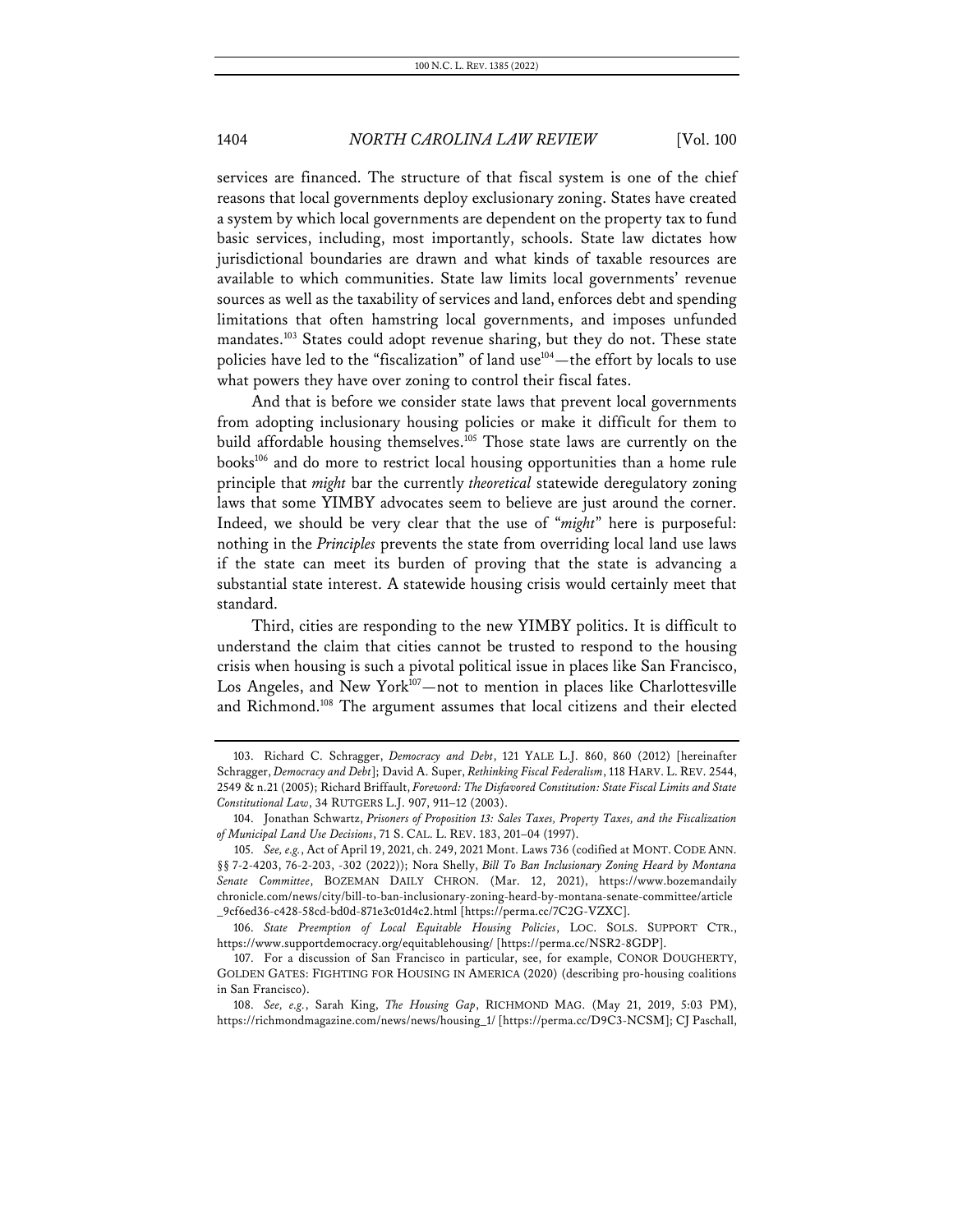officials will rarely or never permit increased development or density and that only enlightened statewide coalitions will be able to force changes on recalcitrant cities and suburbs.

There is no reason, however, to believe that local coalitions to expand housing opportunities cannot be constructed at the municipal level or that prohousing constituencies will somehow be systematically ignored. Indeed, a large body of literature argues that developer interests are well represented in mature cities as well as in developing suburban and rural municipalities, $109$  even if some suburban municipalities are decidedly antigrowth and will effectively remain so. If housing advocates can win at the local level, taking away locals' power to shape land use is exactly the *opposite* of what one should do, especially in light of the history of state inaction and the power of NIMBY forces in state politics.

This leads to a final observation. When one thinks about the pros and cons of home rule, the kind of place one imagines exercising it matters a lot. Exclusionary suburbs have been the focus of metropolitan reform efforts for at least half a century. That effort is not wrong, but it is far from the whole picture. Those kinds of places may—and likely will—succeed in excluding regardless of state law, as the New Jersey experience proves. But by building one's concept of local power around that archetype, which increasingly fails to represent the reality of suburban socioeconomics and demographics,<sup>110</sup> we limit the exercise of power in the very places that have traditionally been injured by suburban exclusion: cities and inner-ring suburbs, many of which are actively seeking solutions to housing affordability and displacement challenges. Restricting local power in this, as in other areas, will hurt the very places that YIMBY advocates want to help.

*Report: Charlottesville Affordable Housing Crisis Disproportionately Affects Black People*, NBC, https://www .nbc29.com/2020/03/13/report-charlottesville-affordable-housing-crisis-disproportionately-affects-bla ck-people/ [https://perma.cc/VR47-FS73 (staff-uploaded archive)] (Mar. 13, 2020, 11:18 AM); Benjamin Schneider, *The American Housing Crisis Might Be Our Next Big Political Issue*, BLOOMBERG (May 16, 2018, 5:12 PM), https://www.citylab.com/equity/2018/05/is-housing-americas-next-bigpolitical-issue/560378/ [https://perma.cc/84VG-HLGQ].

<sup>109.</sup> *See* JOHN R. LOGAN & HARVEY L. MOLOTCH, URBAN FORTUNES: THE POLITICAL ECONOMY OF PLACE (1987); Andrew E.G. Jonas & David Wilson, *The City as a Growth Machine: Critical Reflections Two Decades Later*, *in* THE URBAN GROWTH MACHINE: CRITICAL PERSPECTIVES, TWO DECADES LATER 3, 3 (Andrew E.G. Jonas & David Wilson eds., 1999); H.V. SAVITCH & PAUL KANTOR, CITIES IN THE INTERNATIONAL MARKETPLACE: THE POLITICAL ECONOMY OF URBAN DEVELOPMENT IN NORTH AMERICA AND WESTERN EUROPE 348 (2002); Harvey Molotch, *The City as a Growth Machine: Toward a Political Economy of Place*, 82 AM. J. SOCIO. 309, 309–10 (1976).

<sup>110.</sup> Over the past two decades, poverty in the United States has become an increasingly suburban phenomenon, with over three million more people living in poverty in the suburbs than in traditional central cities as of 2015. *See* Elizabeth Kneebone, *The Changing Geography of US Poverty*, BROOKINGS INST. (Feb. 15, 2017), https://www.brookings.edu/testimonies/the-changing-geography-of-us-poverty/ [https://perma.cc/8JTH-6HRY].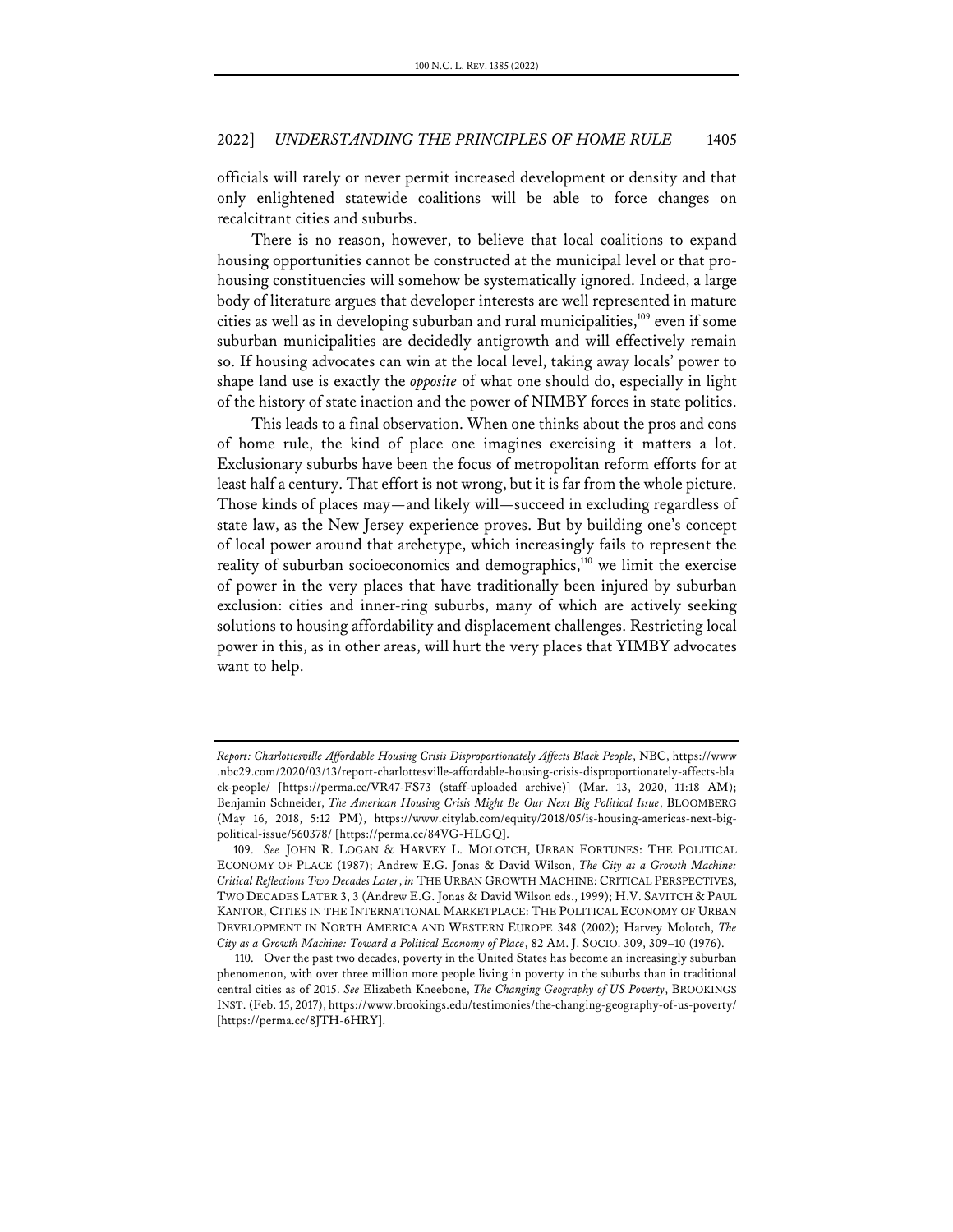### B. *Corporate Subsidies, Pension Crises, Local Elections, and Police Misconduct*

Similar arguments hold for the other policy areas identified by Schleicher<sup>111</sup> that appear to be "local" but are in fact driven mainly by state law and politics. Home rule has little to do with the abuse of corporate subsidies, the pension crisis, local electoral entrenchment, or police misconduct. States already dominate in these areas or would likely govern no differently than locals—or do much worse. In these policy arenas, the centralization/decentralization debate is mostly beside the point.

Indeed, it bears repeating that, as with housing affordability, these other policy challenges persist despite the states' current plenary authority over cities. Moreover, these challenges are not new; similar ones served as an excuse to limit local power in the late nineteenth century as well. Blaming cities for these types of failures while not readily providing a solution has been something of a tradition over the last century. It is much easier to limit local authority than it is to actually address the difficult substantive issues that afflict both states and local governments. Here we consider corporate subsidies and the pension crisis, local elections, and police misconduct in turn.

### 1. Corporate Subsidies and the Pension Crisis

First, consider corporate subsidies and the pension crisis. Both involve the comparative fiscal probity of state and local governments. To critics, cities have always been too ready to provide subsidies for corporations, whether railroads, automobile manufacturers, or Amazon.<sup>112</sup> So too, for critics, cities have often been overly generous with their public pensions. John Dillon, the nineteenthcentury jurist who articulated the rule of strict construction limiting local government powers, <sup>113</sup> notably centered his constitutional theory on the proposition that cities could not be trusted to exercise fiscal restraint.<sup>114</sup> Dillon's Rule—the doctrine that cities derive their authority only from explicit grants by their states<sup>115</sup>-still bears his name. Dillon's worry that cities will be

<sup>111.</sup> *See* Schleicher, *supra* note 5, at 883.

<sup>112.</sup> *See* Schragger, *Democracy and Debt*, *supra* note 103, at 866–67; Reid Wilson, *States, Cities Rethink Tax Incentives After Amazon HQ2 Backlash*, HILL (Feb. 17, 2020, 2:15 PM), https://thehill.com/ homenews/state-watch/483127-states-cities-rethink-tax-incentives-after-amazon-hq2-backlash [http:// perma.cc/4YDR-WE3H].

<sup>113.</sup> *See* City of Clinton v. Cedar Rapids & Mo. River R.R. Co., 24 Iowa 455, 475 (1868); JOHN F. DILLON, TREATISE ON THE LAW OF MUNICIPAL CORPORATIONS 101–02 (1872).

<sup>114.</sup> DILLON, *supra* note 113, at 21–26; RICHARD SCHRAGGER, CITY POWER: URBAN GOVERNANCE IN A GLOBAL AGE 61–65 (2016) [hereinafter SCHRAGGER, CITY POWER]; Gerald E. Frug, *The City as a Legal Concept*, 93 HARV. L. REV. 1057, 1117–18 (1980).

<sup>115.</sup> *See* DILLON, *supra* note 113, at 21–26.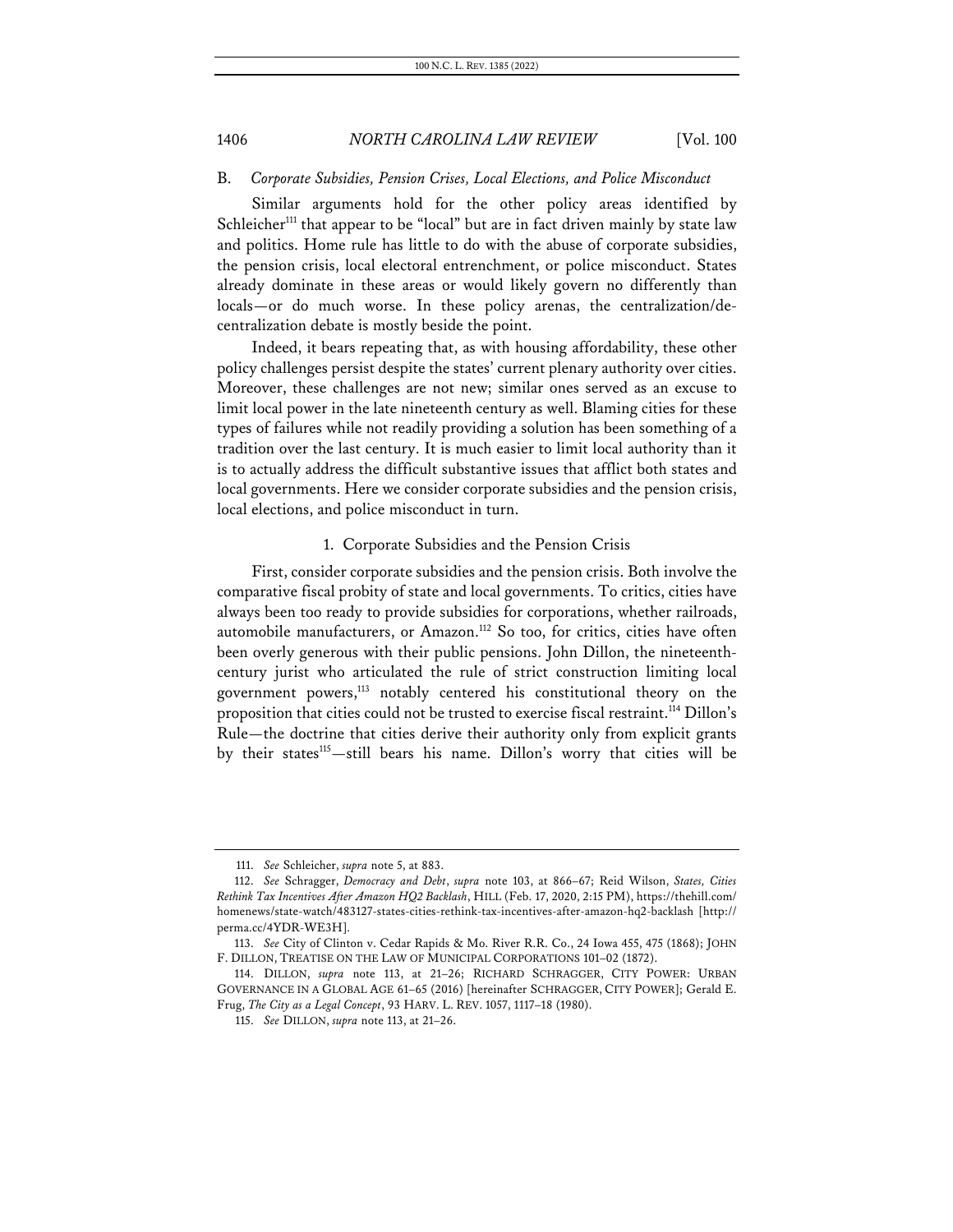profligate spenders unless constrained has been and continues to be commonplace.<sup>116</sup>

Of course, as Dillon well knew, it was not only cities that overextended themselves. Numerous states in the nineteenth century defaulted after committing to bond issues to finance railroad and other infrastructure investments.117 More recently, the federal programs that fell under the rubric of "urban renewal" in the mid-twentieth century were only possible because of the availability of state and federal funds. Urban renewal funds often subsidized downtown commercial redevelopment at the expense of local low-income minority communities, who were regularly displaced.<sup>118</sup> But it is important to remember that without federal support, locals would not have been able to afford subsidizing redevelopment at such a scale. Similarly, state monies underwrote the exercise of eminent domain in the famous *Kelo v. New London*<sup>119</sup> takings case, which involved tax breaks and other incentives to induce Pfizer to relocate to New London.<sup>120</sup> And one need only look at the Amazon HQ2 bids to realize that most giveaways in that competition were not out of purely local dollars. Virginia voted to give \$750 million to the project in Arlington.<sup>121</sup> New York was slated to give nearly \$3 billion in state funding to its Amazon bid.<sup>122</sup>

If cities were left alone, they might still engage in useless races-to-thebottom in the hunt for mobile capital, but certainly not on the scale or to the degree that states currently do. Cities would have to internalize the costs of their bids to their own taxpayers, which might be quite difficult when the costs and benefits of the project are concentrated.

Moreover, city constituents seem more attentive than state officials to the trade-offs of having a good "business climate." Corporate interests seem to have

<sup>116.</sup> *Cf*. SCHRAGGER, CITY POWER, *supra* note 114, at 61–65 (describing the policy concerns that led to Dillon's Rule).

<sup>117.</sup> *See* ERIC H. MONKKONEN, THE LOCAL STATE: PUBLIC MONEY AND AMERICAN CITIES 25–26 (1995). Monkkonen reports that there were approximately 941 municipal bond defaults between 1854 and 1929, with a peak of 111 in 1898. Bond defaults rose by orders of magnitude during the Great Depression, peaking in 1935 with 3,251 defaults. *See id.*

<sup>118.</sup> *See* Wendell E. Pritchett, *The "Public Menace" of Blight: Urban Renewal and the Private Uses of Eminent Domain*, 21 YALE L. & POL'Y REV. 1, 13–21 (2003) (describing how the national rhetoric around "urban blight" facilitated urban renewal and the use of eminent domain by national planning organizations).

<sup>119.</sup> 545 U.S. 469 (2005).

<sup>120.</sup> *Id.* at 473.

<sup>121.</sup> Robert McCartney, *Virginia House Approves \$750 Million in Amazon Subsidies After 9 Minutes of Debate*, WASH. POST (Jan. 28, 2019), https://www.washingtonpost.com/local/virginiapolitics/virginia-house-approves-750-million-in-amazon-subsidies-after-9-minutes-of-debate/2019/01/ 28/ac1a40ac-2334-11e9-90cd-dedb0c92dc\_story.html [https://perma.cc/W5TD-VEYP (dark archive)].

<sup>122.</sup> Emily Badger, *In the End, Amazon Didn't Win Its Own Subsidy Game*, N.Y. TIMES (Feb. 14, 2019), https://nyti.ms/2UZs1si [https://perma.cc/766A-CWU7 (dark archive)].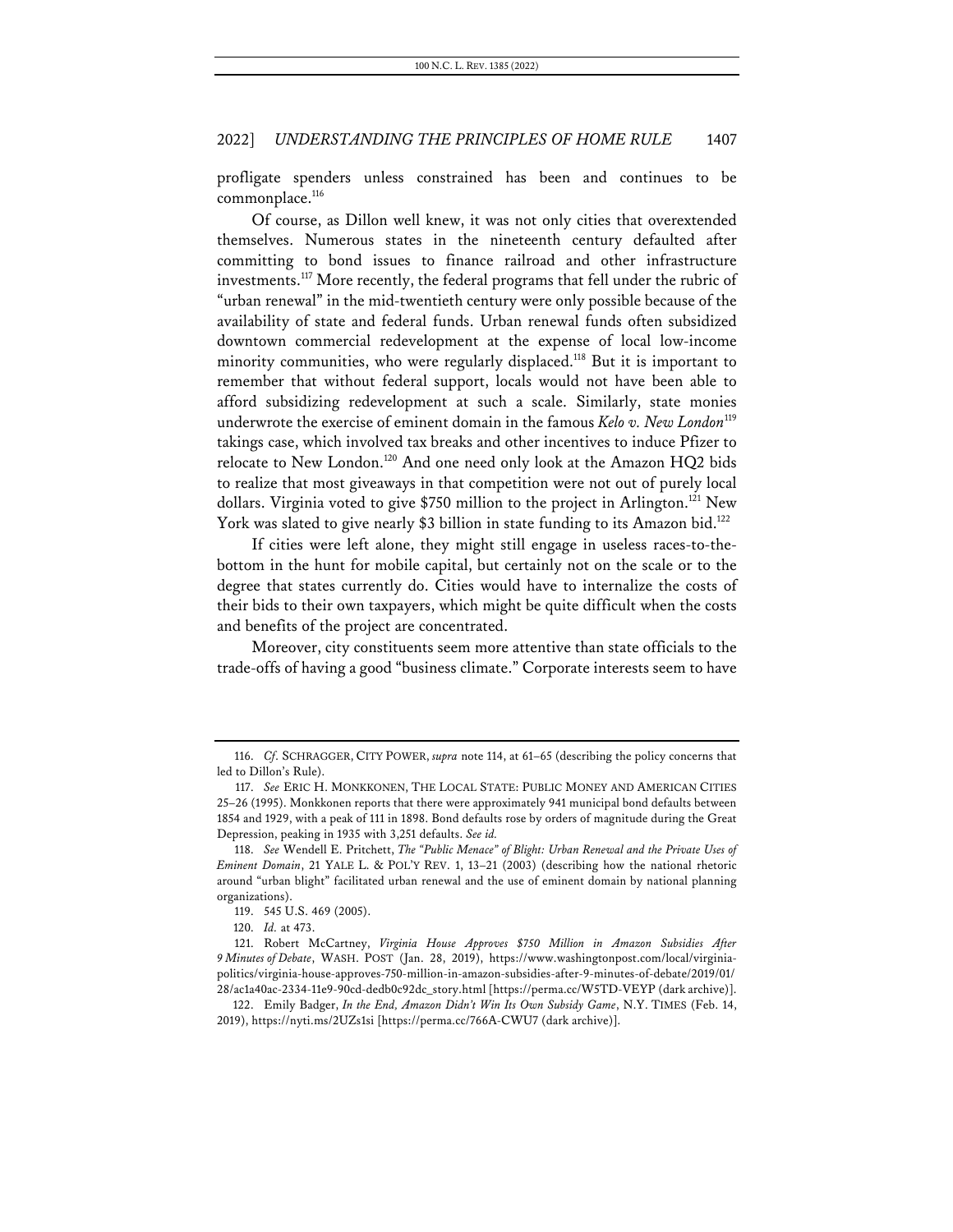significant sway in state capitols these days. $123$  Industries from across the spectrum, from telecommunications to oil and gas to firearms, have effectively lobbied state legislatures for preemptive legislation and have successfully fended off local regulation time and time again.<sup>124</sup> Cities are more likely to adopt minimum wage requirements and reject giveaways to corporate capital (as locals did in New York City, thereby prompting Amazon to abandon that aspect of its HQ2 plans).<sup>125</sup> Locals are not the ones we should be most worried about when it comes to corporate subsidies.

As for the pension crisis, there too, states are no better off than cities, $126$ and perhaps for the same reasons. A previously large municipal workforce is now getting old, while the local tax base is smaller and not as capable of supporting retirees in the way that was once taken for granted. Some pensions are quite generous, but some that have been described as overly generous are not. Detroit is in the latter category.<sup>127</sup> Its pension problems are serious, to be sure. But what is the cause? In 1950, the city housed close to 1.8 million people and was at the height of its powers.<sup>128</sup> It has since lost more than half of its population to deindustrialization, suburbanization, and migration to other states.<sup>129</sup> The city may have made bad deals, but the fiscal crisis in Detroit is largely a function of global economic restructuring and demographic change, not bad governance.<sup>130</sup> Those macroeconomic factors swamp any decisions made by either local or state leaders.

In any case, *state* law often entrenches pension commitments to municipal employees (police and firefighters are a common example); those commitments must be honored by local governments.<sup>131</sup> For those interested in preserving

128. William Sander & William Testa, *Why Chicago Is Not Detroit*, FED. RSRV. BANK CHI.: MIDWEST ECON. BLOG (May 2, 2016), https://www.chicagofed.org/publications/blogs/midwesteconomy/2016/why\_chicago\_is\_not\_detroit [https://perma.cc/6LL8-RYE9].

129. *Id.*; *see* SCHRAGGER, CITY POWER, *supra* note 114, at 238–46 (discussing the reasons for Detroit's decline).

<sup>123.</sup> *See* ALEXANDER HERTEL-FERNANDEZ, STATE CAPTURE: HOW CONSERVATIVE ACTIVISTS, BIG BUSINESSES, AND WEALTHY DONORS RESHAPE THE AMERICAN STATES—AND THE NATION 13–14 (2019) (describing strategies corporations employ to ensure their priorities end up as state law).

<sup>124.</sup> Schragger, *Attack on American Cities*, *supra* note 11, at 1170–74.

<sup>125.</sup> J. David Goldman, *Amazon Pulls Out of Planned New York Headquarters*, N.Y. TIMES (Feb. 14, 2019), https://nyti.ms/2UYaeSh [https://perma.cc/GCP7-YMDG (dark archive)].

<sup>126.</sup> *See, e.g.*, Patrick Mulholland, *Pension Crisis: US Seeks To Save Flawed State Benefits System*, FIN. TIMES (Feb. 1, 2020), https://www.ft.com/content/758b6709-1d05-4feb-8206-e902f52f6696 [https:// perma.cc/8LZ5-DJTS (dark archive)] (discussing Illinois's underfunded pension system that has left firefighters concerned about their ability to retire).

<sup>127.</sup> *See* Melanie Hicken, *Just How Generous Are Detroit's Pensions?*, CNN MONEY (July 23, 2013, 7:04 AM), https://money.cnn.com/2013/07/23/retirement/detroit-pensions/index.html [https://perma .cc/UP79-YNPN] (explaining that Detroit's pensions "pale in comparison" to other cites).

<sup>130.</sup> *See* SCHRAGGER, CITY POWER, *supra* note 114, at 240.

<sup>131.</sup> *See* Terrance O'Reilly, *A Public Pensions Bailout: Economics and Law*, 48 U. MICH. J.L. REFORM 183, 195–99 (2014) (detailing the legal status of public employee pension benefits).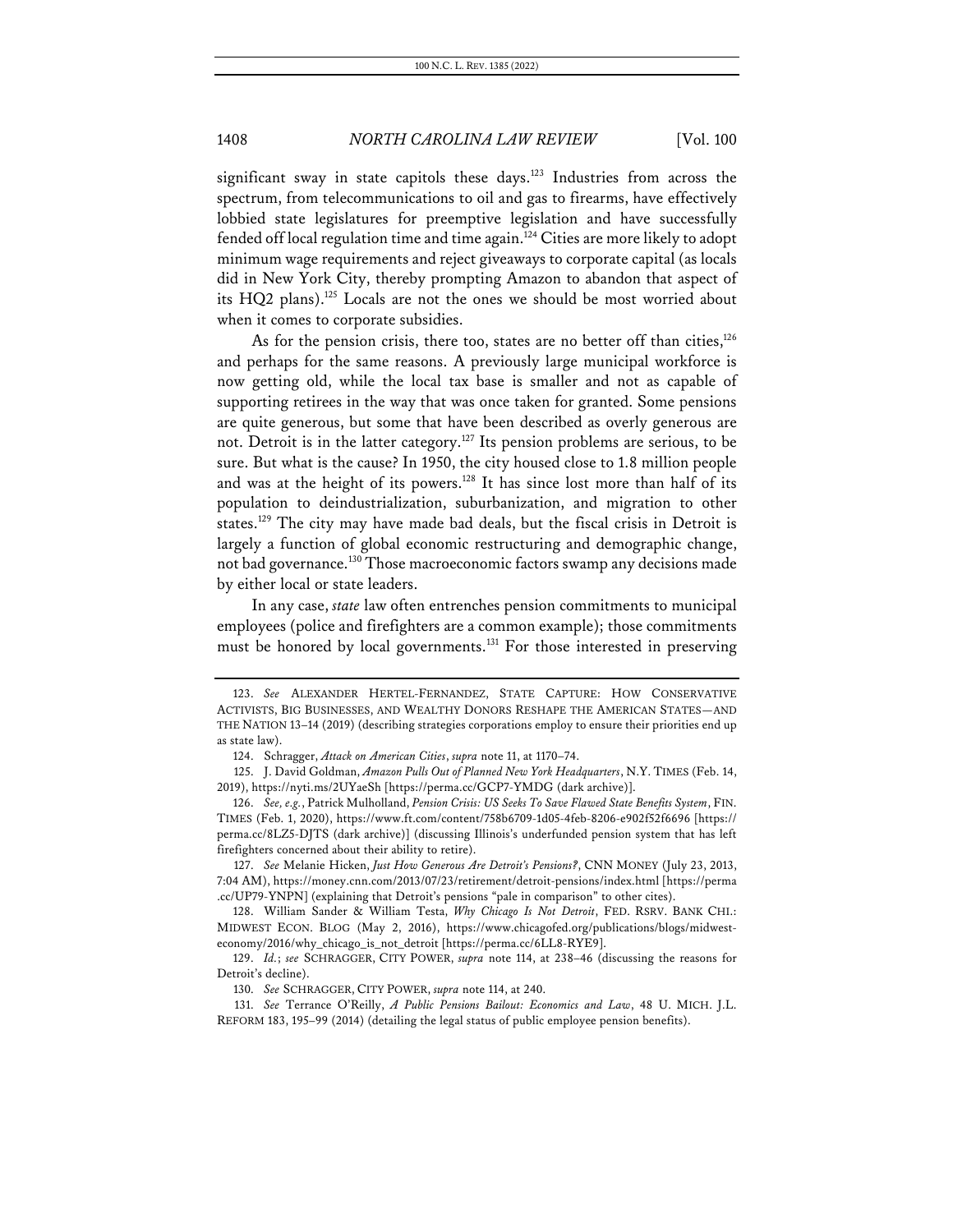local fiscal probity, one would think that a preemption standard preventing these kinds of state fiscal mandates would be welcome. The *Principles* in fact embodies that very idea.

# 2. Local Elections

The pathologies of local elections also worry critics of local power. Schleicher, for example, argues that local political processes are dominated by influential interest groups including, most powerfully, homeowners.<sup>132</sup> Because local elections are low turnout affairs that favor whiter and richer constituencies, the argument goes, giving local governments authority to adopt their own electoral processes is illegitimate. The concern with local political pathologies is not unreasonable, but again, the question when thinking about home rule is: Compared to what? The claim must be that local political processes are somehow worse than state processes.

But this claim is puzzling in light of the obvious deficiencies of state and federal elections—dominated as they are by big money donors and also disproportionately favoring whiter and richer voters.<sup>133</sup> So, too, state democratic processes are easily captured by corporate interests and by parties seeking to entrench their own dominance. If one is worried about democratic integrity, then one should be focused on *state* electoral policy. The epidemic of voter suppression is not a local one. States are at the vanguard of restricting the franchise and limiting participation in various ways.134 Indeed, many of the states that have been most aggressive in preempting local governments have the least representative legislatures.<sup>135</sup>

The reality is that local elected office is more accessible than state or federal office. The cost to run for school board or city council is typically less

<sup>132.</sup> Schleicher, *supra* note 5, at 911. *See generally* WILLIAM A. FISCHEL, THE HOMEVOTER HYPOTHESIS: HOW HOME VALUES INFLUENCE LOCAL GOVERNMENT TAXATION, SCHOOL FINANCE, AND LAND-USE POLICIES 39 (2001) (arguing that zoning is crucial to motivating homebuyers to "vote with their feet" because it advances capitalization).

<sup>133.</sup> Richard Briffault, *Corporations, Corruption, and Complexity: Campaign Finance After* Citizens United, 20 CORNELL J.L. & PUB. POL'Y 643, 646–50 (2011); Maggie Koerth, *How Money Affects Elections*, FIVETHIRTYEIGHT (Sept. 10, 2018, 5:56 AM), https://fivethirtyeight.com/features/moneyand-elections-a-complicated-love-story/ [https://perma.cc/UN98-9EEW].

<sup>134.</sup> *See Block the Vote: How Politicians Are Trying To Block Voters from the Ballot Box*, ACLU, https://www.aclu.org/news/civil-liberties/block-the-vote-voter-suppression-in-2020/ [http://perma.cc /GD8W-7XAP] (Aug. 18, 2021) (cataloguing state use of voter ID laws, voter registration restrictions, voter roll purges, and felony disenfranchisement laws). Many of the states that have been breaking preemption norms have the least representative legislatures. *See* Nicholas O. Stephanopoulos & Eric M. McGhee, *Partisan Gerrymandering and the Efficiency Gap*, 82 U. CHI. L. REV. 831, 836–37 (2015); *see also* Diller, *Political Process*, *supra* note 41, at 362.

<sup>135.</sup> *See* Seifter, *Countermajoritarian Legislatures*, *supra* note 41, at 1791–94; Diller, *Political Process*, *supra* note 41, at 362; Nicholas O. Stephanopoulos & Eric M. McGhee, *Partisan Gerrymandering and the Efficiency Gap*, 82 U. CHI. L. REV. 831, 836–37 (2015).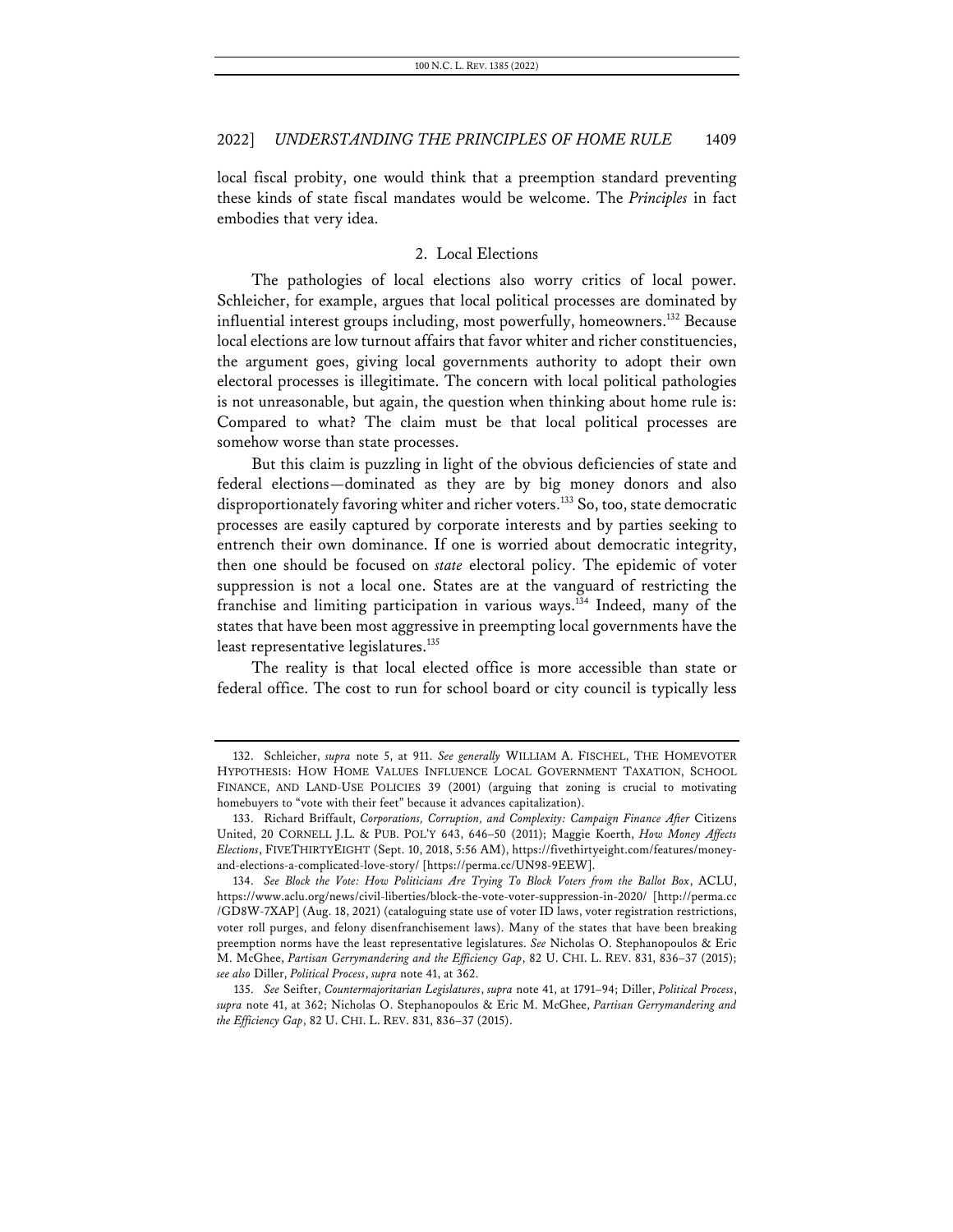than \$1,000 and even in large districts does not normally exceed \$25,000.<sup>136</sup> To run for Congress, one would need, on average, more than \$1,000,000.<sup>137</sup> Moreover, the fact of low voter turnout is not a reason to deny local power. The causation might in fact be exactly backwards. Why vote when the city can exercise little authority over the things that matter to it? Participation in local elections would likely increase if locals could exercise greater powers. Consider again majority-minority cities. Home rule enhances the power of traditionally disenfranchised groups in those cities. State officials know this, which is why they are systematically undermining home rule in those states with large minority urban populations.<sup>138</sup>

Electoral reform is a relatively easy case for deferring to local control. Electoral politics at the state and national levels are dominated by a narrow donor class, and states have been notoriously quick to upend local democratic institutions. They used "ripper" bills in the nineteenth and early twentieth centuries to reverse local electoral outcomes that they did not like. These "rippers" literally eliminated local offices or removed local officials in part because state political machines were using municipal offices to reward their own political supporters.<sup>139</sup> Today, those forms of state intervention are seen as wildly inappropriate.

Nevertheless, states still have the power to seize cities and sideline their elected officials in cases of fiscal crisis. Perhaps unsurprisingly, most of those cities that have been placed into state receivership are predominantly Black and poor.140 Some states are also adopting preemptive laws that permit the removal of local elected officials when those officials disagree with state policy or that

<sup>136.</sup> Sarah Reckhow, Jeffrey R. Henig, Rebecca Jacobsen & Jamie Alter Litt, *"Outsiders with Deep Pockets": The Nationalization of Local School Board Elections*, 53 URB. AFFS. REV. 783, 784 (2017) ("Studies of school board campaigns suggest that candidates typically spend less than \$1000; candidates in large districts often spend more, although 90% of candidates in large districts reported spending less than \$25,000." (citation omitted)).

<sup>137.</sup> FED. ELECTION COMM'N, CONGRESSIONAL CANDIDATE DATA SUMMARY TABLES tbl.4 (2019), http://www.fec.gov/resources/campaign-finance-statistics/2018/tables/congressional/ConCand 4\_2018\_24m.pdf [https://perma.cc/5EYH-K5EZ] (including calculations for the "24-Month Median Receipts of Senate and House Candidates from January 1, 2017 through December 31, 2018").

<sup>138.</sup> Kriston Capps, *The Cities That Are Fighting Back Against State Intervention*, BLOOMBERG (Oct. 3, 2016, 1:22 PM), https://www.bloomberg.com/news/articles/2016-10-03/cities-struggle-to-resiststate-preemption-laws [https://perma.cc/4KM4-4K5B]; *see, e.g.*, Lewis v. Governor of Ala., 896 F.3d 1282, 1283 (11th Cir. 2018) (holding that an equal protection challenge to a legislative preemption of a city's minimum wage law stated a claim), *on reh'g en banc*, 944 F.3d 1287, 1288 (2019) (dismissing for lack of standing).

<sup>139.</sup> Briffault, *Voting Rights*, *supra* note 12, at 805–06; Lyle Kossis, Note, *Examining the Conflict Between Municipal Receivership and Local Autonomy*, 98 VA. L. REV. 1109, 1125–26 (2012).

<sup>140.</sup> Kossis, *supra* note 139, at 1115–20, 1134–37; Schragger, *Democracy and Debt*, *supra* note 103, at 879 n.80, 881; Julie Bosman & Monica Davey, *Anger in Michigan over Appointing Emergency Managers*, N.Y. TIMES (Jan. 22, 2016), https://www.nytimes.com/2016/01/23/us/anger-in-michigan-overappointing-emergency-managers.html?smid=url-share [http://perma.cc/2RT2-QAGY (dark archive)].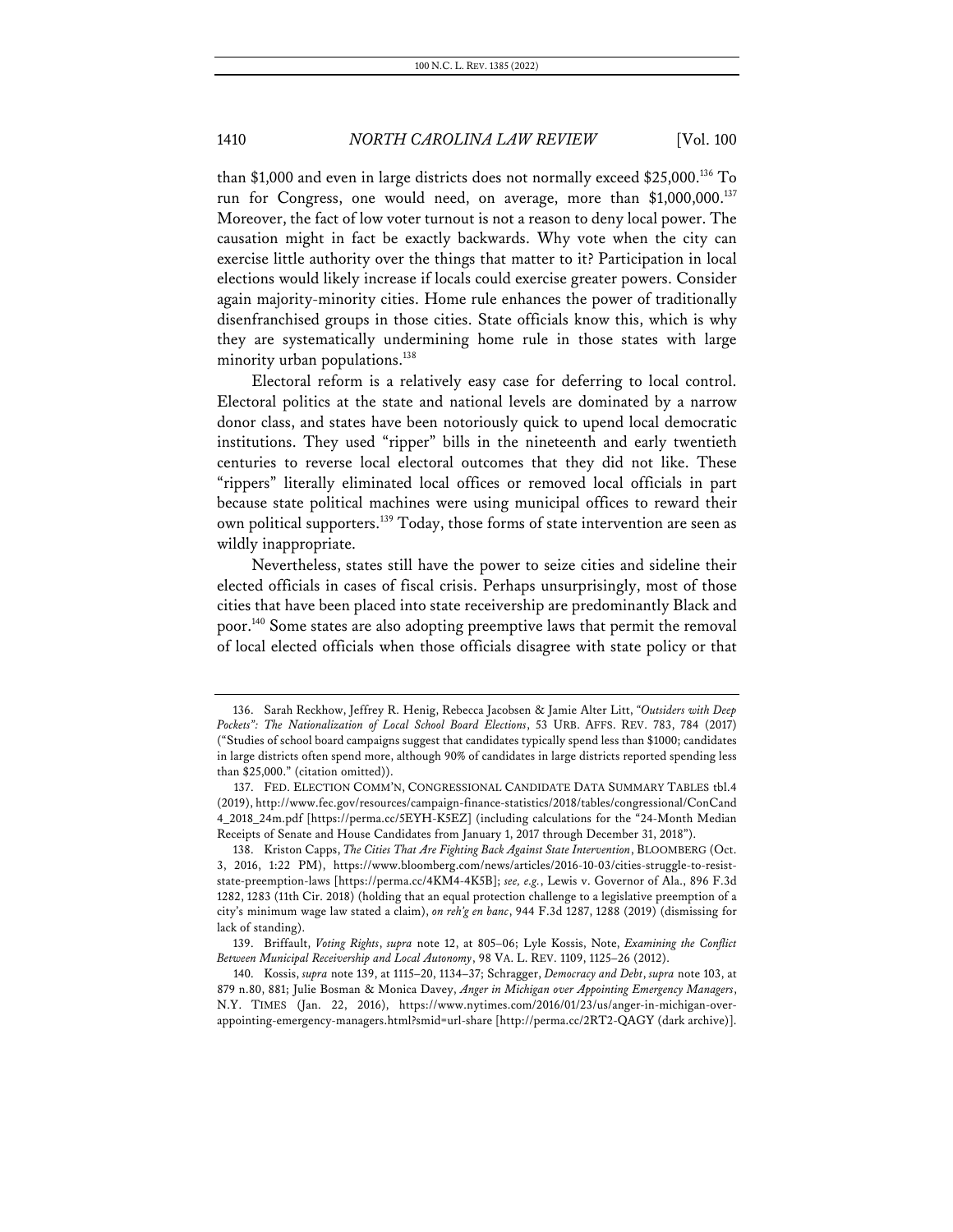impose personal liability on those same officials.<sup>141</sup> These laws constitute the modern version of ripper bills. State law also denies cities the ability to adopt ranked-choice voting, to encourage same-day registration, to extend the franchise to nonresidents or to residents under eighteen, or to adopt campaign finance laws.142 These efforts represent the undermining of democratic government, not its enhancement.

### 3. Police Reform

The final example we consider is police reform. Enhanced home rule, it could be argued, will prevent states from reforming recalcitrant and abusive local police departments. But here again, a comparative perspective is required. Why are states better equipped to address the problem of racially discriminatory and abusive policing? State police are no more immune to the problem of racialized policing than local police. State oversight of local police through training and other programs is already commonplace; no one is suggesting that these administrative mechanisms be jettisoned. Again, it is not at all clear what policing abuse has to do with home rule. The NLC provisions do not say anything about the violation of constitutional or civil rights;<sup>143</sup> whatever preemption presumptions one adopts, the state and federal constitutions must apply and are arguably a clearer lens through which to address police abuses.

More importantly, the claim that a stronger preemption standard would exacerbate our national policing failures is odd in light of the role that the states have played in creating the carceral state. Overcriminalization has been an almost exclusively state affair.<sup>144</sup> State legislatures are responsible for adopting the punitive and racially charged laws that have led to overincarceration. States fund the elaborate penal system—the prosecutors, judges, guards, and parole officers—that enforces those laws. States fund the prisons used to house their huge incarcerated populations.<sup>145</sup> That prison-industrial complex is zealously backed by unions that exercise much of their power in the state legislature.<sup>146</sup> And state laws are responsible for suspending driver's licenses for unpaid fines

<sup>141.</sup> PRINCIPLES, *supra* note 1, at 1368; Briffault, *New Preemption*, *supra* note 11, at 2002–04.

<sup>142.</sup> *See* Joshua Douglas, *The Right To Vote Under Local Law*, 85 GEO. WASH. L. REV. 1039, 1052– 69 (2017); David M. Faherty, *The Post-*Crawford *Rise in Voter ID Laws: A Solution Still in Search of a Problem*, 66 ME. L. REV. 269, 286–87 (2013).

<sup>143.</sup> *See generally* PRINCIPLES, *supra* note 1 (detailing the list of provisions and principles that may constitute a model constitutional home rule).

<sup>144.</sup> Erika Luna, *The Overcriminalization Phenomenon*, 54 AM. U. L. REV. 703, 710–12 (2005); *see also* JOHN PFAFF, LOCKED IN: THE TRUE CAUSES OF MASS INCARCERATION AND HOW TO ACHIEVE REAL REFORM 1–20 (2017).

<sup>145.</sup> *See* Dorothy E. Roberts, *Foreword: Abolition Constitutionalism*, 133 HARV. L. REV. 1, 12–19 (2019) (describing the prison industrial complex).

<sup>146.</sup> For a discussion on the prison-industrial complex, see JOSHUA PAGE, THE TOUGHEST BEAT: POLITICS, PUNISHMENT, AND THE PRISON OFFICERS UNION IN CALIFORNIA (2011).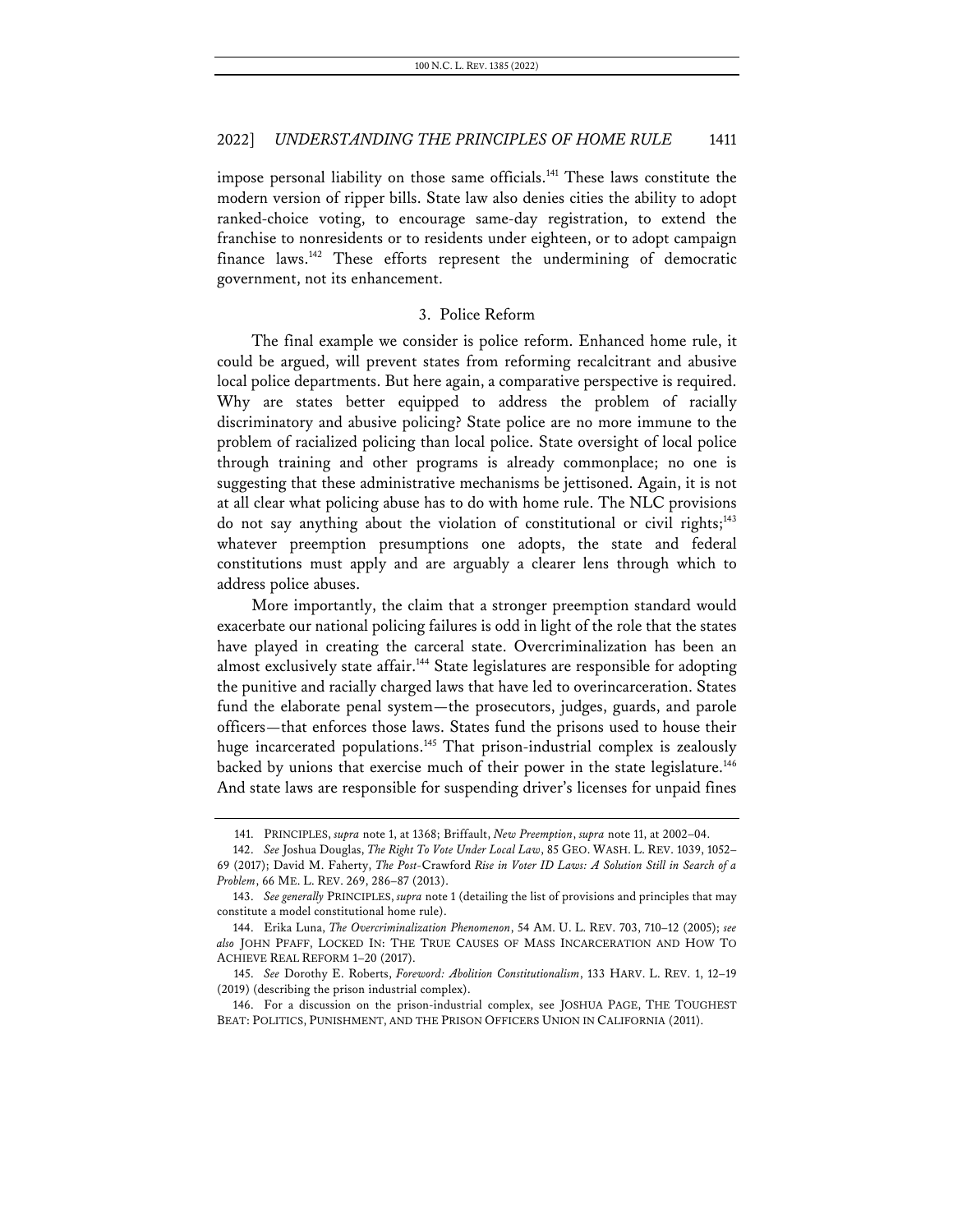and fees and for disenfranchising former offenders.<sup>147</sup> As with corporate subsidy abuse, if local governments had to internalize the costs of incarceration, they would undoubtedly make different choices.

To be sure, local police departments can and do engage in racial profiling and abusive stop-and-frisk practices.148 There is nothing in the *Principles* that prevents these practices from being outlawed by the state, and yet it is notable that states seem in no rush to do so. In Virginia, for years state law prevented local police civilian review boards from exercising any power at all.<sup>149</sup> And when Nashville instituted a community oversight board in 2019 that had the authority to investigate police misconduct, the Tennessee legislature responded by stripping citizen boards of their authority to issue subpoenas.<sup>150</sup>

Certainly, there have also been prominent examples of local governments relying heavily on the fines and fees imposed for local traffic and municipal code violations. Ferguson, Missouri, is the best-known case: a Department of Justice inquiry found that Ferguson relied heavily on revenue from municipal code violations to fund city government, pressured the police department to issue as many citations as possible, and incarcerated people who could not afford to pay the fines and fees imposed without a determination of their ability to pay. <sup>151</sup> Excessive fines and fees can be a significant problem, but here too, nothing in the *Principles* prevents the state from imposing limitations on the use of those kinds of measures.

Moreover—and again this needs to be emphasized—the fiscalization of criminal justice, like the fiscalization of land use, is a feature of a state-created

150. Act of May 8, 2019, ch. 320, 2019 Tenn. Code Ann. Adv. Legis. Serv. (LexisNexis) (codified at TENN. CODE ANN. § 38-8-312(b)(1) (2022)).

<sup>147.</sup> *See* Meghan Keneally, *'It's Not America': 11 Million Go Without a License Because of Unpaid Fines*, ABC NEWS (Oct. 25, 2019, 5:11 AM), https://abcnews.go.com/US/vicious-cycle-11-million-livedrivers-license-unpaid/story?id=66504966 [https://perma.cc/6P9D-YHCG]; Priya Sarathy Jones & Jonathan Ben-Menachem, FINES & FEES JUST. CTR., *Free To Drive* (Apr. 30, 2020, 4:36 PM), https:// www.freetodrive.org/maps/#page-content [https://perma.cc/22UA-D9MN] (noting the presence of such laws in forty-two states and the District of Columbia).

<sup>148.</sup> *See, e.g.*, Floyd v. City of New York, 959 F. Supp. 2d 540, 561–62 (S.D.N.Y. 2013) (holding New York City's "stop and frisk" policies unconstitutional).

<sup>149.</sup> *See* Geremia Di Maro, *Police Civilian Review Board Looks To Expand Its Powers as It Begins To Develop Working Bylaws*, CAVALIER DAILY (Sept. 16, 2018), https://www.cavalierdaily.com/ article/2018/09/police-civilian-review-board-looks-to-expand-its-powers-as-it-begins-to-develop-work ing-bylaws [https://perma.cc/X924-J9MY]; Charlotte Rene Woods & Elliott Robinson, *Charlottesville Civilian Review Board Finds Its Footing*, CHARLOTTESVILLE TOMORROW (June 28, 2019, 12:01 AM), https://www.cvilletomorrow.org/articles/charlottesville-civilian-review-board-finds-its-footing/ [https ://perma.cc/YG7W-9MCD].

<sup>151.</sup> CIV. RTS. DIV., U.S. DEP'T OF JUST., INVESTIGATION OF THE FERGUSON POLICE DEPARTMENT 2–4, 9–15 (2015), https://www.justice.gov/sites/default/files/opa/press-releases/attach ments/2015/03/04/ferguson\_police\_department\_report.pdf [https://perma.cc/E5PL-V6GS]; Joseph Shapiro, *In Ferguson, Court Fines and Fees Fuel Anger*, NPR (Aug. 25, 2014, 5:56 PM), https://www. npr.org/2014/08/25/343143937/in-ferguson-court-fines-and-fees-fuel-anger [https://perma.cc/27A5-S PWF].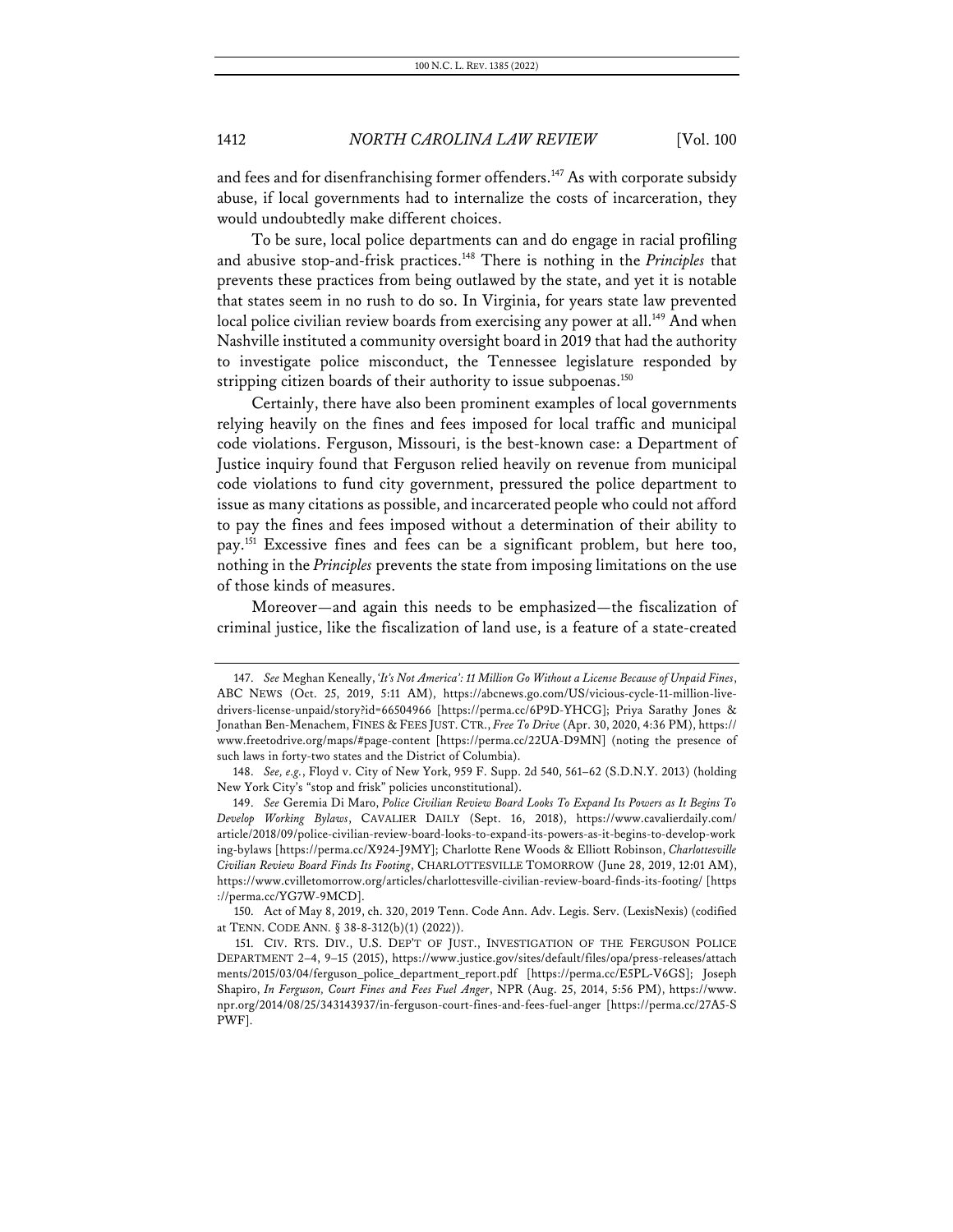system that provides little assistance to economically struggling municipalities. Fines and fees are ways that local governments fund their services. Local governments will use the limited tools they have to raise revenue when they are otherwise restricted by state law, as cities are under many state statutes and constitutions.

The *Principles* seeks to address this problem of fiscalization directly, which is again *state created*. It has been too easy for states to engage in what scholars have called "scalar dumping": pushing social welfare responsibilities down onto vulnerable local governments while not funding those responsibilities.<sup>152</sup> States are as complicit or more in the fiscalization of local policy in the area of criminal justice, as they are in so many others. Taking power away from local governments is not going to solve that central problem.

### III. IDEOLOGY AND HOME RULE

It is not surprising that readers will view the *Principles* through their own policy preoccupations. They may wonder what the implications of those rules are for their current cause célèbre. We are a little surprised, however, when critics treat their lists of favored policy outcomes as if they are conclusive of the wrongs of local power when there are ample policy concerns that point in the other direction. Proponents of state land use reform have their list of favored policy reforms. But so do advocates across the policy spectrum. The criteria for picking one or the other set of reforms is not at all clear.

The hostility to localism everywhere across the board thus suggests that something more is at work other than a commitment to the best policy outcome all things considered. Consider the proliferation of punitive preemption in the states, much of which has targeted local regulatory efforts.<sup>153</sup> The NLC has engaged in extensive study of the phenomenon and has found that local governments are being strangled by state law across literally dozens of policy areas.154 States are preempting local policies that address fracking, global warming and environmental poisoning, public health, and paid sick leave.<sup>155</sup> States prevent cities from regulating ride-sharing, adopting congestion pricing, enforcing a minimum wage, or providing broadband services.<sup>156</sup> States have eliminated the possibility for cities to regulate tobacco and firearms, to adopt

<sup>152.</sup> *See* Yunji Kim & Mildred E. Warner, *Shrinking Local Autonomy: Corporate Coalitions and the Subnational State*, 11 CAMBRIDGE J. REGIONS ECON. & SOC'Y 427, 433 (2018).

<sup>153.</sup> *See, e.g.*, Richard Briffault, Nestor Davidson, Paul A. Diller, Olatunde Johnson & Richard C. Schragger, *The Troubling Turn in State Preemption: The Assault on Progressive Cities and How Cities Can Respond*, 11 ADVANCE 3, 3–4 (2017); Briffault, *New Preemption*, *supra* note 11, at 1999; Davidson, *Dilemma*, *supra* note 86, at 958; Schragger, *Attack on American Cities*, *supra* note 11, at 1169; Scharff, *Hyper Preemption*, *supra* note 11, at 1469.

<sup>154.</sup> *See* PRINCIPLES, *supra* note 1, at 1337–39.

<sup>155.</sup> *See* Schragger, *Attack on American Cities*, *supra* note 11, at 1169, 1171, 1173–74, 1182, 1199–200.

<sup>156.</sup> *Id.* at 1172, 1174, 1187.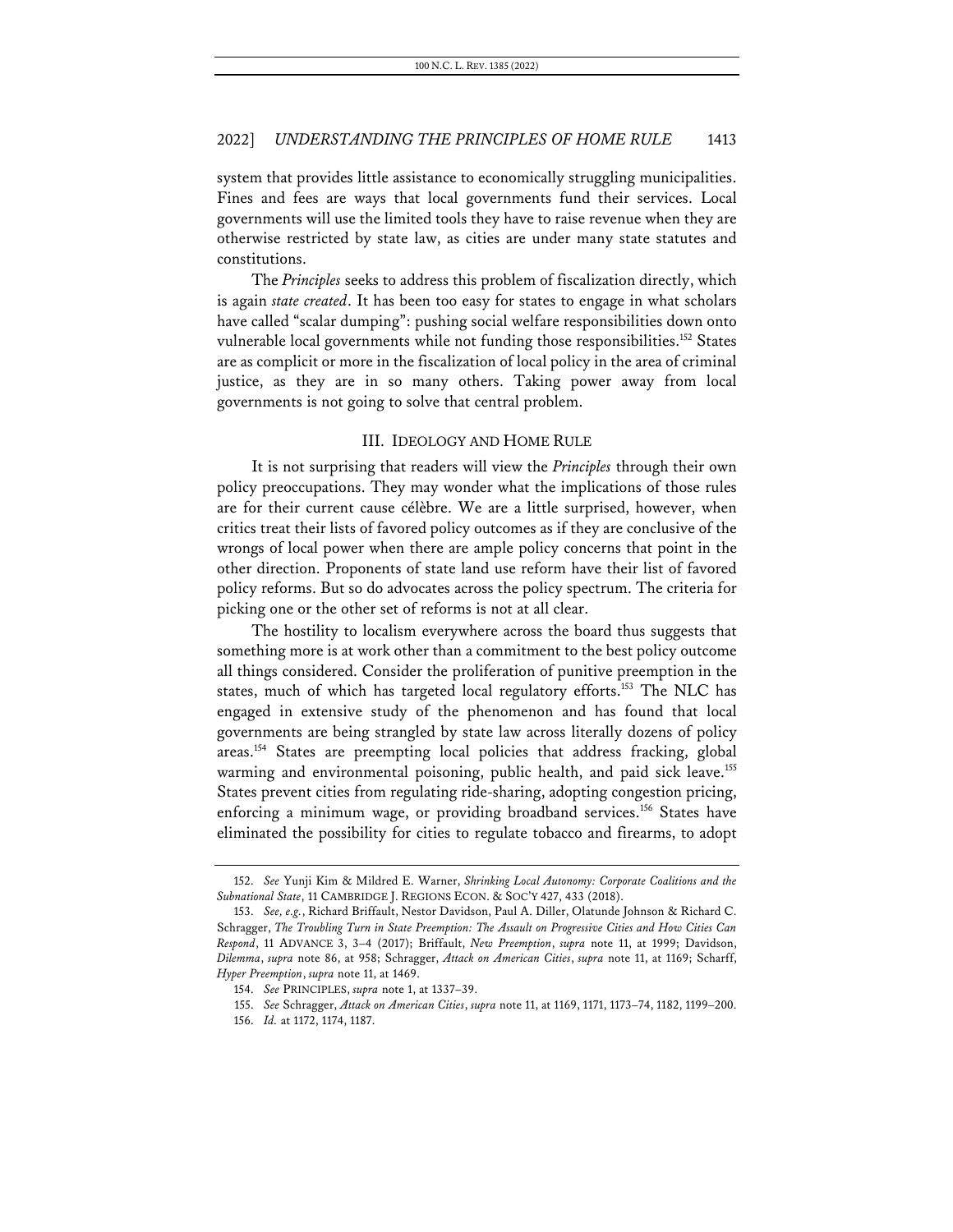LGBTQ antidiscrimination laws, or to legislate consumer protection policies.<sup>157</sup> States drastically limit local revenue raising capacity while also imposing onerous unfunded mandates.<sup>158</sup>

Should we adopt a state-local regime that allows states to preempt all local land use regulations because housing is so important, even if that principle also permits states to preempt all local minimum wage laws, plastic bag bans, and antidiscrimination laws? Critics of the local land use power do not give us a reason to trade off one set of local policies for another. They do not perform any weighing of the costs and benefits of the policies that would be permitted under home rule against the policies that would be barred. If one is a consequentialist, one would need to know whether these policies will better advance social welfare in the aggregate. And how would one know without a great deal of analysis?

What we do know, under current conditions of uncertainty, is that state supremacy, which characterizes our present regime, has not effectively addressed the problems that we all agree require attention. If that is the case, why stick with the present regime?

That conclusion seems decisive, though it does not entirely end the inquiry. One could take a "do no harm" approach and argue that a more robust home rule regime with a more rigorous preemption standard will exacerbate those problems. But that conclusion is unsupported. It first requires one to discount all the policies that cities would have adopted had those policies not been overridden by their states. And second, it depends on a comparative claim, one that pits the supposed deficiencies of local political processes against the supposed benefits of state political processes.

That inquiry is ongoing. There is ample literature extolling the benefits of federalism, devolution, decentralization, and subsidiarity—terms that all mean slightly different things but tend to point in a similar direction. In the field of local government law, advocates of increasing local power have two main (though somewhat incompatible) orientations. There are those who champion local government from a civic-republican (and anticorporate) perspective, celebrating the virtues of smaller-scale, participatory democracy.159 And there are those who champion local government from a law-and-economics perspective, extolling the virtues of interjurisdictional competition and the benefits of the local provision of public goods.<sup>160</sup> The former approach emphasizes democratic accountability; the latter perspective emphasizes

<sup>157.</sup> *See id.* at 1171, 1177, 1224.

<sup>158.</sup> *Id.* at 1169.

<sup>159.</sup> *See* Frug, *supra* note 114, at 1065–66, 1071–73.

<sup>160.</sup> *See* Charles M. Tiebout, *A Pure Theory of Local Expenditures*, 64 J. POL. ECON. 416, 416 (1956); *see also* Michael C. Dorf & Charles F. Sabel, *A Constitution of Democratic Experimentalism*, 98 COLUM.

L. REV. 267, 282–83 (1998).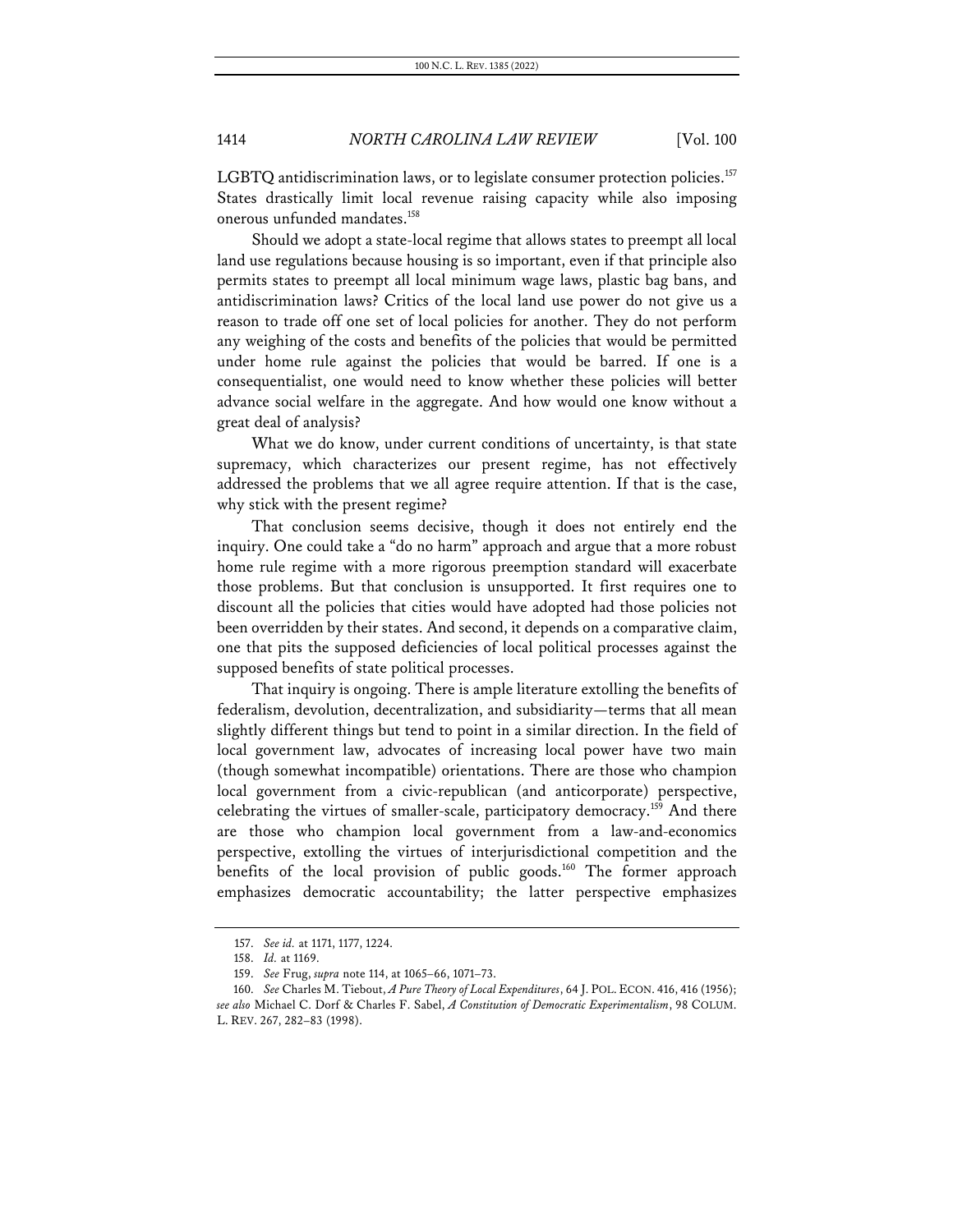efficiency. The NLC model provisions are not explicitly committed to either perspective, though both provide theoretical support.

That said, the primary justification for the revised NLC provisions is the hope to finally accomplish what the long history of home-rule reform in the United States has not. The NLC provisions are built on a preexisting edifice of Progressive Era reform (that included home rule and bans on special legislation)—all of which have been efforts over time to insulate cities from oftentimes pathological state politics.<sup>161</sup>

Moreover, as noted, the NLC model constitutional article is based on a problem-solving theory of intergovernmental relations. That theory goes something like this: In a complex urban society, municipal government has the means, capacity, and need to govern in the first instance through municipal law. That is because local officials are no less capable of making important policy judgments than are state officials and it is both inefficient and undemocratic for cities to have to seek permission from the state to act. While the state obviously also has interests and expertise and should act when necessary to do so, it should not displace local law simply because state officials have a different policy preference. Instead, state officials should give reasons supported by evidence for why it is necessary to displace local law. This standard enhances responsiveness and accountability. It also ensures a reasonable division of authority between state and local and limits unjustified intrusions into local decision-making.

At the heart of this pragmatic division of labor is a conception of local selfgovernment as being more attractive than government from afar. If local governments are seriously deficient, either because they are systematically less accountable or have less expertise, then a presumption against preemption might not make sense. There is, however, no reason to think that cities are more deficient than states or the federal government, and there is some reason to think that they are much less. Indeed, the federal and state governments' response to the COVID-19 pandemic throughout much of the crisis illustrates the significant harms that accompany incompetence and corruption at the top, even if federal support for the development of vaccines is a reminder of the kind of issue that bears centralization. And while governors often showed leadership during the pandemic, too many acted precipitously and contrary to the interests of their urban residents when preempting local social distancing orders, masking requirements, and other basic public health measures.<sup>162</sup> As for state legislatures,

<sup>161.</sup> SCHRAGGER, CITY POWER, *supra* note 114, at 56–77.

<sup>162.</sup> *See, e.g.*, Daniel E. Slotnik, Adeel Hassan & Bryan Pietsch, *Texas Governor Will Bar Local Governments from Requiring Masks.*, N.Y. TIMES, https://www.nytimes.com/2021/05/18/world/texasgovernor-local-mask-mandates.html [https://perma.cc/5LYP-62RR (dark archive)] (Aug. 14, 2021). For a summary of state preemptive health regulations, see *Preemption of Public Health Authority*, LOC. SOL. SUPPORT CTR. (June 25, 2021), https://www.supportdemocracy.org/issuespecific-preemption-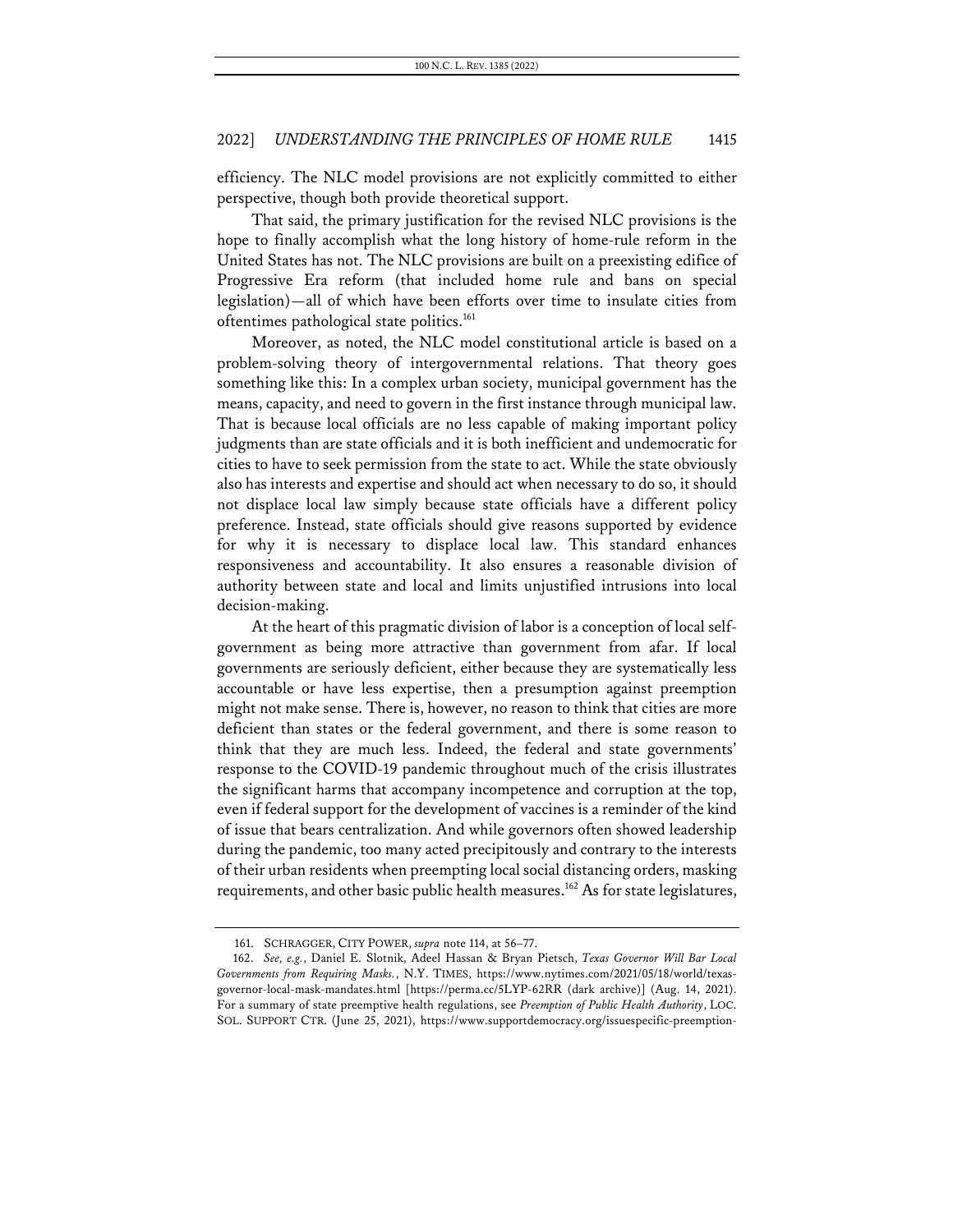the evidence that state political pathologies are pervasive is extensive.<sup>163</sup> State legislatures are gerrymandered and unrepresentative, they are often captured by special interests, and they are regularly hostile to their cities.<sup>164</sup>

In light of these failures of centralization, one has to wonder what is driving the hostility to cities, especially when critics provide no real comparative analysis of state and local democracy. Many years ago, Professor Joan Williams observed that conflicts over city status and authority mainly serve as placeholders for ideological conflicts and interests having nothing to do with the city *qua* city.<sup>165</sup> Local power is vulnerable, she noted, to the extent it can be deployed or denigrated to pursue other aims.<sup>166</sup>

An example is the YIMBY objection to the *Principles*' enhanced home rule. As previously noted, an increasingly vocal constituency, mainly in high-demand coastal cities, want local governments to stop regulating the housing market on the assumption that the "free market" will correct the supply bottleneck that has contributed to coastal regional housing crises.<sup>167</sup> This emphasis on deregulation is notable. For most YIMBYs, it actually does not matter which level of government is regulating housing. State exclusionary policies are no more legitimate than local ones, and federal laws that prevent construction are as bad as any others. YIMBYs are not seeking out some workable intergovernmental system under conditions of political disagreement. At this historical moment, local government appears to be more of a threat to a preferred policy outcome. Presumably when states become a threat, the YIMBY perception of the advisability of local power will change. In this way, YIMBY arguments against local power are derivative, serving particular goals having nothing to do with intergovernmental relations.

This conclusion perhaps should come as no surprise, insofar as it tracks the intellectual history of state-municipal relations. As we have already noted, intergovernmental reforms across the late-nineteenth and twentieth centuries

guides/preemption-of-public-health-authority [https://perma.cc/FE3P-XLVV]. For a suggestive study that considers the relationship between city autonomy and pandemic responsiveness in the fourteenth century, see Han Wang & Andrés Rodríguez-Pose, *Local Institutions and Pandemics: City Autonomy and the Black Death*, 136 APPLIED GEOGRAPHY, Nov. 2021, at 1 (finding that mortality rates from the plague were lower in cities with higher levels of political autonomy).

<sup>163.</sup> *See* Richard C. Schragger, *Federalism, Metropolitanism, and the Problem of States*, 105 VA. L. REV. 1537, 1594–95 (2019); Seifter, *Countermajoritarian Legislatures*, *supra* note 41, at 1762–76; Miriam Seifter, *Judging Power Plays in the American States*, 97 TEX. L. REV. 1217, 1217 (2019); *see also* Diller, *Political Process*, *supra* note 41, at 363–64. *See generally* HERTEL-FERNANDEZ, *supra* note 123 (describing how conservativism has captured state legislatures); JONATHAN RODDEN, WHY CITIES LOSE: THE DEEP ROOTS OF THE URBAN-RURAL POLITICAL DIVIDE (2019) (describing how geography has disadvantaged the Democratic Party).

<sup>164.</sup> *See* Seifter, *Countermajoritarian Legislatures*, *supra* note 41, at 1750–56.

<sup>165.</sup> *See* Joan C. Williams, *The Constitutional Vulnerability of American Local Government: The Politics of City Status in American Law*, 1986 WISC. L. REV. 83, 85–87.

<sup>166.</sup> *Id.*

<sup>167.</sup> *See supra* Section II.A.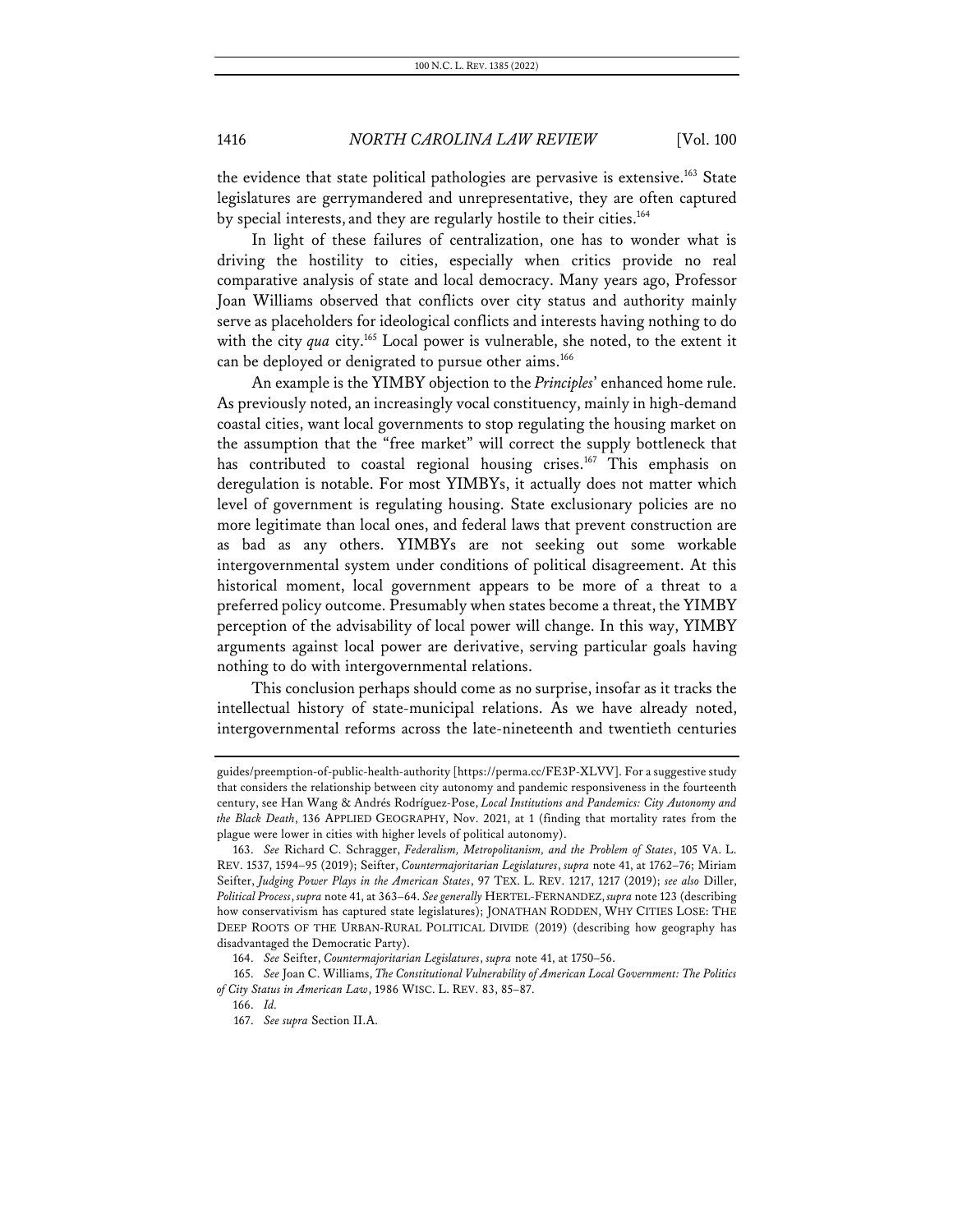responded to particular policy concerns. For John Dillon, the problem of economic favoritism was paramount. Chastened by state and local bond defaults during the mid- to late-1800s, Dillon's Rule was designed to limit government's collusion with special interests: the corrupt giveaways of grants and special privileges to the street railways, and gas, water, and electric companies.<sup>168</sup> Like many classical jurists, Dillon distrusted government and tasked the courts with policing the line between appropriate public and private interests.<sup>169</sup>

Thomas Cooley—the nineteenth-century jurist who embraced an inherent right of local self-government—also worried about government's inclination to show economic favoritism.<sup>170</sup> But he believed that the state legislature was a more likely source of those ills than were local governments. For Cooley, the central problem was the influence of the "great and wealthy corporations";<sup>171</sup> state legislatures were violating the public trust by favoring those interests.<sup>172</sup>

To be sure, turn-of-the-century reformers had their pick of "corrupt" governments: state legislatures were no "cleaner" than municipal governments in an era of Tammany Hall.<sup>173</sup> Revisionist historians, in fact, have argued that municipal government in the nineteenth and early part of the twentieth centuries was an "unheralded triumph,"174 not the failure it is sometimes characterized to be.

Many reform-minded Progressives agreed. Consider Frederic Howe, member of the Cleveland City Council and author of *The City: The Hope of Democracy*. <sup>175</sup> Howe had no illusions about the quality of city governance, but he believed that state supremacy was the central problem, not city independence. Howe pointed out that municipal democracy had never really been tried. Rather, state political machines worked in tandem with local leaders to take advantage of the spoils available in the newly industrializing cities. Progressive Era reformers needed to free the municipalities from corrupt state control first. Only then could they work on reforming and improving municipal government.176

174. *See id.* at 307–13.

175. FREDERIC C. HOWE, THE CITY: THE HOPE OF DEMOCRACY, at vii (1905).

176. *Cf.* Robert C. Brooks, *Metropolitan Free Cities: A Thoroughgoing Municipal Home Rule Policy*, 30 POL. SCI. Q. 222, 226 (1915) ("Under existing conditions great cities have to seek their legislative

<sup>168.</sup> *See* City of Clinton v. Cedar Rapids & Mo. River R.R. Co., 24 Iowa 455, 475 (1868); DILLON, *supra* note 113, at 101–02.

<sup>169.</sup> *Cf.* Williams, *supra* note 165, at 86–100 (discussing Dillon's Rule).

<sup>170.</sup> *See* People *ex rel.* Le Roy v. Hurlburt, 24 Mich. 44, 108 (1871) (Cooley, J., concurring); THOMAS M. COOLEY, A TREATISE ON THE CONSTITUTIONAL LIMITATIONS WHICH REST UPON THE LEGISLATIVE POWER OF THE STATES OF THE AMERICAN UNION 261–63 (7th ed. 1903).

<sup>171.</sup> COOLEY, *supra* note 170, at 393 n.1.

<sup>172.</sup> *Cf.* HERTEL-FERNANDEZ, *supra* note 123 (discussing contemporary corporate capture of state legislatures).

<sup>173.</sup> *See generally* JON C. TEAFORD, THE UNHERALDED TRIUMPH: CITY GOVERNMENT IN AMERICA, 1870–1900, at 305 (1984) (discussing Tammany).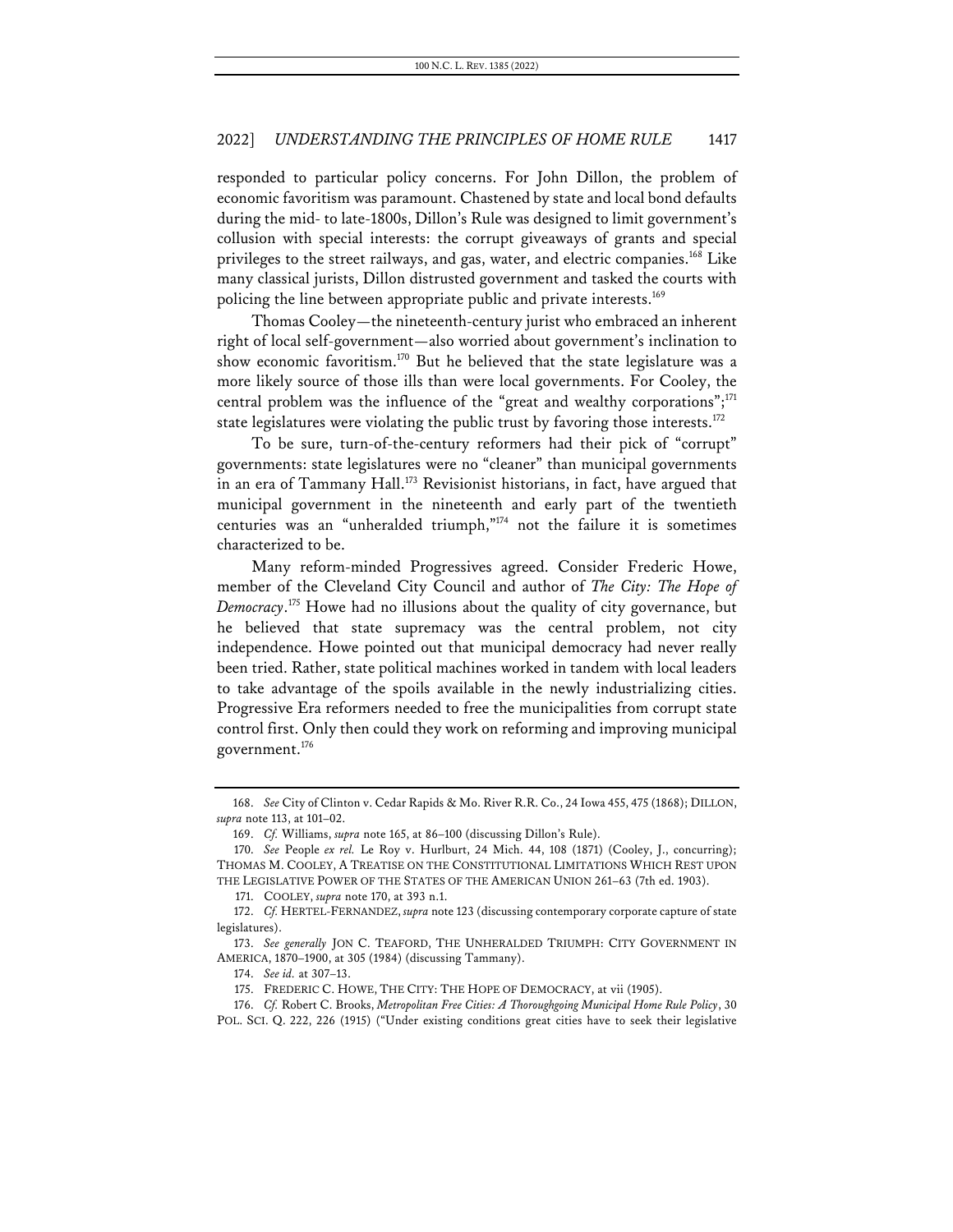Critics of city power—our modern-day Dillons—have their own favored set of policy ills, which, like Dillon, they place entirely at the feet of local government. But maybe there is a lurking distrust of all government here. Perhaps the critics of city power are unearthing classical constitutional theories in more than just their distrust of the city. For his part, Schleicher seems to embrace a public choice theorist's skepticism of government—the suspicion that all governments are prone to special interest capture and that all regulation is some form of rent seeking. The classical theorists also distrusted government regulation—perhaps for similar reasons; they were the primogenitors of laissezfaire.

This brings us full circle, back to the jurisprudence of Dillon and Cooley, with a clear emphasis on Dillon. On this account, government intervention in markets is dangerous. Local governments in particular have to be constrained or they will engage in economic favoritism and fiscally irresponsible practices. Never mind that states are as guilty of those practices as any local government. And never mind that pro-housing, anti-corporate-subsidy political coalitions are already exercising power in cities and influencing urban policy. The instinct to centralize is hard to resist. It is easier and quicker to go to the state legislature and get blanket bans on things one does not like instead of doing the work of building political coalitions locally.

#### **CONCLUSION**

Schleicher and others join a long line of skeptics of city power. They are in good company. As Howe observed in 1905, "reform organizations" have "voted democracy a failure"—"[t]hey have petitioned State Legislatures to relieve the overburdened city of the duty of self-government."<sup>177</sup> But as Howe also observed, to that point the actual exercise of local power had never been tried.178

Howe's statement is as true today as it was over a century ago. We are currently living under a regime of state supremacy, but the solutions to the challenges of urban governance have not been forthcoming. More to the point, the increasing abuse of that state supremacy in so much of the country has undermined policy innovation, harmed public health, and threatened what democracy has been allowed at the local level. We need a different approach. The *Principles* provides that.

For at least a century, state-and-local government law has repeatedly raised the promise that cities could be empowered to respond to the needs and

salvation in two separate and widely dissimilar bodies. The municipal council controls in minor affairs, the state legislature in more important matters.").

<sup>177.</sup> HOWE, *supra* note 175, at 1–2.

<sup>178.</sup> *See* Brooks, *supra* note 176, at 225 (observing that home rule does little to advance city power).